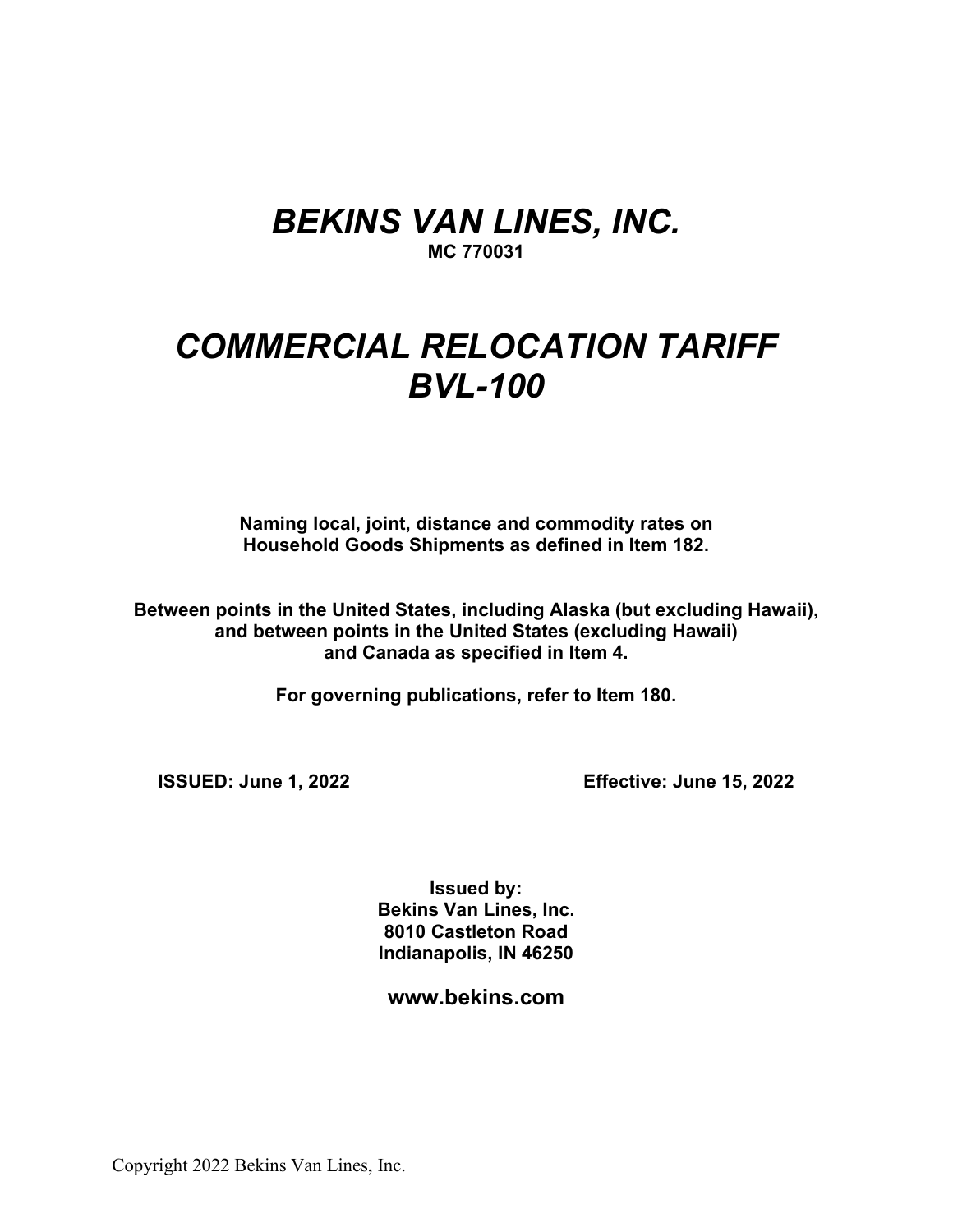### **C ITEM 1 CHECK SHEET FOR TARIFF ITEMS AND SUPPLEMENTS**

(Effective: June 15, 2022)

All of the items contained in this tariff are listed in order by item number and effective date. The items of the tariff and the supplements to the tariff, listed in this item, bear effective dates that are the same as, or prior to, the effective date of this item. The "TP" in the Item column indicates the tariff Title Page.

### EFFECTIVE SUPPLEMENTS

None Currently In Effect

### ORIGINAL AND REVISED TARIFF ITEMS

| <b>ITEM</b>    | <b>EFFECTIVE</b><br><b>DATE</b> | <b>ITEM</b> | <b>EFFECTIVE</b><br><b>DATE</b> | <b>ITEM</b> | <b>EFFECTIVE</b><br><b>DATE</b> | <b>ITEM</b> | <b>EFFECTIVE</b><br><b>DATE</b> |
|----------------|---------------------------------|-------------|---------------------------------|-------------|---------------------------------|-------------|---------------------------------|
| <b>TP</b>      | 15-Jun-22                       |             |                                 |             |                                 |             |                                 |
| 1              | 15-Jun-22                       | 56          | 15-Apr-12                       | 130         | 12-Mar-12                       |             |                                 |
| $\overline{2}$ | 01-Sep-17                       | 59          | Expired                         | 133         | 15-May-13                       |             |                                 |
| $\overline{4}$ | 12-Mar-12                       | 61          | 01-Oct-18                       | 136         | 12-Mar-12                       |             |                                 |
| $\overline{5}$ | 12-Mar-12                       | 62          | 15-May-20                       |             |                                 |             |                                 |
| 6              | 12-Mar-12                       | 63          | 01-Jan-22                       | 140         | $01$ -Jan-14                    |             |                                 |
| $\overline{7}$ | 15-Jun-22                       | 64          | 01-Jan-22                       | 144         | 15-Jun-22                       |             |                                 |
|                |                                 | 65          | 01-Sep-12                       | 147         | 12-Mar-12                       |             |                                 |
| 20             | 12-Mar-12                       | 66          | 15-May-18                       |             |                                 |             |                                 |
| 21             | 12-Mar-12                       | 72          | 01-Sep-17                       |             |                                 |             |                                 |
| 22             | 12-Mar-12                       | 80          | 01-Jan-22                       |             |                                 |             |                                 |
| 25             | 01-Jan-14                       |             |                                 | 151         | 01-Jan-21                       |             |                                 |
| 26             | 12-Mar-12                       |             |                                 | 153         | 12-Mar-12                       |             |                                 |
|                |                                 | 100         | 15-Jun-22                       | 156         | 12-Mar-12                       |             |                                 |
| 31             | 15-May-12                       | 103         | 12-Mar-12                       | 157         | 01-Jan-21                       |             |                                 |
| 33             | 12-Mar-12                       | 107         | 01-Jan-21                       | 159         | 01-Jan-21                       |             |                                 |
| 35             | 12-Mar-12                       | 109         | 12-Mar-12                       |             |                                 |             |                                 |
| 38             | 12-Mar-12                       | 112         | 15-May-18                       | 171         | 12-Mar-12                       |             |                                 |
| 41             | 12-Mar-12                       | 115         | 15-Jun-22                       |             |                                 |             |                                 |
| 43             | 12-Mar-12                       |             |                                 |             |                                 |             |                                 |
| 45             | 12-Mar-12                       | 120         | 01-Jun-21                       | 180         | 12-Mar-12                       |             |                                 |
| 48             | 16-Sep-13                       | 123         | 12-Mar-12                       | 182         | 12-Mar-12                       |             |                                 |
| 50             | 12-Mar-12                       | 125         | 12-Mar-12                       |             |                                 |             |                                 |
| 51             | 01-Jan-21                       | 127         | 01-Jan-21                       | 187         | 12-Mar-12                       |             |                                 |
| 52             | 12-Mar-12                       | 129         | 12-Mar-12                       | 189         | 12-Mar-12                       |             |                                 |
|                |                                 |             |                                 |             |                                 |             |                                 |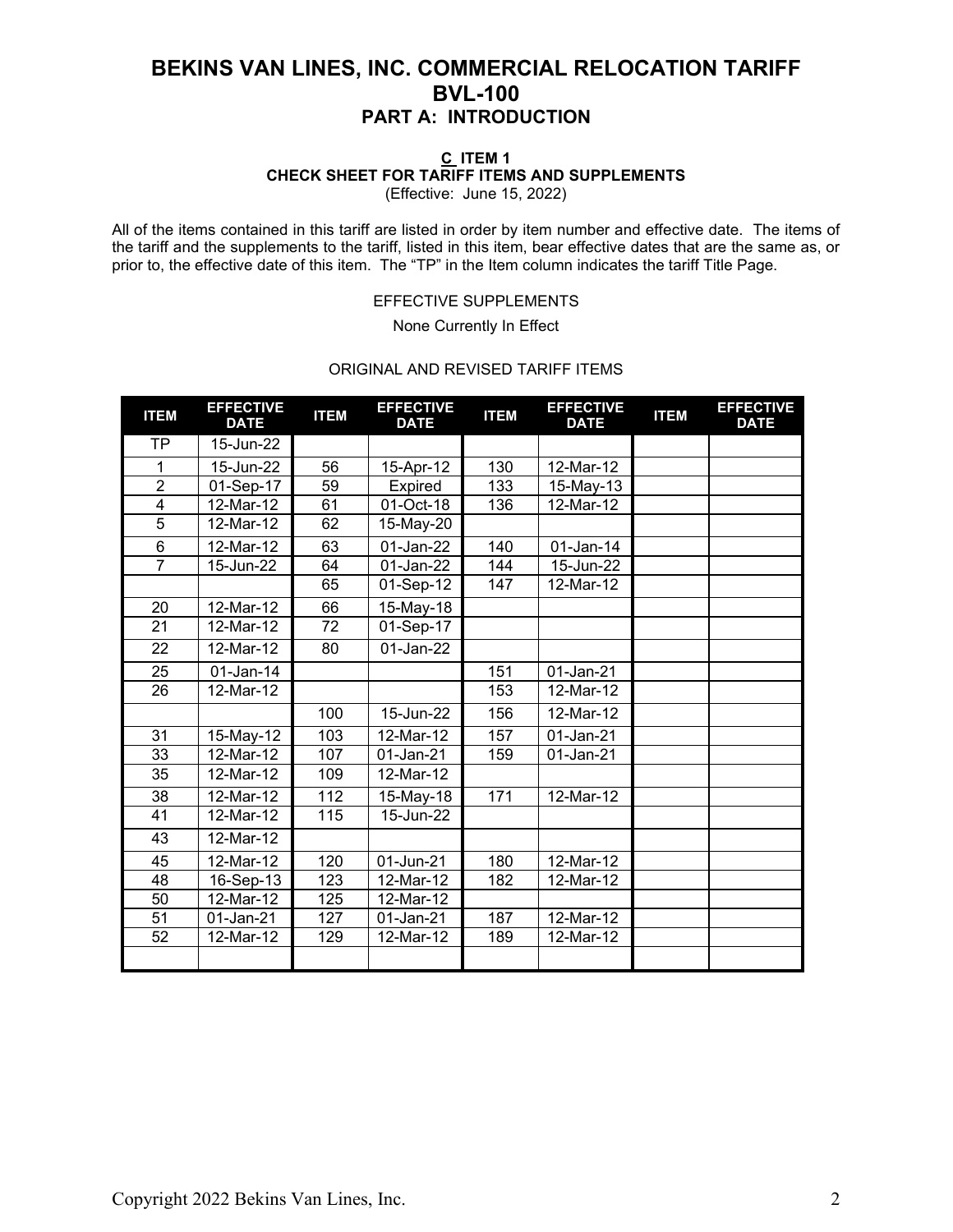#### **ITEM 2 CONTENTS**

(Effective: September 1, 2017)

| <b>SUBJECT</b>                                                        | <b>ITEM</b>    |
|-----------------------------------------------------------------------|----------------|
| <b>TITLE PAGE</b>                                                     | TP.            |
|                                                                       |                |
| <b>PART A - INTRODUCTION</b>                                          |                |
| Check Sheet for Tariff Items and Supplements                          | 1              |
| Contents                                                              | $\overline{2}$ |
| Application of Tariff - Electronic Format                             | 4              |
| Cancellation of Tariff Items or Portions Thereof                      | 5              |
| <b>Transportation Services and Charges</b>                            | 6              |
| <b>Additional Services and Charges</b>                                | 7              |
|                                                                       |                |
|                                                                       |                |
| <b>PART B - BILL OF LADING TERMS AND LIABILITY LIMITATION</b>         |                |
| <b>Bill of Lading Terms</b>                                           | 20             |
| Bill of Lading (Information to be Included on Face of Bill of Lading) | 21             |
| Bill of Lading (Contract Terms and Conditions of Bill of Lading)      | 22             |
| <b>Full Value Protection</b>                                          | 25             |
| Inventory of Items Valued In Excess of \$100 Per Pound Per Article    | 26             |
|                                                                       |                |
| <b>PART C - PROVISIONS APPLICABLE TO SHIPMENT SERVICES</b>            |                |
| <b>Effective Date Governing Application of Tariff Provisions</b>      | 31             |
| <b>Prohibited and Restricted Articles</b>                             | 33             |
| Control and Exclusive Use of Vehicle                                  | 35             |
| Weighing and Weights                                                  | 38             |
| Shipment Definition and Consolidation of Shipments                    | 41             |
| Shipper Packed Items, Marking or Tagging Freight                      | 43             |
| Classification of Parts or Pieces of a Complete Article               | 45             |
| Removal or Placement of Property From or to Inaccessible Locations    | 48             |
| Impractical Operations and Application of Shuttle Service             | 50             |
| <b>Shuttle Service</b>                                                | 51             |
| <b>Stopoffs and Diversions</b>                                        | 52             |
| Day Certain Loading                                                   | 56             |
| <b>Additional Price Adjustment</b>                                    | 61             |
| Peak Season - Minimum Charge                                          | 62             |
| Pickup and Delivery Service                                           | 63             |
| The Bekins Difference                                                 | 64             |
| Bekins Go Green                                                       | 65             |
| Move Management Services                                              | 66             |
| No Excuse Price                                                       | 72             |
| <b>Priority Relocation Service</b>                                    | 80             |
|                                                                       |                |
|                                                                       |                |
| <b>PART D - CHARGES</b>                                               |                |
| Application of Transportation Charges                                 | 100            |
| Application of Charge Provisions                                      | 103            |
| Minimum Charge                                                        | 107            |
| Service Charges Based on Minimum Weight or Minimum Volume             | 109            |
| Light and Bulky Article Classifications and Weight Additives          | 112            |
| Fuel Cost Price Adjustment (Surcharge)                                | 115            |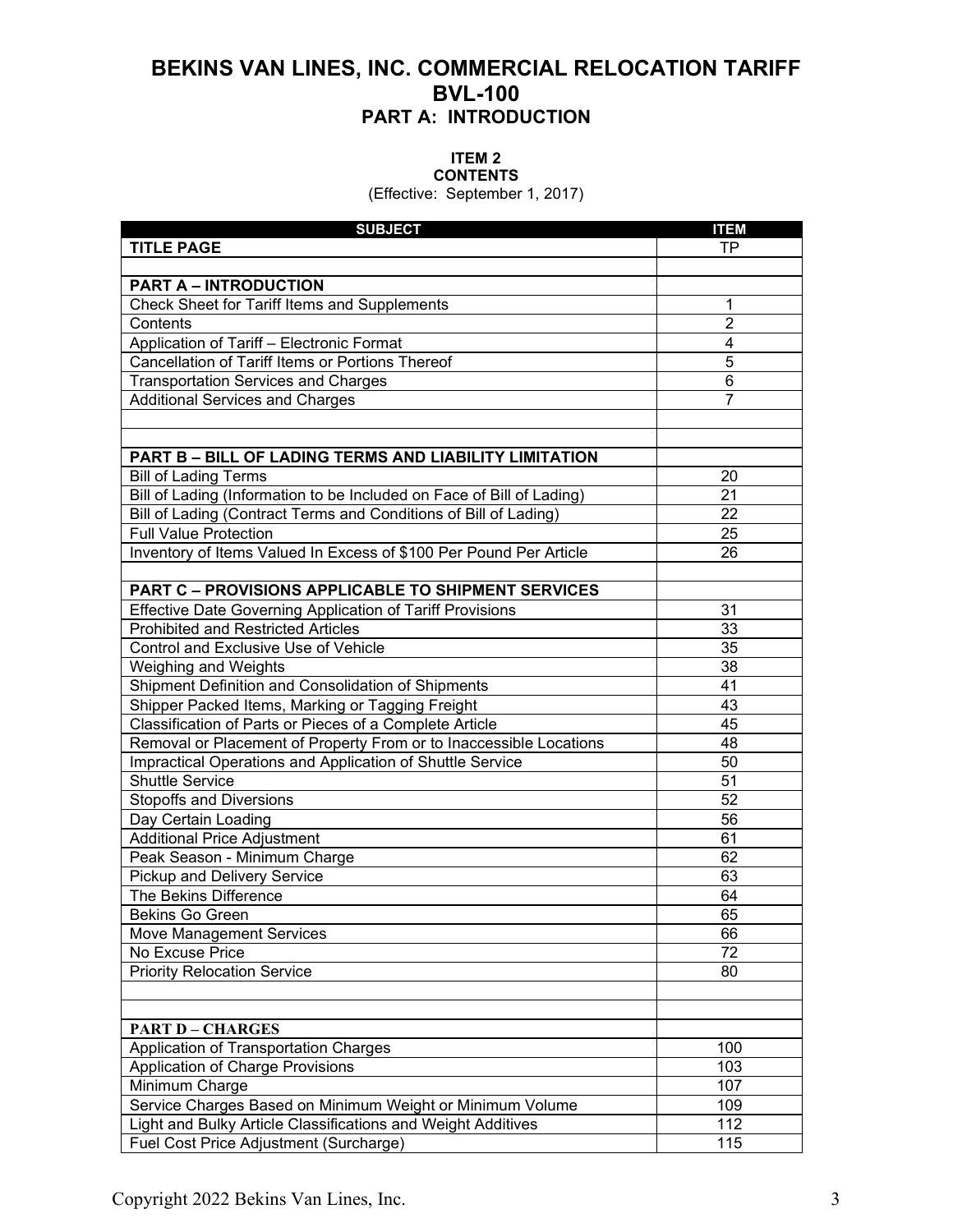| <b>SUBJECT</b>                                                   | <b>ITEM</b> |
|------------------------------------------------------------------|-------------|
| <b>PART D - CHARGES (Continued)</b>                              |             |
| <b>Container Service</b>                                         | 120         |
| <b>Hourly Rates</b>                                              | 123         |
| Extra Labor, Special Services and Waiting Time                   | 125         |
| Overtime Loading and Unloading Service                           | 127         |
| Advanced and Third Party Service Charges                         | 129         |
| <b>Collection of Charges</b>                                     | 130         |
| Collection of Freight Charges on Household Goods Lost or Damaged | 133         |
| Overcharge, Duplicate Payment or Overcollecting Claims           | 136         |
| Rates for Uniquely Assigned Shippers                             | 140         |
| <b>Binding Estimate Price</b>                                    | 144         |
| <b>Credit Cards</b>                                              | 147         |
|                                                                  |             |
| <b>PART E - STORAGE-IN-TRANSIT</b>                               |             |
| Storage-In-Transit (SIT)                                         | 151         |
| Attempted Delivery to Residence from SIT                         | 153         |
| Notification When Status of SIT Shipment Changes                 | 156         |
| <b>Storage-In-Transit Charges</b>                                | 157         |
| Pickup and Delivery Transportation Charges on SIT Shipments      | 159         |
|                                                                  |             |
| <b>PART F - CLAIMS</b>                                           |             |
| Claims, Loss and Damage                                          | 171         |
|                                                                  |             |
| <b>PART G- GENERAL PROVISIONS</b>                                |             |
| <b>Governing Publications</b>                                    | 180         |
| <b>Classification of Articles</b>                                | 182         |
|                                                                  |             |
| Definition of Holidays                                           | 187         |
| <b>Explanation of Abbreviations and Reference Marks</b>          | 189         |
|                                                                  |             |
|                                                                  |             |
|                                                                  |             |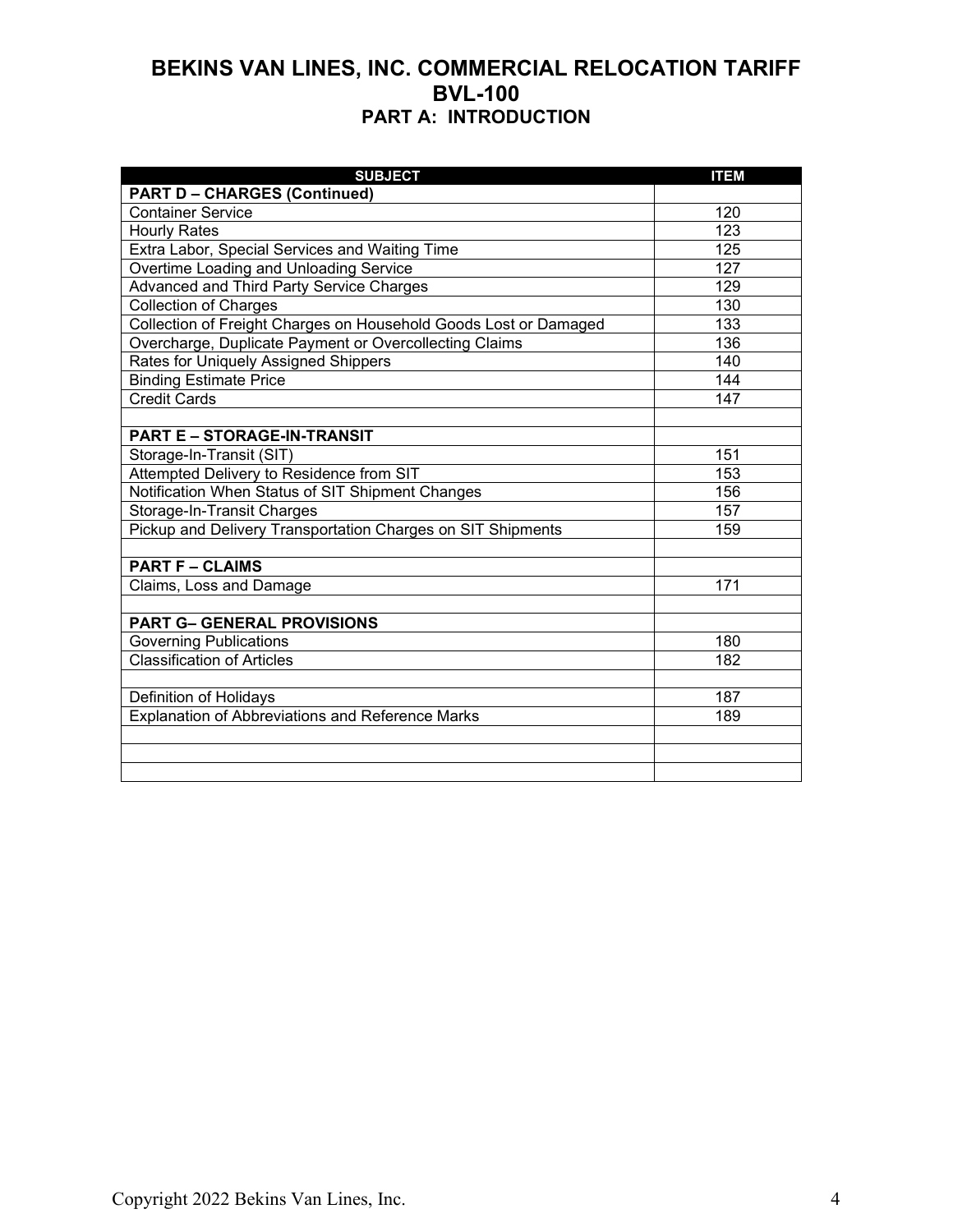#### **ITEM 4 APPLICATION OF TARIFF - ELECTRONIC FORMAT** (Effective: March 12, 2012)

This tariff applies for the transportation by Bekins Van Lines, Inc. of Household Goods shipments between points in the United States and Canada, as follows:

- 1. Between points in the United States, including Alaska (via motor-water-motor or all-motor service), but excluding Hawaii, and
- 2. Between points in the United States (including Alaska, but excluding Hawaii), on the one hand, and, on the other, points in Canada.
- 3. International shipments between points in the United States and Mexico and overseas shipments between points in other Foreign Countries and the continental United States **are not included in the application of this tariff.**

Changes, updates, cancellations and revisions to these provisions will be accomplished by reissue of the affected provisions, by supplement or by electronic transmission. Revisions, authenticity and effectiveness of affected provisions can be obtained and verified at the following Internet Web Address: *www.bekins.com*

**Electronic Format.** This tariff is published via an electronic format. The tariff contains two components: (1) the governing rules and regulations and an explanation of the Transportation charges and the additional services that apply, and (2) an electronic file that contains the Transportation charges and the rates and charges that apply for additional services performed in the United States and Canada. References that appear throughout the printed tariff document to "in this tariff" or "in this item" include the electronic software component.

#### **ITEM 5 CANCELLATION OF TARIFF ITEMS OR PORTIONS THEREOF** (Effective: March 12, 2012)

When this tariff is amended by revised items, each revised item cancels the item or portion thereof shown on the original or previously revised item.

Reference made herein to items in this tariff shall include reference to the reissue of such items.

### **ITEM 6 TRANSPORTATION SERVICES & CHARGES**

(Effective: March 12, 2012)

The Transportation Charges in this tariff include the loading of the shipment at the point of origin, vehicle transportation to the point of destination, and the unloading of the shipment at destination.

The Transportation Charges apply for the interstate transportation of household goods between all points in the United States, including Alaska (excluding Hawaii), and Canada. The charges apply between US postal zip codes and between US postal zip codes and Canadian postal codes (within Alaska, the Mileage Guide distance is used to determine the applicable charges), but **do not include** other Additional Services named in this tariff. In order to display all of the thousands of possible zip code and postal code combinations, the charges are contained in the electronic software portion of the tariff, rather than a paper format.

The Transportation Charges are based on the weight of the shipment and the zip codes for the origin and destination cities.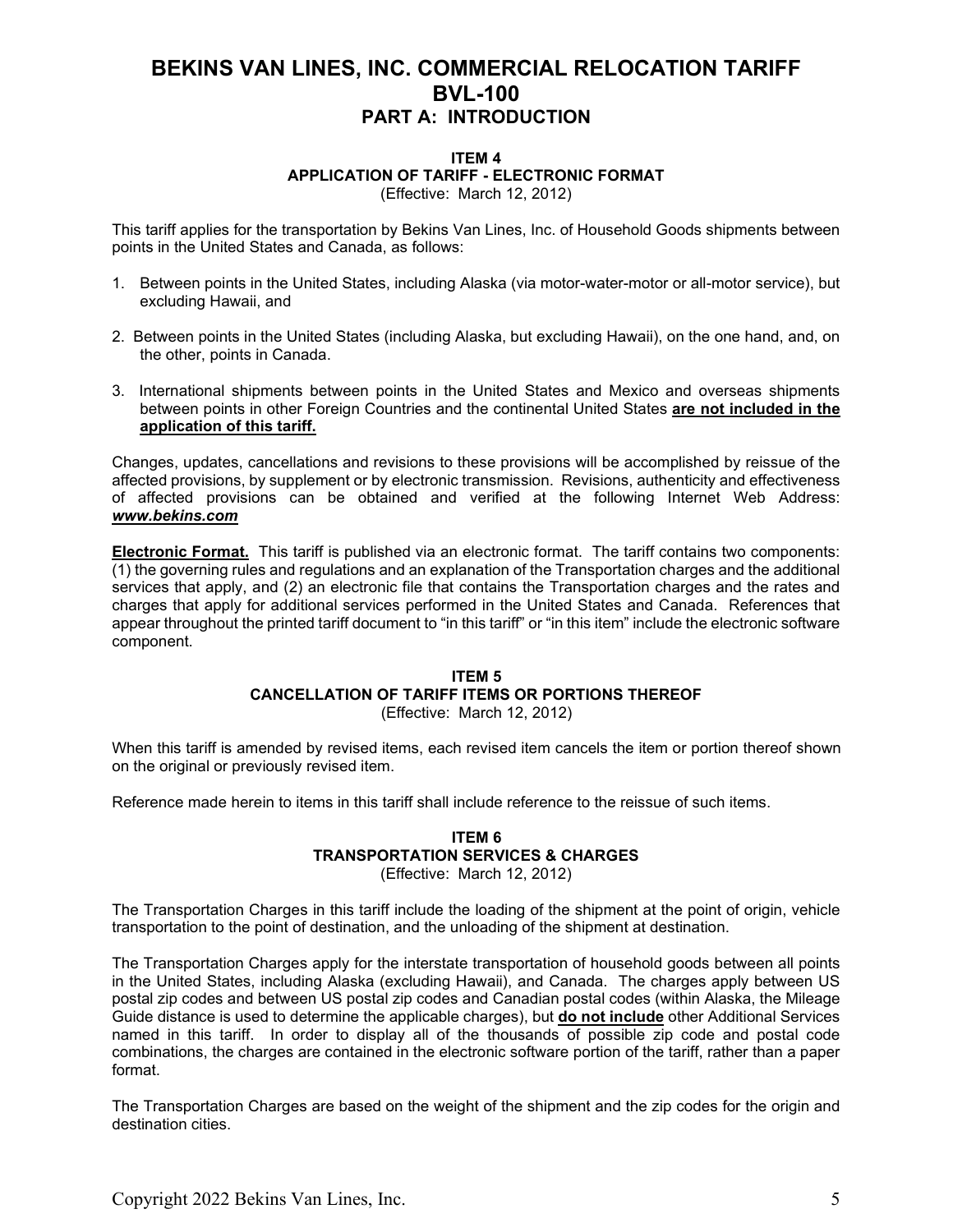#### **C ITEM 7 ADDITIONAL SERVICES & CHARGES** (Effective: June 15, 2022)

Additional Service Charges apply for services that are requested by the shipper or necessary to complete the shipment. The electronic software portion of the tariff provides the applicable additional service rates and charges described below. Refer to the application information included in Items 4, 100 and 103 for more information.

Item 25, Full Value Protection. The charges in this item apply when the shipment is transported under the Full Value Protection provisions. The shipper may select from 4 deductible options.

Item 51, Shuttle Service. This item applies when the shipper requests shuttle service or shuttle service is necessary for pickup or delivery at inaccessible locations.

Item 52, Stopoffs and Diversions. This item contains the provisions that apply when a shipment is diverted or when additional stops are made to perform extra pickups or deliveries.

Item 112, Light and Bulky Article Classification and Weight Additives. This item applies when light or bulky articles are included in the shipment. The item includes weight additives that apply for such articles as: boats, trailers or campers.

Item 115, Fuel Cost Price Adjustment (Surcharge). This item contains a fuel price matrix that provides for a percentage adjustment to the linehaul portion of the transportation charges based on the cost of diesel fuel as reported by the U.S. Department of Energy (DOE). If the average nationwide cost of diesel fuel increases above the base price of \$2.00 per gallon, a percentage adjustment applies.

Item 120, Container Service. This item applies when Bekins furnishes containers and performs the packing of some or all of the articles in the shipment. The item applies on a hundredweight basis for full pack shipments and on a per container basis for partial pack shipments. Regular time and overtime rates apply, based on the time of the day and the day of the week that the service is performed. The rates contained in the software include the containers and packing materials. Rates are not provided for containers or materials that are supplied but not packed by Bekins.

Rates for full and custom unpacking, crating service and for debris disposal (when the shipper does his own unpacking and Bekins is requested to remove and dispose of containers and packing materials) are also provided in this item.

Item 125, Extra Labor, Special Services and Waiting Time. This item applies when Bekins provides extra labor, special services (such as: disassembling or assembling unusual articles, padding or wrapping articles for moving into self-storage), or waiting time.

Item 127, Overtime Loading and Unloading Service. This item applies when Bekins performs pickup or delivery service on weekends, holidays, or after hours at the specific request of the shipper or if required by landlord requirements or local ordinances.

Item 129, Advanced and Third Party Charges. This item applies when charges are advanced by Bekins for services performed by third parties at the request of the shipper or required by a governmental or a local authority, such as tolls or ferry service charges.

Item 157, Storage-in-Transit Charges. This item applies when storage-in-transit is performed, based on the location where the storage is provided, except as otherwise provided in the item.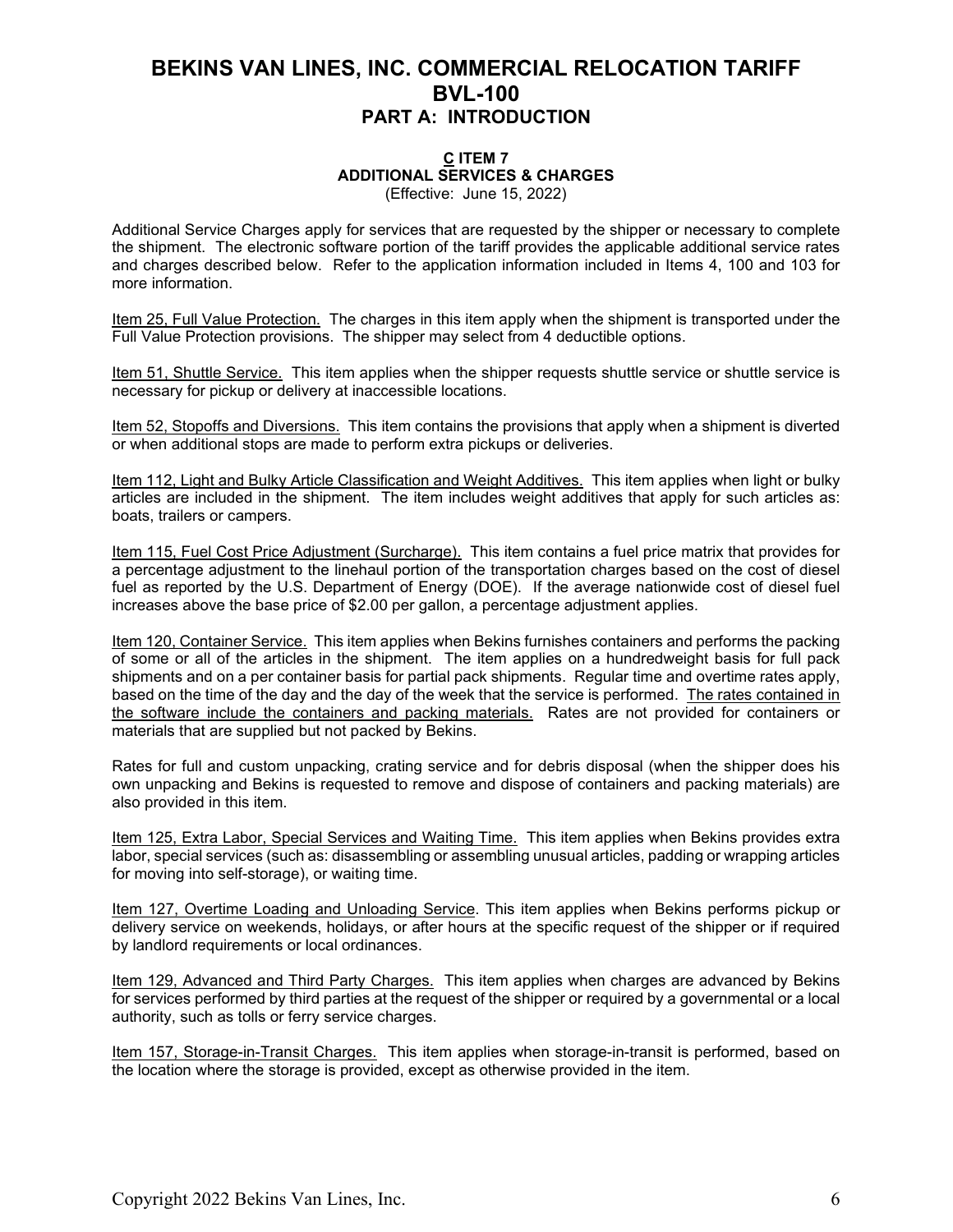Item 159, Pickup and Delivery Transportation Charges on Storage-In-Transit (SIT) Shipments. This item applies on SIT shipments when Bekins provides pickup or delivery service between the storage location and the residence. Charges are based on the zip code applicable at the storage location and the distance between the storage location and the residence, except as otherwise provided in the item.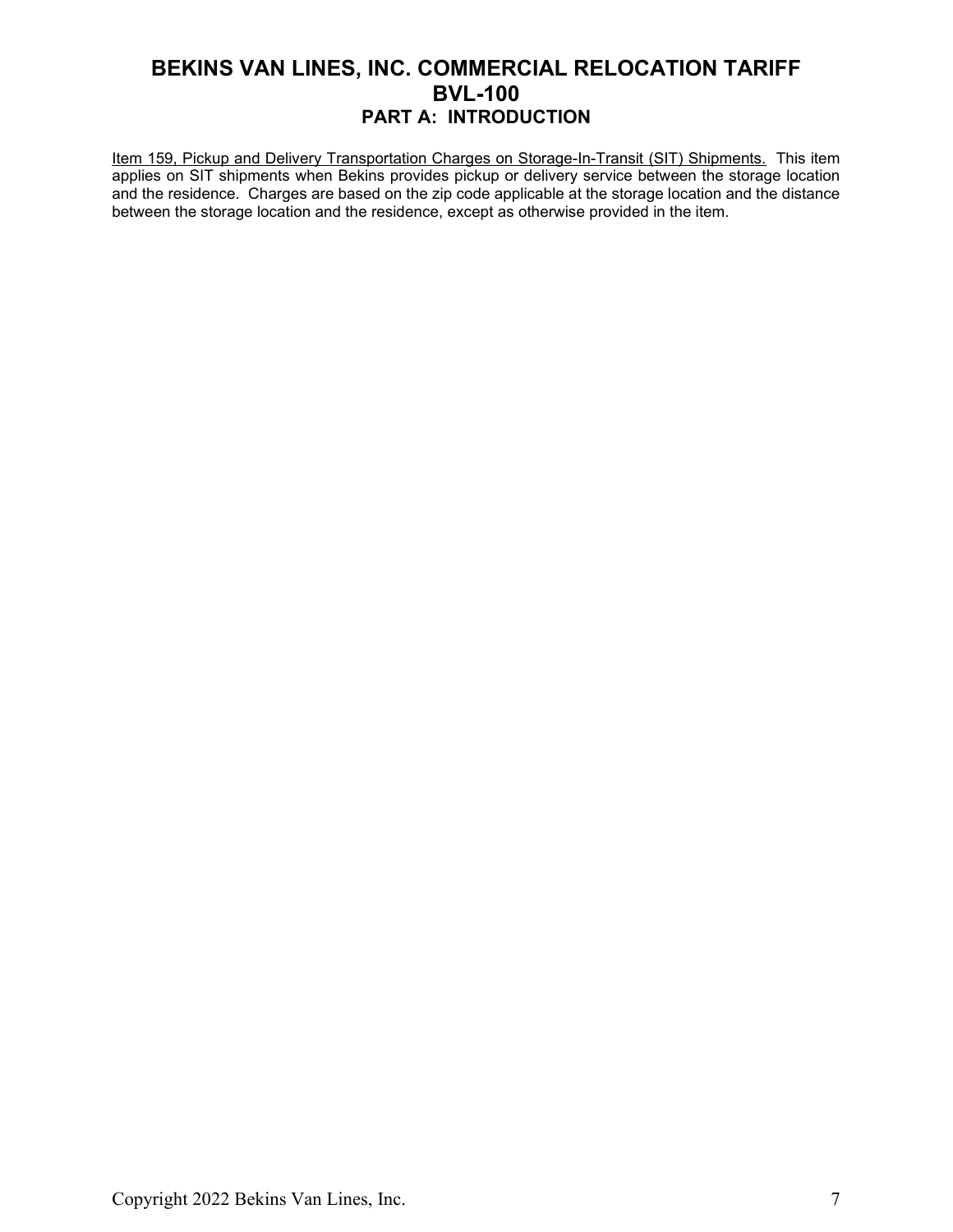#### **ITEM 20 BILL OF LADING TERMS**  (Effective: March 12, 2012)

Unless otherwise provided in this tariff, when property is transported subject to the provisions of this tariff, or as amended, the acceptance and the use of Bekins' Household Goods Bill of Lading ("Bill of Lading") as described herein is required.

(a) If the Bill of Lading is issued on the order of the shipper, or his agent, in exchange or substitution for another bill of lading, the shipper's signature to the prior bill of lading as to the statement of value or otherwise, or election for common law or bill of lading liability, in or in connection with such prior bill of lading, shall be considered a part of the shipper's bill of lading as fully as if the same were written or made in connection with the original bill of lading.

Any alteration, addition or erasure on a Bill of Lading made without a special notation thereon by the agent of Bekins issuing the Bill of Lading shall be without effect and the Bill of Lading shall be enforceable according to its original tenor.

(b) The rates and charges shown herein are reduced rates conditioned upon the use of Bekins' Household Goods Bill of Lading. Consignor at his option, may elect not to accept the terms of Bekins' Household Goods Bill of Lading, and in lieu thereof to have Bekins transport the property with Bekins' liability limited only as provided by common law and by the laws of the United States and the several States insofar as they apply, but subject to the terms and the conditions of Bekins' Household Goods Bill of Lading insofar as such terms and conditions are not inconsistent with such common carrier's liability; the rate charged therefore will be 100 percent higher than the transportation rate contained in this tariff as would apply for such shipment if offered for transportation at a released value not exceeding 60 cents per pound, per article.

When the consignor elects not to accept any of the terms of such Bill of Lading he must give notice to Bekins of such election. Bekins must indicate the receipt of such notice by writing or stamping thereon a clause signed by Bekins reading:

"In consideration of the higher rate charged, the property herein described will be carried, and the services to be rendered hereunder will be performed, with the carrier's liability limited only as provided by law; but subject to the terms and conditions of this Bill of Lading insofar as they are not inconsistent with such common carrier's liability."

All rates and charges herein are dependent upon the shipment being released in accordance with the provisions of Item 25 of this tariff.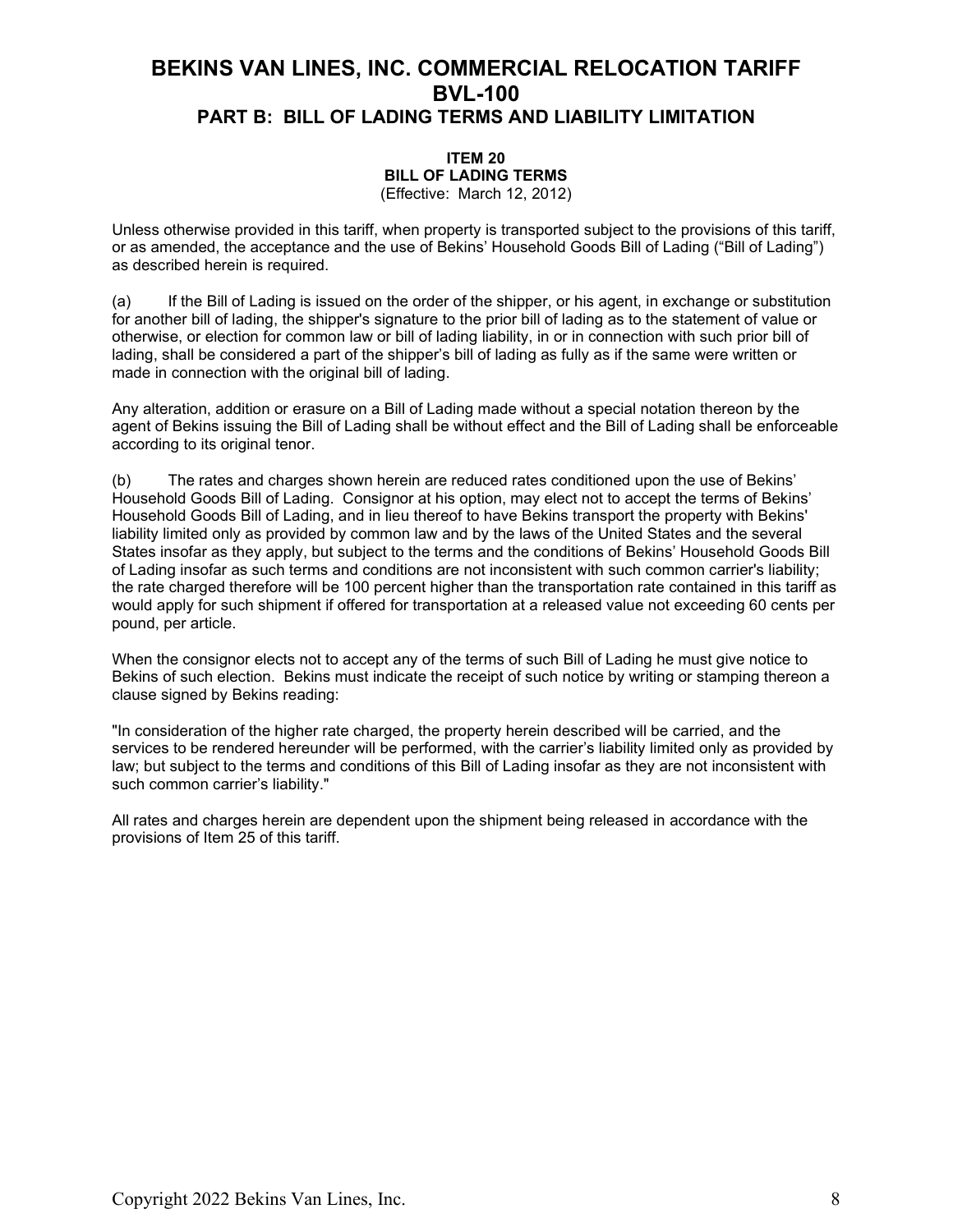#### **ITEM 21 BILL OF LADING (INFORMATION TO BE INCLUDED ON FACE OF BEKINS' HOUSEHOLD GOODS BILL OF LADING)** (Effective: March 12, 2012)

Unless otherwise required by federal statutes, federal regulations, or as otherwise permitted herein, the terms and conditions set forth on the face of Bekins' Household Goods Bill of Lading shall contain the following terms and conditions in the manner as stated.

(1) Bekins' Household Goods Bill of Lading, issued for any shipment accepted for transportation and storage, shall have printed in distinctive color in boldface type on the face thereof a statement reading as follows (see Exception):

| <b>CUSTOMER'S DECLARATION of VALUE</b><br>THIS IS A TARIFF LEVEL OF CARRIER LIABILITY - IT IS NOT INSURANCE                                                                                                                                                                                                                                                                                                                                                                                                                                                                                                                                                                                                                                                                             |
|-----------------------------------------------------------------------------------------------------------------------------------------------------------------------------------------------------------------------------------------------------------------------------------------------------------------------------------------------------------------------------------------------------------------------------------------------------------------------------------------------------------------------------------------------------------------------------------------------------------------------------------------------------------------------------------------------------------------------------------------------------------------------------------------|
| You must select, in your own handwriting, one of the following two options for your shipment. The option you select<br>establishes your mover's maximum liability for your goods, subject to the rules contained in your mover's tariff.                                                                                                                                                                                                                                                                                                                                                                                                                                                                                                                                                |
| <b>OPTION 1: Full (Replacement) Value Protection.</b> If any article is lost, destroyed or damaged while in your mover's<br>custody, your mover will either 1) repair the article to the extent necessary to restore it to the same condition as when<br>it was received by your mover, or pay you for the cost of such repairs; or, if not repairable, 2) replace the article with an<br>article of like kind and quality, or pay you for the cost of such a replacement. An additional charge applies for this<br>option.<br>To select Option 1, you must write, on the line below, either a lump sum dollar amount for the value of your<br>shipment which may not be less than \$9000, or an amount per pound which may not be less than \$6.00 per<br>pound, whichever is greater. |
| The value of my shipment is:                                                                                                                                                                                                                                                                                                                                                                                                                                                                                                                                                                                                                                                                                                                                                            |
| You must also select one of the following deductible amounts that will apply for your shipment:                                                                                                                                                                                                                                                                                                                                                                                                                                                                                                                                                                                                                                                                                         |
| No Deductible (_______) \$250 Deductible (______) \$500 Deductible (_____) \$1,000 Deductible (_______<br>Initial linitial linitial linitial linitial linitial linitial                                                                                                                                                                                                                                                                                                                                                                                                                                                                                                                                                                                                                 |
| OPTION 2: Released Value of 60 Cents Per Pound Per Article. If any article is lost, destroyed or damaged while<br>in your mover's custody, your mover's liability is limited to the actual weight of the lost, destroyed or damaged article<br>multiplied by 60 cents per pound per article. This is the basic liability level and is provided at no charge. It provides<br>coverage which is considerably less than the average value of household goods.<br>To select Option 2, you must write, on the line below, the words "60 cents per pound".                                                                                                                                                                                                                                    |
| <u> 1980 - Jan Barat, martin a</u><br>The value of my shipment is:                                                                                                                                                                                                                                                                                                                                                                                                                                                                                                                                                                                                                                                                                                                      |
| Your signature is required here: I acknowledge that I have 1) declared a value for my shipment and selected a<br>deductible amount, if appropriate, and 2) received and will read the mover's brochure explaining these provisions and<br>the applicable charges.                                                                                                                                                                                                                                                                                                                                                                                                                                                                                                                       |
| (Customer's Signature)<br>(Date)                                                                                                                                                                                                                                                                                                                                                                                                                                                                                                                                                                                                                                                                                                                                                        |
| EXTRAORDINARY (UNUSUAL) VALUE ARTICLE DECLARATION: Unless the shipper has prepared a copy of the<br>"Inventory of Items Valued in Excess of \$100.00 Per Pound Per Article" (Inventory") which are included in the shipment<br>and provided a copy of that Inventory to the carrier's representative prior to loading, the carrier or mover's liability shall<br>be limited to \$100.00 per pound per article for any lost or damaged article valued in excess of \$100.00 per pound,<br>based upon actual weight of the article, not to exceed the declared value for the entire shipment.                                                                                                                                                                                             |
| By signature hereafter, the shipper acknowledges that he or she has prepared an Inventory of Items of Extraordinary<br>Value and provided a copy to the carrier prior to loading, and has retained a copy.                                                                                                                                                                                                                                                                                                                                                                                                                                                                                                                                                                              |

(Customer's Signature) (Date)

Copyright 2022 Bekins Van Lines, Inc. 9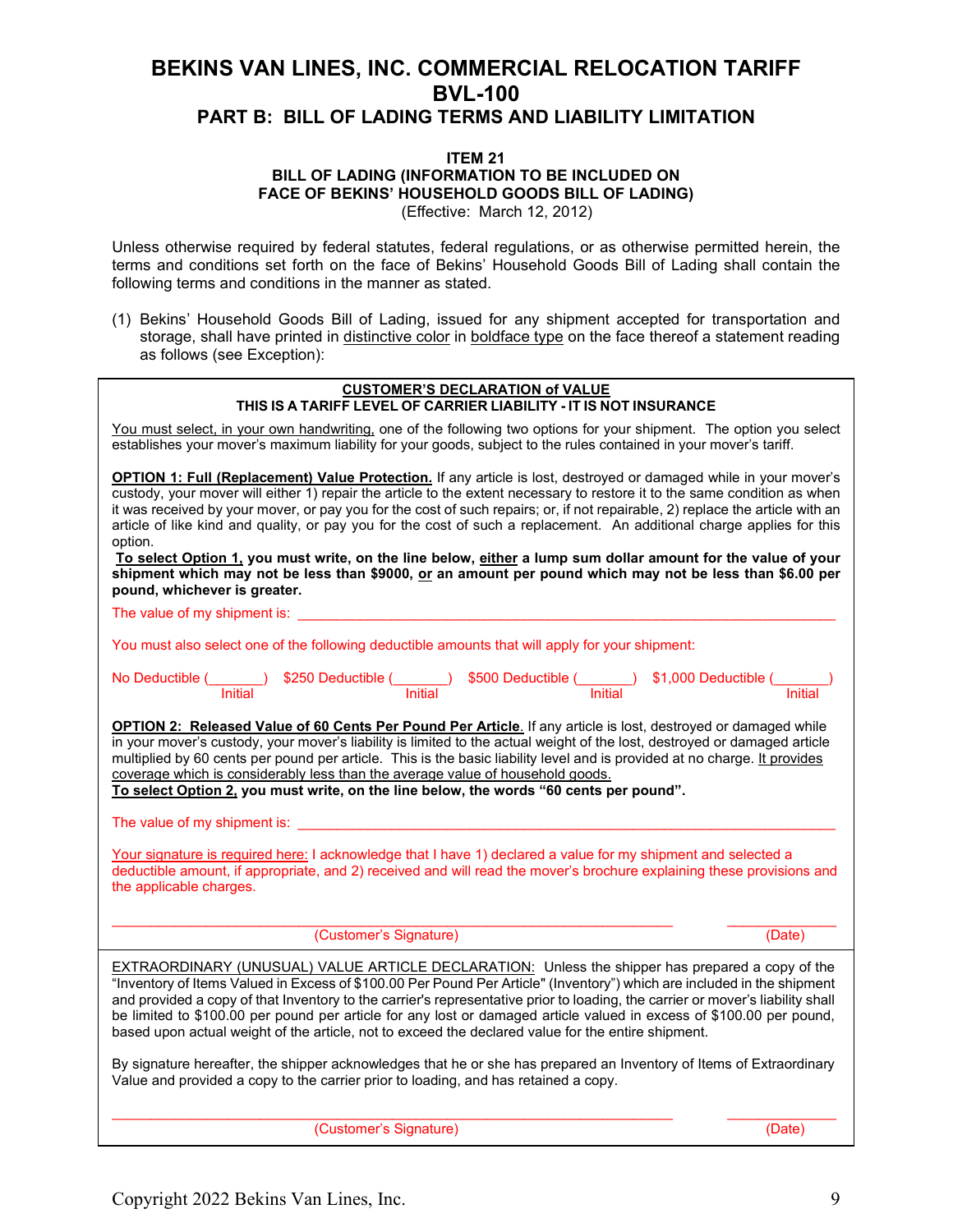## **PART B: BILL OF LADING TERMS AND LIABILITY LIMITATION**

- **Exception:** The provisions referring to the "Extraordinary (Unusual) Value Article Declaration" are optional; refer to Item 25, Paragraph (b), and to Item 26 for provisions to apply.
- (2) In addition to the above statement printed in distinctive color in boldface type, Bekins shall cause to be included in the Bill of Lading the following minimum information:
	- a. The name and address of Bekins.
	- b. The names and addresses of any other motor carriers, when known, who will participate in transportation of the shipment.
	- c. The name, address and telephone number of the office of Bekins or any other carrier that should be contacted in relation to the transportation of the shipment.
	- d. The form of payment that will be honored at delivery (must correspond with the form of payment entered on the estimate and the order for service).
	- e. When the transportation is to be performed on a collect on delivery basis, the name and address and, if furnished, the telephone number, facsimile number, or e-mail address of a person to whom notification shall be given.
	- f. When the transportation is to be performed for an individual shipper, and except when the transportation is to be performed subject to tariff provisions providing for guaranteed service dates, the agreed date or period of time for pickup of the shipment and the agreed date or period of time for the delivery of the shipment. The agreed dates or periods of time for pickup and delivery entered on the receipt or Bill of Lading shall conform to the agreed dates or periods of time for pickup and delivery entered on the order for service or a proper amendment to the order for service.
	- g. When the transportation is to be performed subject to tariff provisions providing for guaranteed pickup, transportation and delivery service, the dates for pickup and delivery and any penalty or per diem entitlements due the shipper under the agreement.
	- h. The actual date of pickup.
	- i. The company or carrier identification number of the vehicle on which the shipment is loaded.
	- j. The terms and conditions for payment of the total charges including notice of any minimum charges.
	- k. When the transportation is to be performed on a collect on delivery basis, the maximum amount required to be paid at the time of delivery to obtain delivery of the shipment. The maximum amount may include charges for additional services agreed to by the shipper in the estimate of charges.
	- l. Evidence of any insurance coverage sold to or procured for the shipper, including the amount of the premium for such insurance.
- (3) **Notice:** Bekins' tariff, by this reference, is made a part of the Bill of Lading and may be inspected at Bekins' headquarters, on the internet at [www.bekins.com,](http://www.wheatonworldwide.com/) or, upon request, Bekins will furnish a copy of any tariff provision containing its rates, rules or charges governing the shipment.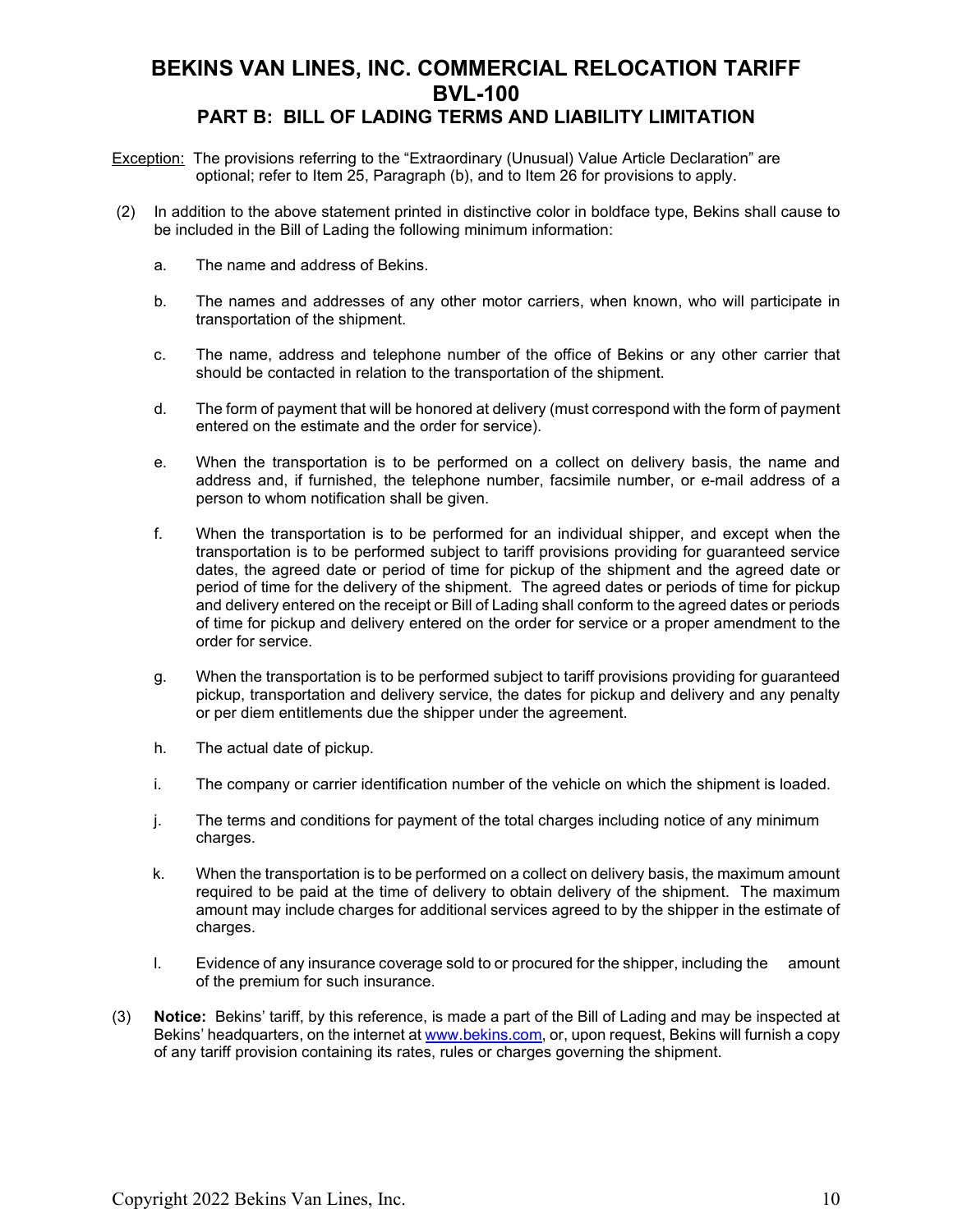#### **ITEM 22 BILL OF LADING (CONTRACT TERMS AND CONDITIONS OF BEKINS' HOUSEHOLD GOODS BILL OF LADING)** (Effective: March 12, 2012)

Except when transportation is performed under the provisions of Item 20 (b) of tariff, the following Contract Terms and Conditions apply to all transportation performed by Bekins in addition to all other rules, regulations, rates, and charges in this and other applicable tariffs, which are available for inspection at the location(s) specified by the carrier.

Bekins' Bill of Lading, Estimate/Order for Service prepared in advance of the shipment, inventories prepared in conjunction with a move and any applicable contract of carriage agreements constitute the contract between shipper and Bekins. Except for a binding estimate, in the event of any conflict between the terms of the Estimate/Order for Service and the Bill of Lading, the document last shall control.

The contract is subject to all the rules, regulations, rates and charges in Bekins' applicable tariff(s) including, but not limited to, the following terms and conditions:

- **SECTION 1**: Bekins shall be liable for physical loss of or damage to any articles from external cause while being carried or held in storage-in-transit EXCEPT loss, damage or delay caused by or resulting:
	- (a) From an act, omission or order of shipper or upon instructions from shipper to proceed with the pickup, transportation and/or delivery, after notice to the shipper or consignee of potential risk, loss, or damage to the shipment notwithstanding such risk;
	- (b) From defect or inherent vice of the article, including susceptibility to damage because of atmospheric conditions such as temperature and humidity or changes therein;
	- (c) From (1) hostile or warlike action in time of peace or war, including action in hindering, combating or defending against an actual, impending or expected attack (A) by any government or sovereign power, or by any authority maintaining or using military, naval or air forces; or (B) by military, naval or air forces; or (C) by an agent of any such government, power, authority or forces; (2) any weapon of war employing atomic fission or radioactive force whether in time of peace or war; (3) insurrection, rebellion, revolution, civil war, usurped power, or action taken by governmental authority in hindering, combating, or defending against such an occurrence; (4) seizure or destruction under quarantine or customs regulations; (5) confiscation by order of any government or public authority; or (6) risks of contraband or illegal transportation or trade;
	- (d) From delay caused by strikes, lockouts, labor disturbances, riots, civil commotions, or the acts of any person or persons taking part in any such occurrence or disorder; or
	- (e) From Acts of God.

SUBJECT, in addition to the foregoing, to the limitations on Bekins' maximum liability which shall be either:

- (1) The lump sum value declared by the shipper, which may not be less than \$9,000 or \$6.00 per pound multiplied by the actual weight of the shipment, in pounds, whichever is greater, or
- (2) The actual loss or damage not exceeding sixty (60) cents per pound of the weight of any lost or damaged article when the shipper has released the shipment to carrier, in writing, with liability limited to sixty (60) cents per pound per article.

Bekins' maximum liability and the valuation charges specified herein for the assumption of liability shall be subject to selection by the shipper, prior to loading, either in the Estimate/Order for Service or the Bill of Lading, with an appropriate maximum valuation amount and deductible of \$0, \$250, \$500 or \$1000. Shipper may designate or release the shipment to a higher maximum valuation amount. In the event the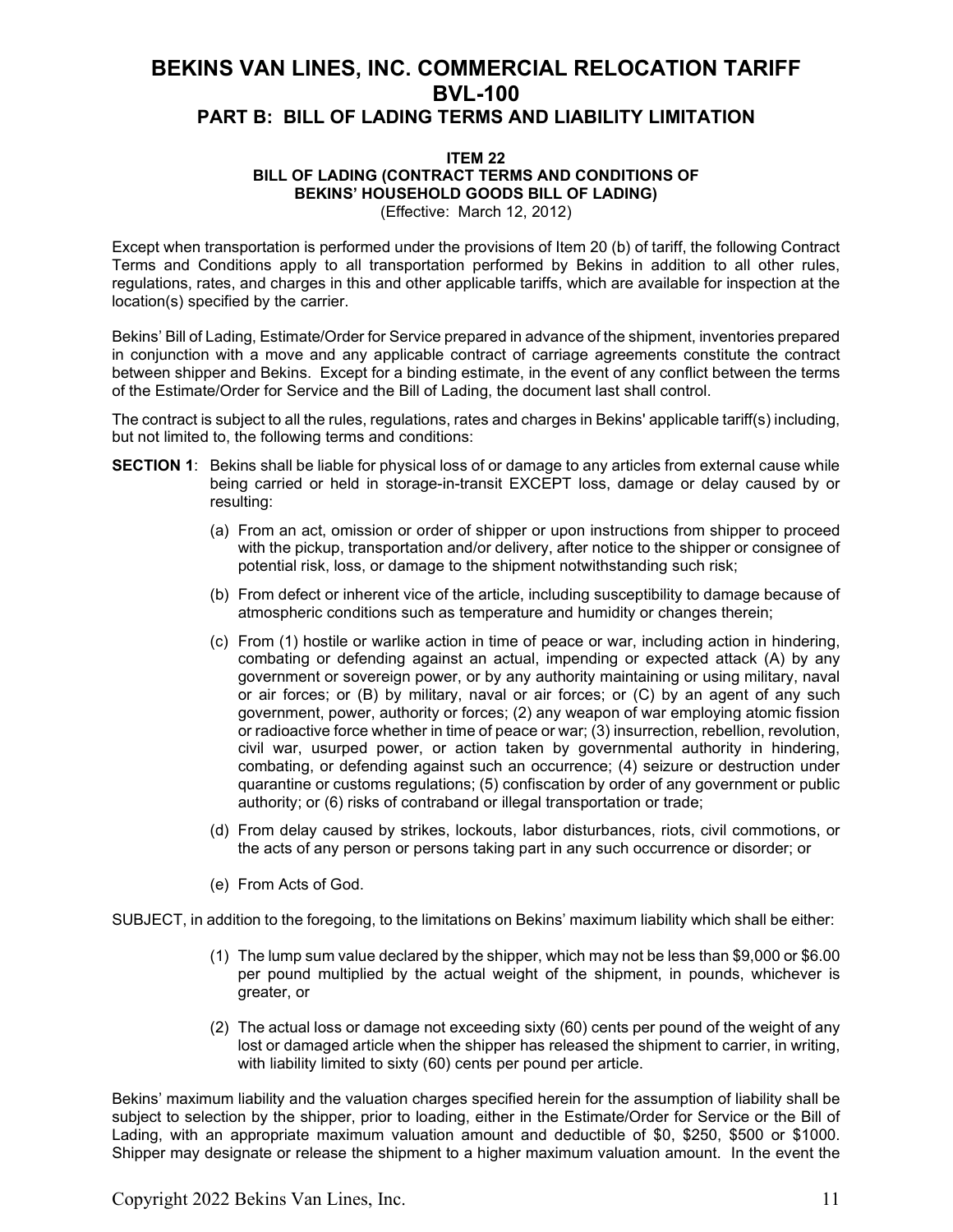shipper fails to declare either liability option, Bekins' liability shall be limited to \$6.00 per pound times the actual weight of the shipment which shall be at the cost to the shipper with a \$0.00 deductible. To avoid these additional charges, shipper must waive full replacement valuation and agree that if articles are lost or damaged, Bekins' liability will not exceed 60 cents per pound for the actual weight of any lost or damaged article or articles in the shipment. Failure to waive the full replacement valuation shall cause the Shipper to incur charges for such valuation.

- **SECTION 2**: Bekins shall not be liable for delay caused by highway obstruction, or faulty or impassable highways, or lack of capacity of any highway, bridge or ferry, or caused by breakdown or mechanical defect of vehicles or equipment, or from any cause other than negligence of Bekins; nor shall Bekins be bound to transport by any particular schedule, means or vehicle, or otherwise than with reasonable dispatch. Bekins shall have the right in case of physical necessity to utilize appropriate shuttle service or to forward said property by any carrier or to utilize any route between the point of shipment and the point of destination.
- **SECTION 3:** (a) Notwithstanding any contract with the employer or other third party associated with the shipper, consignor, or consignee, the shipper or the consignor upon tender of the shipment to Bekins, and the consignee upon tender of delivery of shipment by Bekins, shall be liable, jointly and severally, for all unpaid charges payable on account of a shipment in accordance with applicable tariffs including, but not limited to, sums advanced or disbursed by Bekins on account of such shipment. The extension of credit to either shipper or consignee for such unpaid charges shall not thereby discharge the obligation of the other party to pay such charges in the event the party to whom credit has been extended shall fail to pay such charges.
	- (b) Shipper, consignor and/or consignee acknowledge that no explosives and/or dangerous articles or goods are contained in the shipment. The shipper shall indemnify Bekins against loss or damage caused by inclusion in the shipment of explosives or dangerous articles or goods.
- **SECTION 4**: If for any reason other than the fault of Bekins, delivery cannot be made at the address shown on the face hereof, or at any changed address of which Bekins has been notified, Bekins, at its option, may cause any or all of the articles contained in shipment to be stored in a warehouse selected solely by Bekins at the point of delivery or at other available points, at the cost of the shipper and/or owner, and subject to a carrier and warehouseman's lien, for all accrued transportation and warehouse charges set forth within its tariff and other lawful charges.
- **SECTION 5**: If shipment is refused by shipper or consignee at destination, or if shipper, consignee or owner of property fails to receive or claim it within fifteen (15) days after written notice by United States mail addressed to shipper and consignee at post office addresses shown on face hereof, or if shipper fails or refuses to pay lawfully applicable charges in accordance with Bekins' applicable tariff, Bekins shall have a Carrier's and/or Warehousemen's lien on said property and may sell the property at its option, either (a) in accordance with the Uniform Commercial Code, applicable for the state in which the goods are located or other applicable law, or (b) at public auction to highest bidder for cash at a public sale to be held at a time and place named by Bekins, following thirty (30) days notice of which sale which has been given in writing to shipper and consignee, and following publication at least once a week for two consecutive weeks in a newspaper of general circulation at or near the place of sale. The notice thereof shall contain a description of the property as described in the Bill of Lading, and the names of the consignor and consignee. The proceeds of any sale shall be applied towards payment of expenses of notice, advertising and sale, and the charges applicable to the shipment as well as any charges for storing, caring for and maintaining property prior to sale. The balance, if any, shall be paid to owner of property: PROVIDED however, that any perishable articles contained in said shipment and made known to Bekins may be sold at public or private sale without such notices, if, in the opinion of Bekins, such action is necessary to prevent deterioration or further deterioration.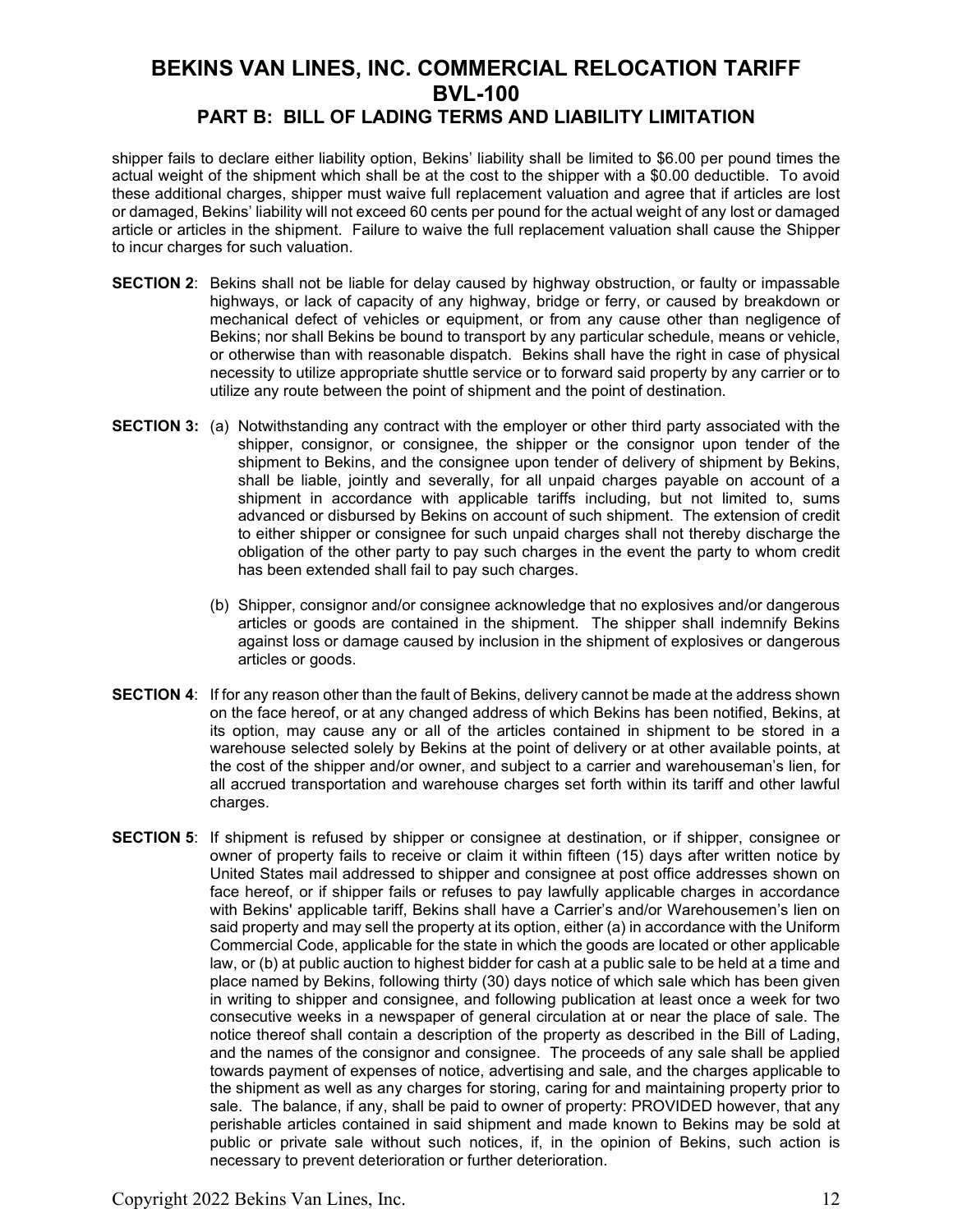**SECTION 6:** As a condition precedent to recovery, a claim for any loss or damage, injury or delay, must be filed in writing with Bekins within nine (9) months after delivery to shipper and/or consignee as shown on face hereof, or in case of failure to make delivery, then within nine (9) months after a reasonable time for delivery has elapsed; and suit must be instituted against Bekins within two (2) years from the date of notice in writing is given by Bekins to the claimant that carrier has disallowed the claim or any part or parts thereof specified in the notice. Where a claim is not filed or suit is not instituted thereon in accordance with the foregoing provisions, Bekins shall not be liable and such a claim will not be paid.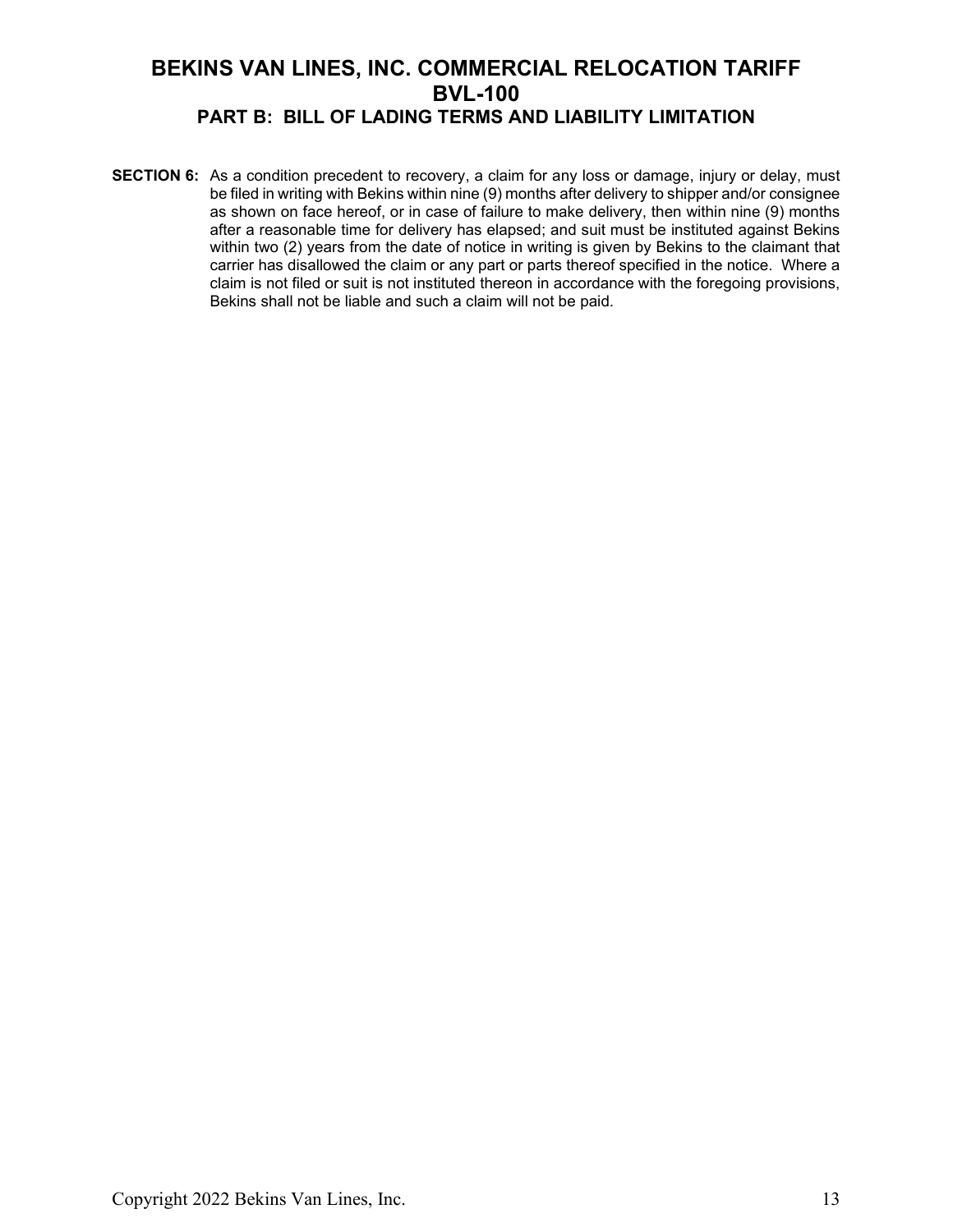#### **ITEM 25 FULL VALUE PROTECTION (FOR ALL ITS WORTH PROTECTION)** (Effective: January 1, 2014)

#### **PROVISIONS OF THIS ITEM ARE CONTRACTUAL LIMITS OF LIABILITY AS PROVIDED IN U.S.C. TITLE 49, SECTION 14706 AND ARE NOT TO BE INTERPRETED AS OR CONSTRUED TO BE INSURANCE.**

Under the provisions of this tariff, Bekins' maximum liability in the event of loss or damage to the articles contained in any shipment shall be either:

- (1) The lump sum value declared by the shipper, which may not be less than \$9,000 or \$6.00 per pound multiplied by the actual weight of the shipment, in pounds, whichever is greater, or estimated weight when shipment moves pursuant to the terms and conditions of Item 144 (Binding Estimate Price).
- (2) The actual loss or damage not exceeding sixty (60) cents per pound of the weight of any lost or damaged article when the shipper has released the shipment to Bekins, in writing, with liability limited to sixty (60) cents per pound per article.

or

Unless the shipper expressly waives Bekins' maximum liability as set forth in Part (1) above and releases the shipment to a value not exceeding 60 cents per pound per article, Bekins' maximum liability for loss or damage shall be either the lump sum value declared by the shipper or an amount equal to not less than \$6.00 for each pound of weight in the shipment, whichever is greater.

As used in this tariff, the phrases, "released value", "declared value", and "value declared by the shipper" shall have the same meaning. Also, the term "Full Value Protection" shall have the same meaning as "Full (Replacement) Value Protection".

Bekins' maximum liability and the valuation charges specified herein for the assumption of liability shall be subject to selection by the shipper, prior to loading, either in the Estimate/Order for Service or the Bill of Lading, with an appropriate maximum valuation amount and either deductible Option "A", "B", "C" or "D". Shipper may declare or release the shipment to a higher maximum valuation amount, subject to one of the amounts shown in the table herein. In the event the shipper fails to declare either option for liability, Bekins' liability shall be limited to \$6.00 per pound times the actual weight of the shipment which shall be at the cost to the shipper in accordance with the following table, with a \$0.00 deductible. To avoid these additional charges, shipper must agree that if articles are lost or damaged, Bekins' liability will not exceed 60¢ per pound for the actual weight of any lost or damaged article or articles in the shipment.

#### OPTION A - NO DEDUCTIBLE:

Under Option A, Bekins assumes responsibility for the declared or released maximum valuation amount.

#### OPTION B - \$250 DEDUCTIBLE:

Under Option B, in consideration of a reduction in the valuation charge, the shipper assumes responsibility for the first \$250.00 of any claim, except as otherwise provided for in Paragraph (i).

#### OPTION C - \$500 DEDUCTIBLE:

Under Option C, in consideration of a reduction in the valuation charge, the shipper assumes responsibility for the first \$500.00 of any claim, except as otherwise provided for in Paragraph (i).

#### OPTION D - \$1,000 DEDUCTIBLE:

Under Option D, in consideration of a reduction in the valuation charge, the shipper assumes responsibility for the first \$1,000.00 of any claim, except as otherwise provided for in Paragraph (i).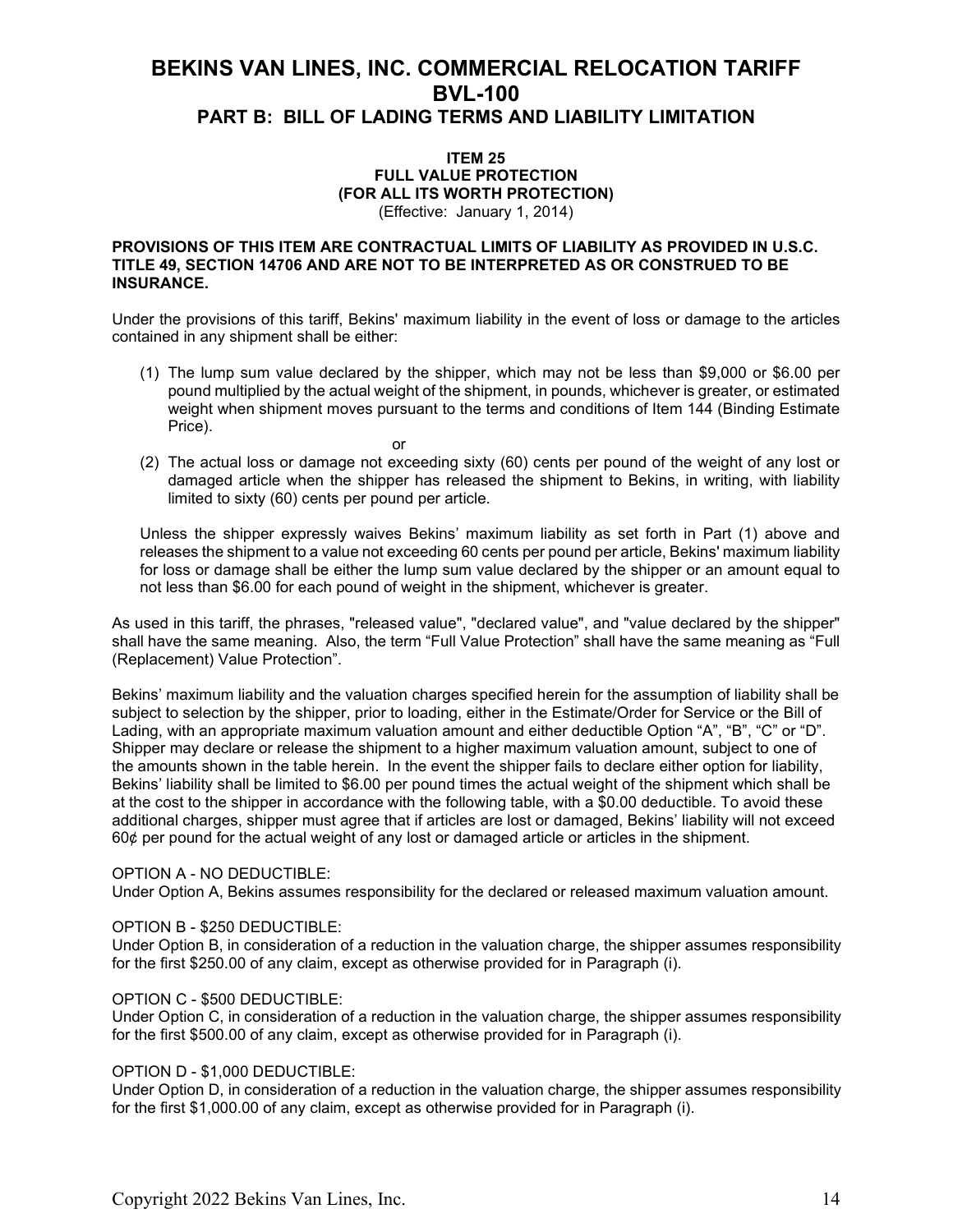| <b>VALUATION</b>                                                      | <b>VALUATION CHARGE (In Dollars)</b><br>* Charge applicable on shipments to or from Alaska. |                                           |             |                                              |             |                                              |             |                                         |             |
|-----------------------------------------------------------------------|---------------------------------------------------------------------------------------------|-------------------------------------------|-------------|----------------------------------------------|-------------|----------------------------------------------|-------------|-----------------------------------------|-------------|
| If \$6.00 Times the<br>Weight OR if the Lump<br><b>Sum Amount is:</b> | THEN THE<br><b>MAXIMUM</b><br><b>VALUATION IS:</b>                                          | <b>OPTION "A"</b><br><b>NO DEDUCTIBLE</b> |             | <b>OPTION "B"</b><br><b>\$250 DEDUCTIBLE</b> |             | <b>OPTION "C"</b><br><b>\$500 DEDUCTIBLE</b> |             | <b>OPTION "D"</b><br>\$1,000 DEDUCTIBLE |             |
| \$1 to \$6,000                                                        | \$6,000                                                                                     | \$110                                     | $*($220)$   | \$80                                         | $*($160)$   | \$70                                         | $*($140)$   | \$40                                    | $*($80)$    |
| \$6,001 to \$10,000                                                   | \$10,000                                                                                    | \$170                                     | $*($340)$   | \$120                                        | *(\$240)    | \$100                                        | *(\$200)    | \$55                                    | $*($110)$   |
| \$10,001 to \$15,000                                                  | \$15,000                                                                                    | \$200                                     | $*($400)$   | \$145                                        | *(\$290)    | \$125                                        | $*($250)$   | \$65                                    | $*($130)$   |
| \$15,001 to \$20,000                                                  | \$20,000                                                                                    | \$235                                     | $*(5470)$   | \$165                                        | *(\$330)    | \$135                                        | *(\$270)    | \$80                                    | $*($160)$   |
| \$20,001 to \$25,000                                                  | \$25,000                                                                                    | \$280                                     | $*($560)$   | \$200                                        | $*($400)$   | \$165                                        | *(\$330)    | \$100                                   | $*($200)$   |
| \$25,001 to \$30,000                                                  | \$30,000                                                                                    | \$335                                     | $*($670)$   | \$235                                        | *(\$470)    | \$190                                        | *(\$380)    | \$120                                   | $*($240)$   |
| \$30,001 to \$35,000                                                  | \$35,000                                                                                    | \$390                                     | $*($780)$   | \$270                                        | $*($540)$   | \$220                                        | $*(5440)$   | \$140                                   | $*($280)$   |
| \$35,001 to \$40,000                                                  | \$40,000                                                                                    | \$440                                     | *(\$880)    | \$310                                        | *(\$620)    | \$240                                        | *(\$480)    | \$155                                   | $*($310)$   |
| \$40,001 to \$50,000                                                  | \$50,000                                                                                    | \$495                                     | *(\$990)    | \$350                                        | *(\$700)    | \$275                                        | *(\$550)    | \$190                                   | *(\$380)    |
| \$50,001 to \$60,000                                                  | \$60,000                                                                                    | \$570                                     | $*($1,140)$ | \$400                                        | *(\$800)    | \$330                                        | $*($660)$   | \$225                                   | $*($450)$   |
| \$60,001 to \$75,000                                                  | \$75,000                                                                                    | \$660                                     | $*($1,320)$ | \$470                                        | *(\$940)    | \$405                                        | $*($810)$   | \$285                                   | $*($570)$   |
| \$75,001 to \$100,000                                                 | \$100,000                                                                                   | \$810                                     | $*($1,620)$ | \$625                                        | $*($1,250)$ | \$530                                        | $*($1,060)$ | \$380                                   | $*($760)$   |
| \$100,001 to \$125,000                                                | \$125,000                                                                                   | \$980                                     | $*($1,960)$ | \$780                                        | $*($1,560)$ | \$665                                        | $*($1,330)$ | \$485                                   | *(\$970)    |
| \$125,001 to \$150,000                                                | \$150,000                                                                                   | \$1,130                                   | $*($2,260)$ | \$940                                        | $*($1,880)$ | \$805                                        | $*($1,610)$ | \$610                                   | $*($1,220)$ |
| \$150,001 to \$175,000                                                | \$175,000                                                                                   | \$1,300                                   | $*($2,600)$ | \$1,105                                      | $*($2,210)$ | \$980                                        | $*($1,960)$ | \$765                                   | $*($1,530)$ |
| \$175,001 to \$200,000                                                | \$200,000                                                                                   | \$1,475                                   | $*($2,950)$ | \$1,260                                      | $*($2,520)$ | \$1,115                                      | $*($2,230)$ | \$915                                   | $*($1,830)$ |
| \$200,001 to \$225,000                                                | \$225,000                                                                                   | \$1,655                                   | $*($3,310)$ | \$1,415                                      | $*($2,830)$ | \$1,250                                      | $*($2,500)$ | \$1,075                                 | $*($2,150)$ |
| \$225,001 to \$250,000                                                | \$250,000                                                                                   | \$1,815                                   | $*($3,630)$ | \$1,570                                      | $*($3,140)$ | \$1,380                                      | $*($2,760)$ | \$1,225                                 | *(\$2,450)  |
| \$250,001 and over                                                    | (See Note 2)                                                                                | \$0.69                                    | $*($1.38)$  | \$0.60                                       | $*($1.20)$  | \$0.52                                       | $*($1.04)$  | \$0.49                                  | $*(50.98)$  |
|                                                                       |                                                                                             |                                           | per \$100   |                                              | per \$100   |                                              | per \$100   |                                         | per \$100   |

NOTE 1: When storage-in-transit is provided, an additional SIT valuation charge applies in an amount equal to ten (10%) percent of the shipment valuation charge when the shipment is transported under the Full (Replacement) Value Protection option. The SIT valuation charge applies for each storage period of 15 days or fraction thereof.

NOTE 2: The charge for a maximum valuation exceeding \$250,000.00 is the applicable charge for the first \$250,000.00 declared, plus the stated additional rate per \$100 for the amount in excess of \$250,000.00.

(a) The released value must be entered on the Bill Of Lading, or in substitution thereof, the Order For Service, which will be deemed to be incorporated in the Bill of Lading, in the following form and may be completed only by the person signing it:

**To select Option 1, you must write, on the line below, either a lump sum dollar amount for the value of your shipment which may not be less than \$9000, or an amount per pound which may not be less than \$6.00 per pound, whichever is greater.**

| The value of my shipment is: |  |  |
|------------------------------|--|--|
|                              |  |  |

**You must also select one of the following deductible amounts that will apply for your shipment:**

| No Deductible ( | ) \$250 Deductible ( | <b>1</b> \$500 Deductible ( | ) \$1,000 Deductible ( |
|-----------------|----------------------|-----------------------------|------------------------|
| Initial         | <b>Initial</b>       | Initial                     | Initial                |

**To select Option 2, you must write, on the line below, the words "60 cents per pound".**

**The value of my shipment is: \_\_\_\_\_\_\_\_\_\_\_\_\_\_\_\_\_\_\_\_\_\_\_\_\_\_\_\_\_\_\_\_\_\_\_\_\_\_\_\_\_\_\_\_\_\_\_\_\_\_\_\_\_\_\_\_\_\_\_\_\_\_**

**Your signature is required here: I acknowledge that I have 1) declared a value for my shipment and selected a deductible amount, if appropriate, and 2) received and will read the mover's brochure explaining these provisions and the applicable charges.**

**\_\_\_\_\_\_\_\_\_\_\_\_\_\_\_\_\_\_\_\_\_\_\_\_\_\_\_\_\_\_\_\_\_\_\_\_\_\_\_\_\_\_\_\_\_\_\_\_\_\_\_\_\_\_\_\_\_\_\_\_\_\_\_\_\_\_\_ \_\_\_\_\_\_\_\_\_\_\_\_\_\_ (Customer's Signature) (Date)**

**However, where the shipper is the employer of the actual owner of the household goods being transported and is responsible for all transportation charges in connection with such move, the**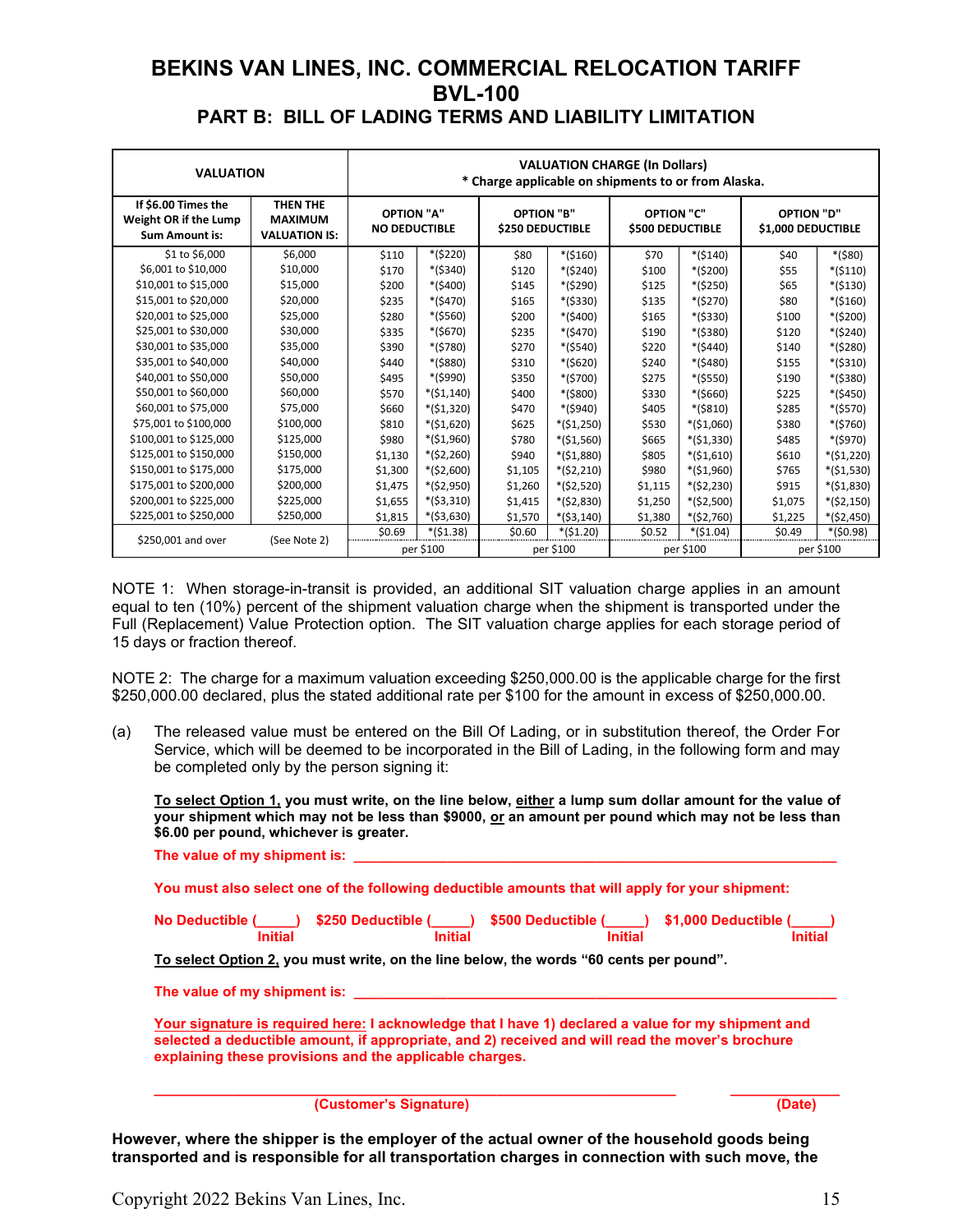### **PART B: BILL OF LADING TERMS AND LIABILITY LIMITATION**

**shipper may waive the Full (Replacement) Value level of liability and instruct Bekins to release the shipment to a value of 60 cents per pound per article (a) by specification made on a purchase order, or (b) by issuing, in advance of the shipping date, appropriate letters of instruction to Bekins. In such instances, Bekins must incorporate the instructions by reference to the shipper's document in the Bill of Lading in lieu of the personal signature and handwritten statement relating to released rates.**

(b) **Items of Extraordinary Value:** Shippers who tender shipments which are released to have a minimum lump sum value of \$9,000 or \$6.00 for each pound of weight in the shipment, whichever is greater, that include an article or articles that exceed \$100 per pound, per article, in value, must specifically notify Bekins in writing that an identified article or articles with a value greater than \$100 per pound are included in the shipment by execution of the following provision contained in Bekins' Bill of Lading:

EXTRAORDINARY (UNUSUAL) VALUE ARTICLE DECLARATION: Unless the shipper has prepared a copy of the "Inventory of Items Valued in Excess of \$100.00 Per Pound Per Article" (Inventory") which are included in the shipment and provided a copy of that Inventory to the carrier's representative prior to loading, the carrier or mover's liability shall be limited to \$100.00 per pound per article for any lost or damaged article valued in excess of \$100.00 per pound, based upon actual weight of the article, not to exceed the declared value for the entire shipment.

By signature hereafter, the shipper acknowledges that he or she has prepared an Inventory of Items of Extraordinary Value and provided a copy to the carrier prior to loading, and has retained a copy.

\_\_\_\_\_\_\_\_\_\_\_\_\_\_\_\_\_\_\_\_\_\_\_\_\_\_\_\_\_\_\_\_\_\_\_\_\_\_\_\_\_\_\_\_\_\_\_\_\_\_\_\_\_\_\_\_\_\_ \_\_\_\_\_\_\_\_\_\_\_\_\_\_ (Customer's Signature) (Date)

A shipper's failure to notify Bekins that an article or articles having a value that exceeds \$100 per pound will be included in the shipment will restrict Bekins' maximum liability to \$100 per pound for each pound of any lost or damaged article (based on actual article weight), not to exceed the declared value of the entire shipment.

Any limitation of liability resulting from application of this provision has been authorized by the Interstate Commerce Commission (now the Surface Transportation Board) in Amendment No. 1 to Released Rates Decision No. MC-989 decided October 5, 1995, subject to complaint or suspension.

Refer to Item 26 for the correct form and minimum contents of Bekins' "ITEMS OF EXTRAORDINARY VALUE INVENTORY FORM".

- (c) When a shipment is tendered to Bekins with a released or declared value equal to or greater than \$6.00 per pound times the weight of the shipment in pounds, Bekins will, at its option, either repair items to the extent necessary to restore to the condition when received by Bekins; pay the shipper for the cost of repairs; replace item(s) with item(s) of like kind and quality; or make a cash settlement for the current market replacement cost of the item(s). Depreciated value of goods is not a factor.
- (d) Bekins' maximum liability shall not exceed the released or declared value of the shipment, or the full cost of repair to the damaged property, whichever is less. Bekins shall have the option of repair or replacement of damaged articles. All items which are replaced or for which the full current market value has been paid become the property of Bekins.
- (e) All shipments (other than those released to a value not exceeding 60 cents per pound per article) will be deemed released to a minimum lump sum value of \$9,000 or \$6.00 times the actual total weight (in pounds) of the shipment. The stated valuation must be in the increments shown herein. If the shipper declares or releases the shipment to a valuation that falls between the valuation amounts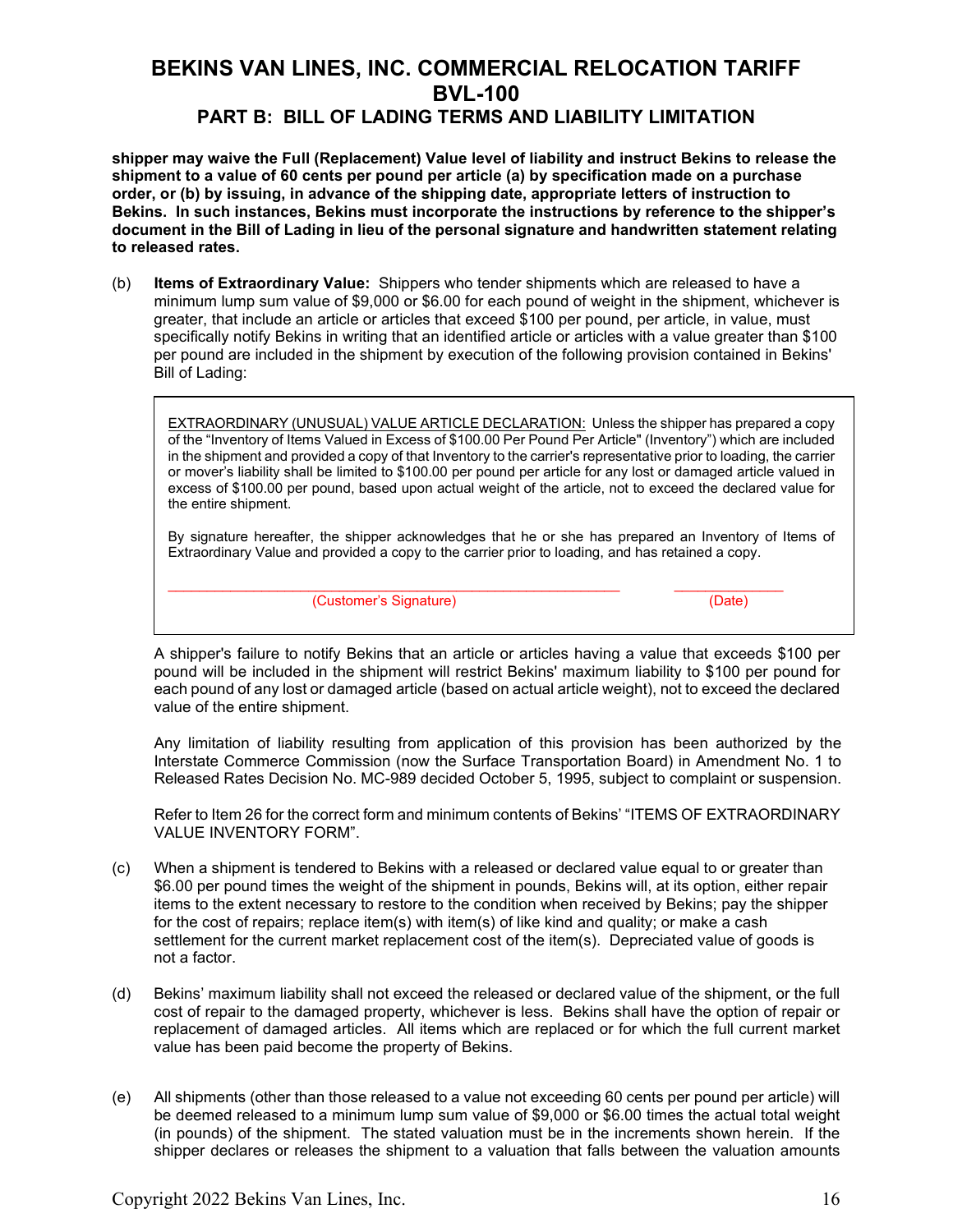#### shown, or, if no such declaration is made by the shipper and the valuation amount calculated by Bekins based on the weight of the shipment falls between the valuation amounts shown, the highest valuation amount in the applicable category and the applicable charge associated therewith will apply. The deductible level (no deductible, \$250, \$500 or \$1,000 deductible) of valuation declared will determine the valuation charge that will apply.

- (f) The weight used for determining the minimum valuation will be the actual net weight of the shipment or the estimated weight when the shipment moves pursuant to the terms and conditions of a Binding Estimate, except the weight will be subject to the provisions of Item 107, Minimum Charge, and Item 62, Peak Season – Minimum Charge.
- (g) When Full Value Protection applies to a shipment that includes one (1) or more motor vehicles (automobiles, vans, pickup trucks, or sport utility vehicles), Bekins' maximum liability for the vehicles shall be either (1) the value stated in the current issue of the National Automobile Dealer's Association (N.A.D.A.) Official Used Car Guide (the "Guide") for such vehicle(s), adjusted for mileage and other factors considered in the Guide, or (2) the appraised value of the vehicle(s), whichever is less.
- (h) The released or declared value and Bekins' maximum liability, whether or not loss or damage, injury, or delay occurred from Bekins' negligence, as determined under this rule, shall apply to any claims resulting from the performance or failure to perform by carrier of any services, including accessorial services, which Bekins has contracted to perform.
- (i) When the shipper takes a written exception at the time of delivery for non-delivery of an inventoried item(s), and subsequently submits a properly documented claim for loss of the item(s) and Bekins' investigation establishes its liability, the deductible amount, if any, may not apply to the non-delivered item(s).
- (j) Rates or charges herein based on released value have been authorized by the Surface Transportation Board in Amendment No. 4 to Released Rates Decision No. MC-999, decided December 18, 2001, subject to complaint or suspension. Any limitation of liability resulting from application of this provision has been authorized by the Surface Transportation Board in Amendment No. 4 to Released Rates Decision No. MC-999, decided December 18, 2001, subject to complaint or suspension.
- (k) **Coverage for Pairs and Sets.** If one or more item(s) that are part of a matching pair or set is lost or damaged during the moving process, Bekins will replace or restore the pair or set to its original value or condition; provided, however, that Bekins reserves the option to repair a damaged item from a pair or set or provide compensation for loss of value in the event a pair or set cannot be repaired or replaced. Shipper agrees to provide Bekins with all available information and assistance in finding replacements or handling repairs. Coverage for crystal glassware and china shall be limited to the individual glass or place setting.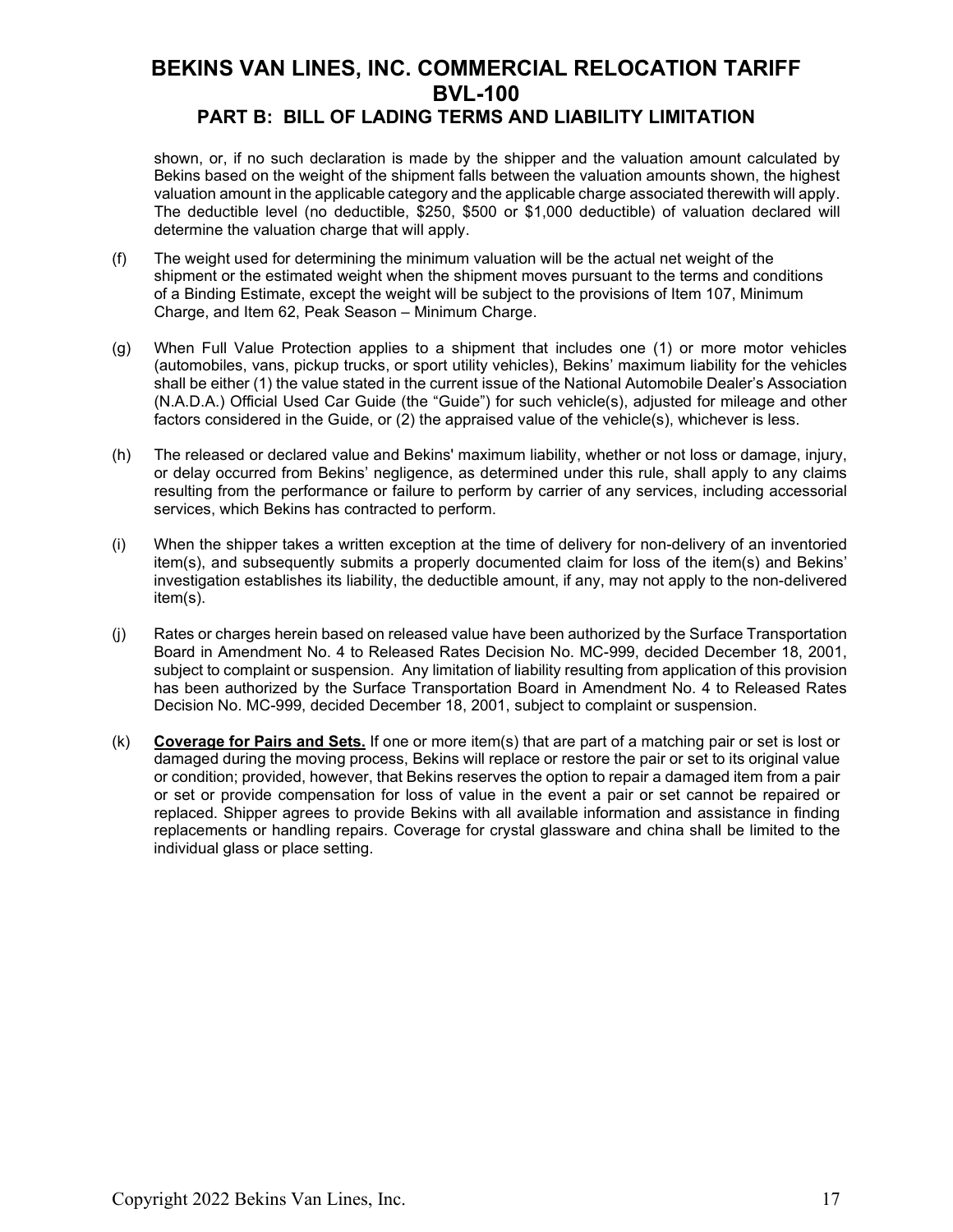#### **ITEM 26 INVENTORY OF ITEMS VALUED IN EXCESS OF \$100.00 PER POUND PER ARTICLE** (Effective: March 12, 2012)

When transportation is performed under the provisions of Item 25 Paragraphs (b) or (e) of this tariff, an "ITEMS OF EXTRAORDINARY VALUE INVENTORY FORM" shall apply in conjunction with the Bill of Lading, or in substitution thereof, the Order for Service, which form shall contain the following minimum information:

### **ITEMS OF EXTRAORDINARY VALUE INVENTORY FORM**

ALL ITEMS INCLUDED IN YOUR SHIPMENT THAT ARE CONSIDERED TO BE OF EXTRAORDINARY (UNUSUAL) VALUE MUST BE SPECIFICALLY IDENTIFIED AND BEKINS, THE CARRIER, MUST BE ADVISED THAT THEY ARE INCLUDED IN THE SHIPMENT. ITEMS OF EXTRAORDINARY VALUE ARE DEFINED AS THOSE ITEMS *HAVING A VALUE GREATER THAN \$100 PER POUND*. TYPICAL HOUSEHOLD ARTICLES WHICH MAY CONSTITUTE ITEMS OF EXTRAORDINARY VALUE ARE: CURRENCY, COINS, JEWELRY, PRECIOUS METALS, PRECIOUS OR SEMIPRECIOUS STONES OR GEMS, CHINA SETS, CRYSTAL, FIGURINES, FUR OR FUR GARMENTS, ANTIQUES, ORIENTAL RUGS OR TAPESTRIES, RARE COLLECTIBLE ITEMS, OBJECTS OF ART, COMPUTER SOFTWARE PROGRAMS, MANUSCRIPTS, OR OTHER RARE DOCUMENTS. OF COURSE, OTHER ITEMS MAY ALSO FALL INTO THIS CATEGORY AND MUST BE IDENTIFIED AS WELL.

THE PURPOSE OF THIS INVENTORY IS TO ASSIST YOU IN IDENTIFYING ARTICLES OF EXTRAORDINARY OR UNUSUAL VALUE IN ORDER THAT THE CARRIER WILL BE AWARE OF THOSE ITEMS WHICH REQUIRE SPECIAL HANDLING AND PROTECTION. FAILURE TO IDENTIFY SUCH ARTICLES WILL RESULT IN LIMITED CARRIER (BEKINS) LIABILITY.

|    | List Description of Articles Exceeding \$100.00                                       | List | Description of Articles Exceeding \$100.00 |
|----|---------------------------------------------------------------------------------------|------|--------------------------------------------|
|    | No. Per Pound Per Article                                                             |      | No. Per Pound Per Article                  |
|    | (INCLUDE ANY IDENTIFYING NUMBERS FOR ANY SEALS USED ON A PARTICULAR BOX OR CONTAINER) |      |                                            |
|    | $Inv.$ #                                                                              |      | $Inv.$ #                                   |
|    |                                                                                       |      |                                            |
| 2. |                                                                                       | 8    |                                            |
| 3. |                                                                                       | 9    |                                            |
| 4. |                                                                                       | 10.  |                                            |
| 5. |                                                                                       | 11.  |                                            |
| 6. |                                                                                       | 12.  |                                            |

Shipper agrees that any claim for loss or damage must be supported by proof of value and understands that settlement will be based upon the information furnished on this inventory form, the tariff in effect at the time of the shipment, the Household Goods Descriptive Inventory, and all other pertinent information available to Bekins. If you have not listed articles having a value in excess of \$100.00 per pound per article on this inventory, your signature below attests to the fact that such articles are not included in your shipment. **If for any reason, items having value in excess of \$100.00 per pound per article are included in your shipment and you fail to list those items on this inventory or fail to sign this inventory, you expressly understand and agree that Bekins' liability for loss or damage to those items will be limited to no more than \$100.00 per pound per article (based upon the actual article weight).**

 $\frac{1}{2}$  ,  $\frac{1}{2}$  ,  $\frac{1}{2}$  ,  $\frac{1}{2}$  ,  $\frac{1}{2}$  ,  $\frac{1}{2}$  ,  $\frac{1}{2}$  ,  $\frac{1}{2}$  ,  $\frac{1}{2}$  ,  $\frac{1}{2}$  ,  $\frac{1}{2}$  ,  $\frac{1}{2}$  ,  $\frac{1}{2}$  ,  $\frac{1}{2}$  ,  $\frac{1}{2}$  ,  $\frac{1}{2}$  ,  $\frac{1}{2}$  ,  $\frac{1}{2}$  ,  $\frac{1$ 

BEKINS' Bill of Lading No: \_\_\_\_\_

Bekins' representative hereby acknowledges<br>
receipt of an executed copy of this inventory<br>
Feceipt of an executed copy of this inventory<br>
Receipt of an executed copy of this inventory receipt of an executed copy of this inventory

\_\_\_\_\_\_\_\_\_\_\_\_\_\_\_\_\_\_\_\_\_\_\_\_\_\_\_\_\_\_\_\_\_\_\_\_\_\_ \_\_\_\_\_\_\_\_\_\_\_\_\_\_\_\_\_\_\_\_\_\_\_\_\_\_\_\_\_\_\_\_\_\_

#### AT ORIGIN AT OUTSELL THE STREET WAS ALSO ANDESTINATION

I certify that I have read and understood the forgoing form All items containing the contents above have been opened and and affirmatively state the above listed information to be true, I certify and acknowledge receipt of and affirmatively state the above listed information to be true, I certify and acknowledge receipt of the above items and further correct and complete.<br>
state that the items inside arrived safely and in the same state that the items inside arrived safely and in the same condition as at origin.

\_\_\_\_\_\_\_\_\_\_\_\_\_\_\_\_\_\_\_\_\_\_\_\_\_\_\_\_\_\_\_\_\_\_\_\_\_\_\_\_\_\_\_\_\_ \_\_\_\_\_\_\_\_\_\_\_\_\_\_\_\_\_\_\_\_\_\_\_\_\_\_\_\_\_\_\_\_\_\_\_\_\_\_\_\_\_\_\_\_\_ Signature of Shipper or Shipper's Representative Date Signature of Shipper or Shipper's Representative Date

Origin City and State Destination City and State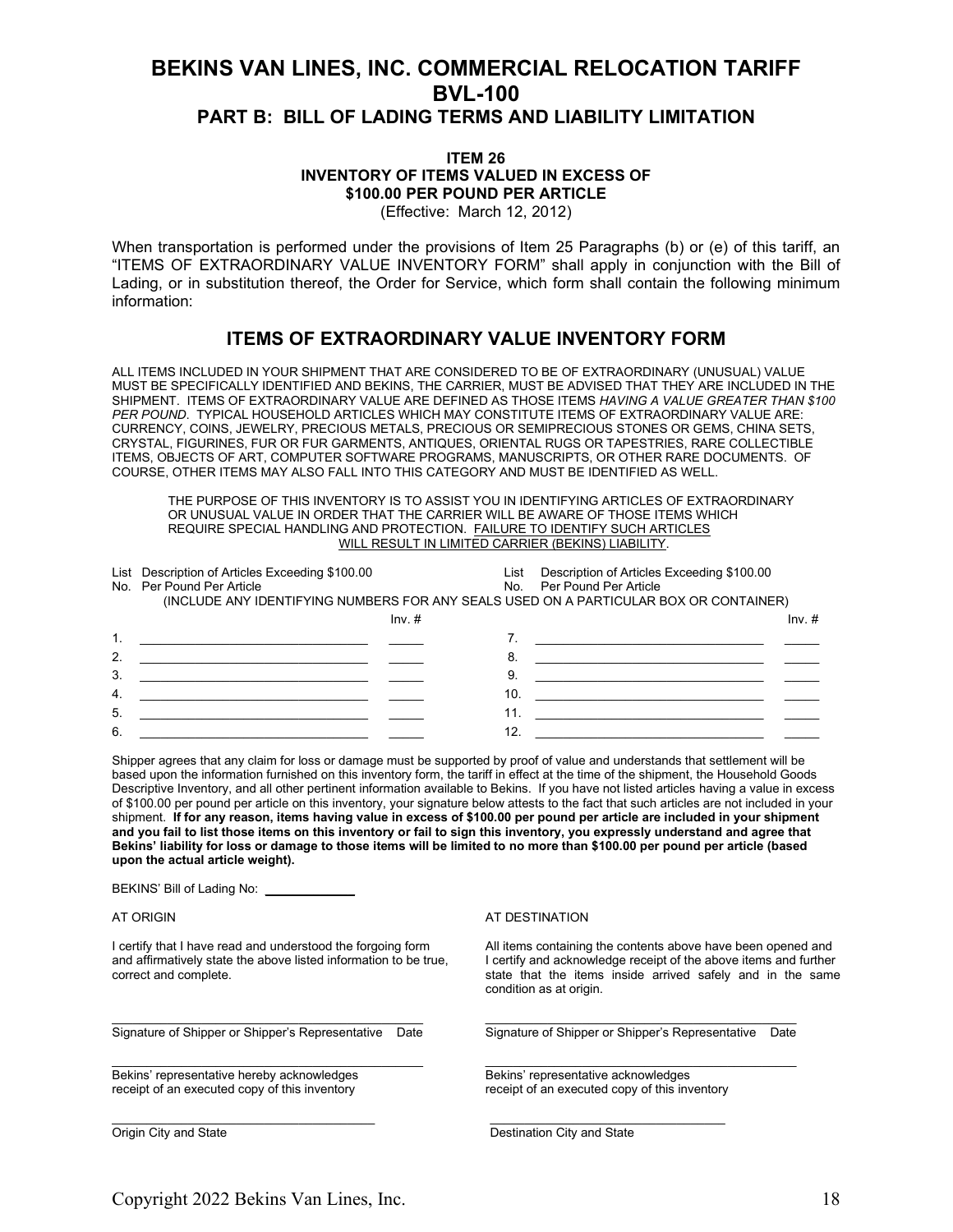#### **ITEM 31 EFFECTIVE DATE GOVERNING APPLICATION OF RULES, RATES AND CHARGES OF THIS TARIFF** (Effective: May 15, 2012)

Except as otherwise specifically provided in this tariff, all rules, rates and charges in effect on the date shipment is picked up shall apply.

See specific provisions in: Item 115, Fuel Cost Price Adjustment; Item 151, Storage-In-Transit; and Item 100, Application of Transportation Charges (Seasonal Rate Adjustment) for effective dates governing application of these provisions.

#### **ITEM 33 PROHIBITED AND RESTRICTED ARTICLES** (Effective: March 12, 2012)

- 1. Bekins will not accept for shipment property liable to contaminate or otherwise damage equipment or other property, nor will Bekins accept for shipment articles which cannot be taken from the premises without damage to the article or the premises, nor, will Bekins accept for shipment perishable articles including frozen foods, articles requiring refrigeration or perishable plants except as provided in Paragraph 2.
- 2. Perishable plants will be accepted for transportation provided:
	- a. The shipment is transported not more than 150 miles and/or delivery accomplished within twentyfour (24) hours from the time of loading.
	- b. No storage is required.
	- c. No preliminary or en route servicing or watering or other preservative method is required of Bekins.
- 3. Bekins will not be responsible for any perishable article included in a shipment without the knowledge of Bekins.
- 4. Bekins WILL NOT ACCEPT for shipment under any circumstances explosives, dangerous articles, tanks or bottles designed to contain butane or propane (LP), including tanks and containers for gas barbecue grilles, torches, tools or appliances. **This prohibition also includes tanks or bottles that have been certified as empty.**
- 5. All fuel powered lawn equipment and tools, go-carts or go-karts, ATV's, motorcycles, motorbikes, snowmobiles, golf carts, etc. must be purged of gasoline and oil prior to shipment.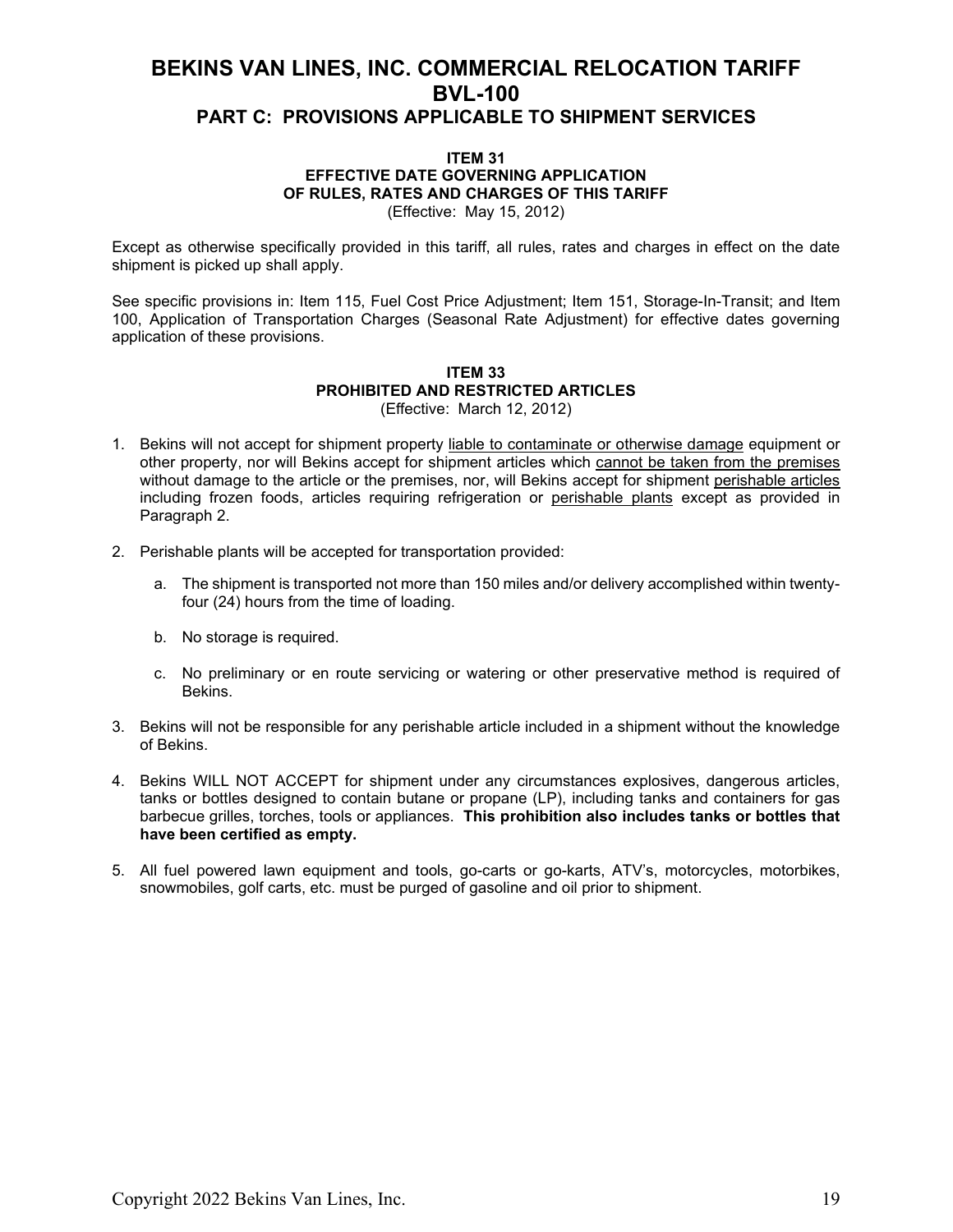#### **ITEM 35 CONTROL AND EXCLUSIVE USE OF VEHICLE** (Effective: March 12, 2012)

Expedited Service, Exclusive Use of a Vehicle, or Space Reservation for a Portion of Vehicle will be furnished by Bekins only when shipper or his agent requests such service in writing on the Estimate/Order for Service and signs the Bill of Lading indicating that such specific special service was ordered.

### *(A) - EXPEDITED SERVICE:*

- 1. Expedited Service as used herein means tendering delivery of a shipment of less than 5,000 pounds on or before a specified date.
- 2. Subject to the availability of equipment for a particular service desired, shippers may obtain expedited service on a shipment of less than 5,000 pounds and transportation charges shall be computed on the basis of 5,000 pounds and tariff rates applicable to 5,000 pounds. Bekins shall not be required to provide exclusive use of vehicle under this paragraph. For exclusive use of vehicle, refer to Paragraph (B) of this item.

Estimate/Order for Service and the Bill of Lading/ Freight Bill to show that Expedited Service was ordered by the shipper and show that delivery is to be on or before a specified date.

3. Except in case of the fault of the shipper, in the event the shipment is not tendered for delivery on or before the delivery date, this item shall not apply. In such case, the charges for the shipment shall be subject to all other applicable rules and provisions of the tariff.

### *(B) - EXCLUSIVE USE OF A VEHICLE:*

1. Subject to the availability of equipment, a shipper may order Exclusive Use of a Vehicle of specific cubic capacity, for transportation of a shipment. Transportation charges shall be based on actual weight subject to minimum charges as follows:

If the capacity of vehicle ordered is 1,400 cu. ft. or less, the minimum charge shall be based on 9,800 pounds. If the capacity of vehicle ordered is in excess of 1,400 cu. ft., the minimum charge shall be based on 7 pounds per cubic foot of total vehicle space ordered.

2. If at time for loading such shipment, Bekins does not have available a vehicle of capacity ordered, Bekins may substitute a vehicle or vehicles of an equivalent or greater capacity and transportation charges and minimum therefore shall be the same as would apply had Bekins furnished a vehicle of the capacity ordered.

Estimate/Order for service and the Bill of Lading must show that exclusive use of a vehicle of a specific size was ordered.

- 3. Outside display by removable signs or banners of van contents of a shipment involving exclusive use of the vehicle will be permitted subject to Bekins' convenience and providing such removable signs or banners be furnished by and maintained at the expense of the shipper. Any liability resulting because of the carrying of such signs or banners will be that of the shipper, not Bekins. Service will be subject to the charges as provided in Part D.
- 4. Shipper painting of Bekins' equipment will be permitted subject to Bekins' convenience and providing the shipper assumes all of the expense of painting and repainting. Repainting of the equipment shall be made according to Bekins' specifications at the termination of the shipment. Such painting shall not interfere with signs or markings required by the Department of Transportation, State Commissions or safety regulations.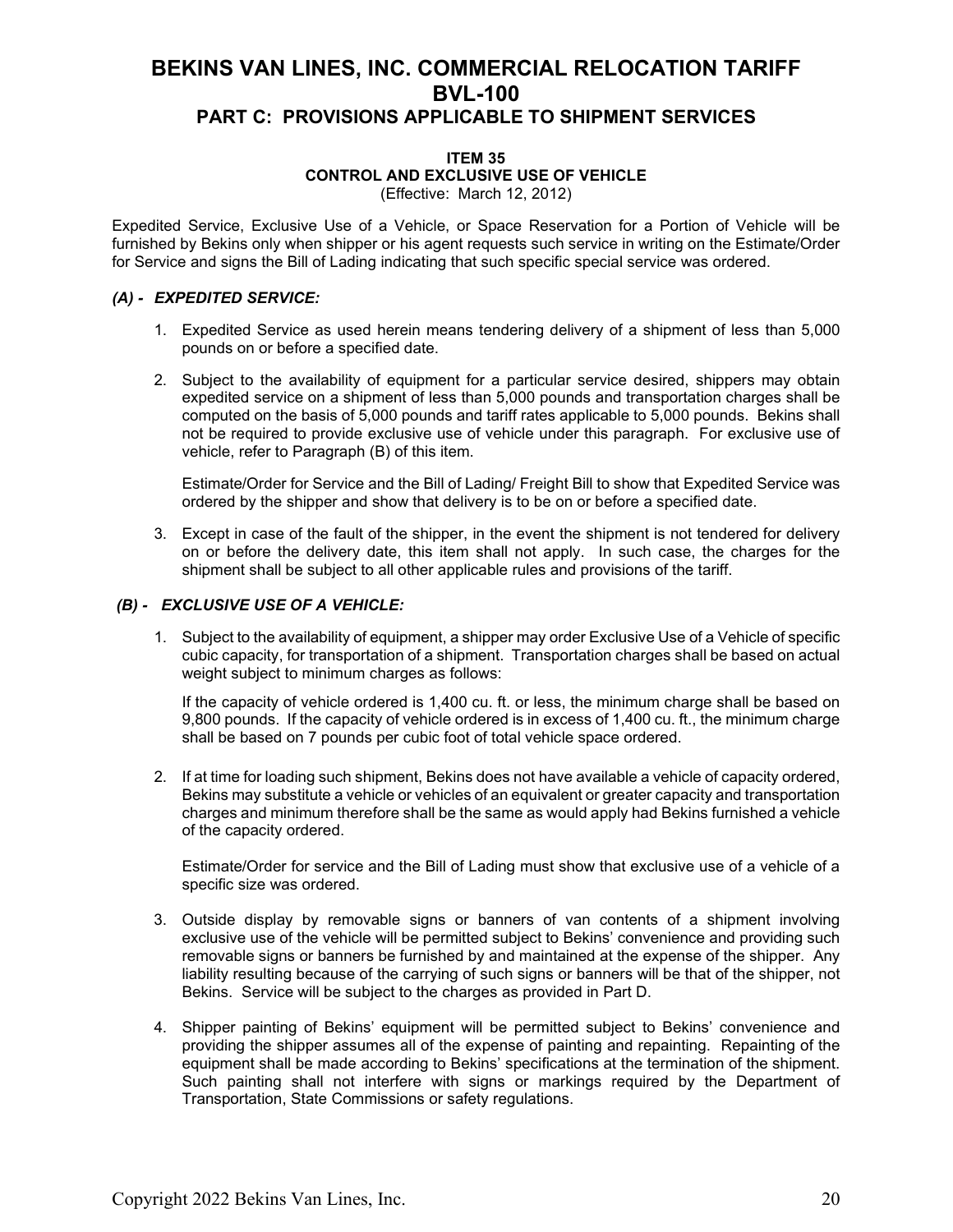### *(C) - SPACE RESERVATION FOR A PORTION OF VEHICLE:*

Subject to availability of equipment, shipper may reserve a portion of the capacity of a vehicle by ordering a specific quantity of space, and accepting transportation charges based on actual weight of shipment subject to minimum weights as follows:

300 cu. ft. or less 2,100 Pounds More than 300 cu. ft. 700 Pounds per each 100 cu. ft. or fraction thereof ordered.

The Estimate/Order for Service and Bill of Lading must show that a space reservation of a specific number of cubic feet was ordered.

#### **ITEM 38 WEIGHING AND WEIGHTS** (Effective: March 12, 2012)

- 1. As to shipments transported on non-binding estimates, Bekins shall determine the weight of each shipment transported prior to the assessment of any charges depending on the shipment weight. Except as otherwise provided in this item the weight shall be obtained on a scale meeting the definition of a certified scale as provided in 49 CFR 375.103.
- 2. Weighing Procedure
	- a. Except as otherwise provided in this item, the weight of each shipment shall be obtained by determining the difference between the tare weight of the vehicle on which the shipment is to be loaded prior to the loading and the gross weight of this same vehicle after the shipment is loaded; or, the gross weight of the vehicle with the shipment loaded and the tare weight of the same vehicle after the shipment is unloaded.
	- b. At the time of both weighings the vehicle shall have installed or loaded all pads, dollies, hand trucks, ramps and other equipment required in the transportation of such shipments. Neither the driver nor any other persons shall be on the vehicle at the time of either weighing.
	- c. The fuel tanks on the vehicle shall be full at the time of each weighing or, in the alternative, no fuel may be added between the two weighings when the tare weighing is the first weighing performed.
	- d. The trailer of a tractor-trailer vehicle combination may be detached from the tractor and the trailer weighed separately at each weighing providing the length of the scale platform is adequate to accommodate and support the entire trailer at one time.
	- e. Shipments weighing 3,000 pounds or less may be weighed on a certified platform or warehouse scale prior to loading for transportation or subsequent to unloading.
	- f. The net weight of shipments transported in containers shall be the difference between the tare weight of the container, including all pads, blocking and bracing used or to be used in the transportation of the shipment and the gross weight of the container with the shipments loaded therein.
	- g. The shipper or any other person responsible for payment of the freight charges shall have the right to observe all weighing of the shipment. Bekins shall advise the shipper or any other person entitled to observe the weighing of the time and specific location where each weighing will be performed and must give that person a reasonable opportunity to be present to observe the weighing. Waiver by a shipper of the right to observe any weighing or reweighing is permitted and does not affect any rights of the shipper under these regulations or otherwise.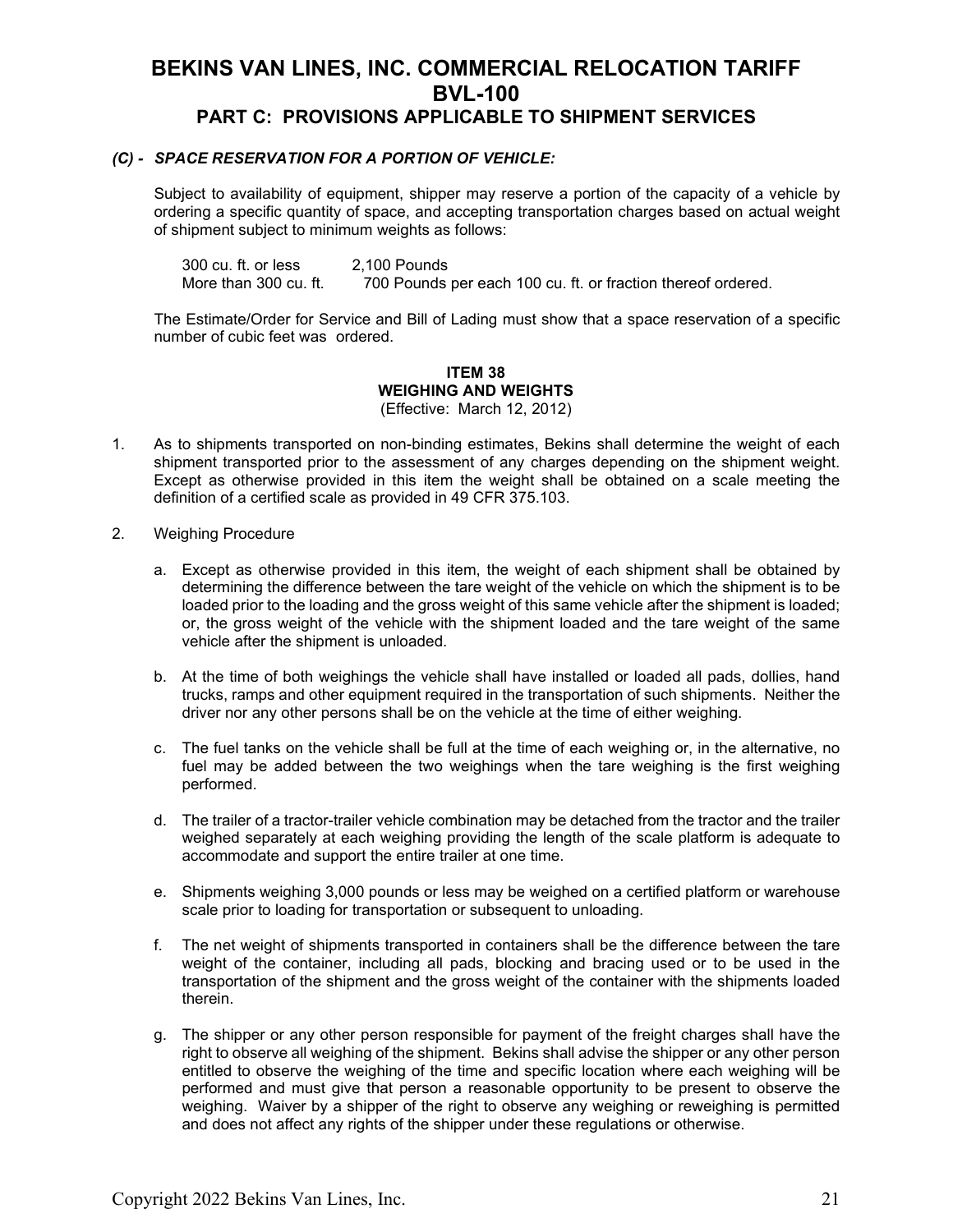### **PART C: PROVISIONS APPLICABLE TO SHIPMENT SERVICES**

- h. Bekins may substitute manufacturer's weight for automobiles, trucks, vans, campers, boats, and other similar vehicular or bulky articles in lieu of obtaining separate weight tickets on these articles whenever such articles are included within a shipment. Manufacturer's weight will be obtained from either the Branham Automobile Reference Book, the National Automobile Dealer's Association (N.A.D.A.) Official Used Car Guide (the "Guide"), or from other appropriate reference sources of manufacturer's weight, or the shipper may provide Bekins with copies of manufacturer's documents evidencing the weight of the article included in a shipment.
- 3. Weight Tickets. Bekins shall obtain a separate weight ticket for each weighing required under this item except when both weighings are performed on the same scale, one weight ticket may be used to record both weighings. Every weight ticket must be signed by the person performing the weighing and must contain the following minimum information:
	- a. The complete name and location of the scale.
	- b. The date of each weighing.
	- c. Identification of the weight entries thereon as being the tare, gross and/or net weights.
	- d. The company or Bekins identification of the vehicle.
	- e. The last name of the shipper as it appears on the bill of lading.
	- f. Bekins' shipment registration or bill of lading number.
	- g. The original weight ticket or tickets relating to the determination of the weight of a shipment must be retained by Bekins as part of the file on the shipment. All freight bills presented to collect any shipment charges dependent on the weight transported must be accompanied by **true copies of all weight tickets obtained in the determination of the shipment weight.**
- 4. **Reweighing of Shipments. Before the actual commencement of the unloading of a shipment** weighed at origin and after the shipper is informed of the billing weight and total charges, the shipper may request a reweigh. **The charges shall be based on the reweigh weight.**

When the shipper requests a reweigh, the shipper shall have the right, as provided in Paragraph 2(g) of this item to observe the reweighing procedure. If the shipper elects not to observe a reweighing, the shipper must waive that right in writing. The individual shipper may send the waiver notification via fax transmission; email; overnight courier; or certified mail, return receipt requested.

#### **ITEM 41 SHIPMENT DEFINITION AND CONSOLIDATION OF SHIPMENTS** (Effective: March 12, 2012)

The term "shipment" means property tendered by one shipper, and accepted by Bekins for loading the same day or consecutive days, at one place of origin, for one consignee, at one destination, and covered by one bill of lading. The name of only one shipper and one consignee shall appear on one bill of lading, but the bill of lading may also specify the name of a party to notify of the arrival of the shipment at destination(s). (See Item 151, Storage-In-Transit, for computation of charges on a portion of shipment stored in transit.)

Note: Refer to the provisions of Item 103, Note 8, when more than one origin or one destination is applicable.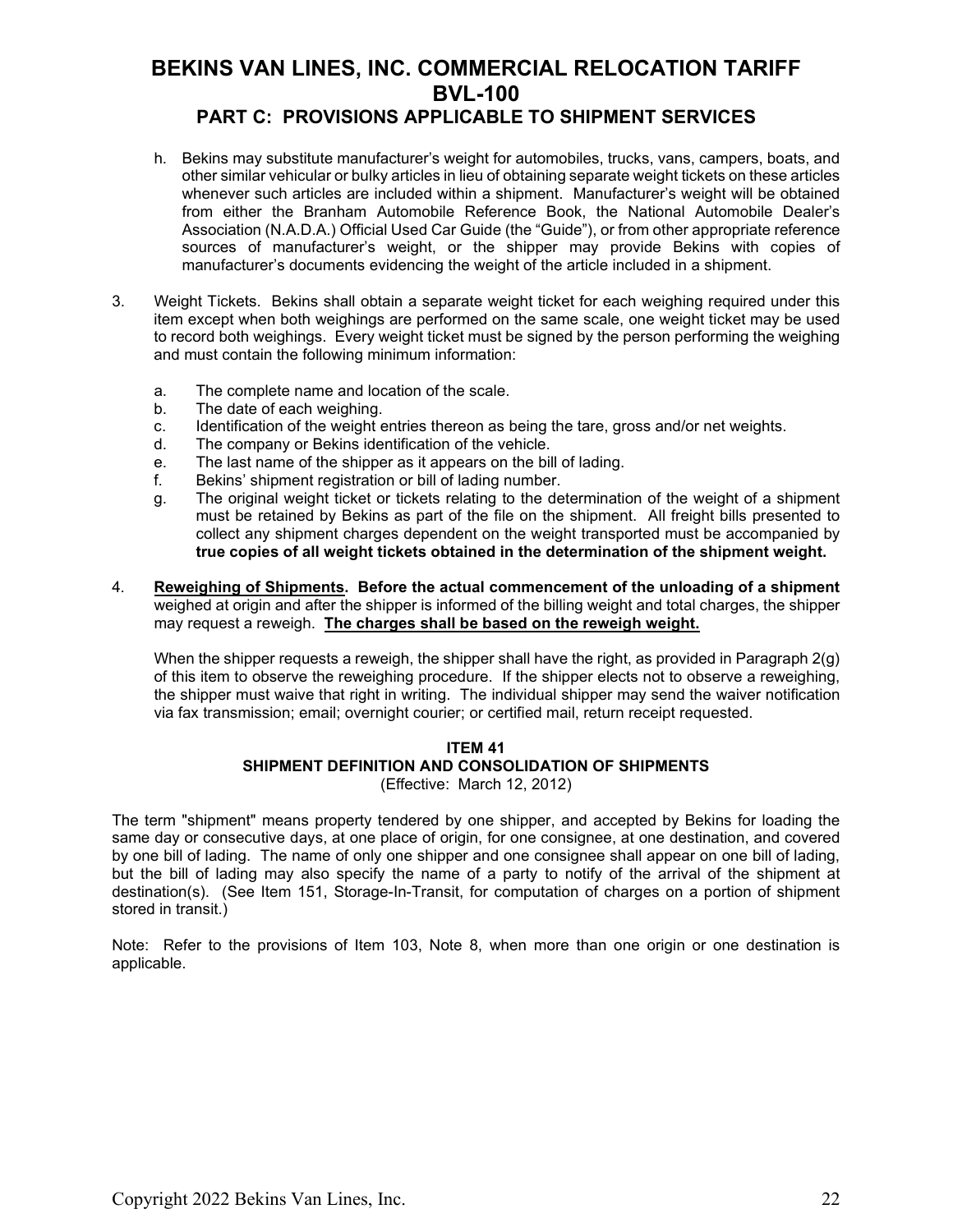### **ITEM 43 SHIPPER PACKED ITEMS, MARKING OR TAGGING FREIGHT**

(Effective: March 12, 2012)

- 1. Articles of fragile or breakable nature must be properly packed.
- 2. Packages containing fragile articles or articles consisting wholly or in part of glass, when packed by the shipper or his agent, must be marked by plain and distinct letters designating the fragile character of contents.
- 3. When articles of furniture, consisting wholly or in part of glass are covered or wrapped by the shipper or his agent, such articles shall be wrapped in a manner to clearly expose glass surfaces or glass portions.
- 4. Where Bekins or its agent believes that it is necessary that the contents of packages be inspected, arrangements shall be made to conduct such inspection at the cost of the shipper.
- 5. Where articles are not packed or are improperly packed, crated or boxed and by reason thereof the articles not packed or contents of containers are more susceptible to damage, Bekins may arrange to have such articles properly packed at charges shown in this tariff, at shipper expense.
- 6. Bekins may refuse to accept for transportation any article(s) determined to be improperly packed or which cannot otherwise be transported safely or which may damage other items in the shipment.
- 7. Any acceptance of any item without inspection shall not be a waiver of Bekins' right to deny a claim for damage based upon improper packing, crating or boxing.

#### **ITEM 45 CLASSIFICATION OF PARTS OR PIECES OF A COMPLETE ARTICLE** (Effective: March 12, 2012)

Each shipping piece or package and contents thereof shall constitute one article except the total component parts of any article taken apart or knocked down for handling or loading in vehicle shall constitute one article for the purpose of determining Bekins' liability as provided in Item 25.

- NOTE: When an entire shipment is transported in containers, lift vans or shipping boxes, each shipping package, piece or loose item not enclosed within a package in such containers, lift vans or shipping boxes will constitute the article.
- EXCEPTION: This item has no application when shipment is released to a valuation greater than \$0.60 per pound per article.

#### **ITEM 48 REMOVAL OR PLACEMENT OF PROPERTY FROM OR TO INACCESSIBLE LOCATIONS** (Effective: September 16, 2012)

It is the responsibility of the shipper for removal or placement of property from or to attics, basements and other locations, and to make property available to Bekins where the location of property and goods to be shipped or delivered (1) is not accessible by a permanent stairway (does not include ladders of any type), (2) is not adequately lighted, (3) does not have a flat continuous floor, or (4) does not allow a person to stand erect. If the shipper or owner requests and Bekins agrees to removal or placement of property from or to such areas not readily accessible, Item 125, Labor Charges, will apply for this service.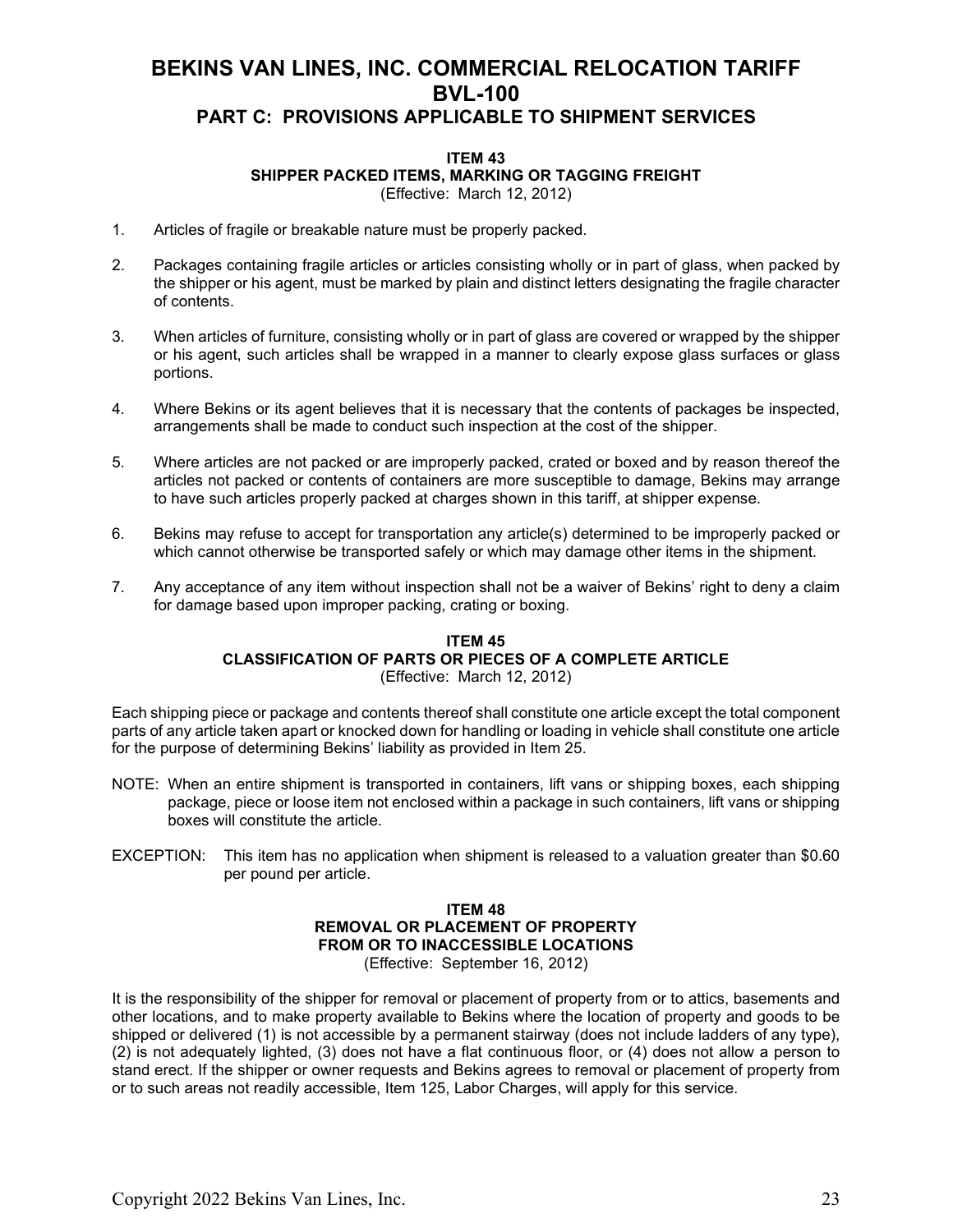### **PART C: PROVISIONS APPLICABLE TO SHIPMENT SERVICES**

### **ITEM 50**

**IMPRACTICAL OPERATIONS AND APPLICATION OF SHUTTLE SERVICE**

(Effective: March 12, 2012)

### *(A) - IMPRACTICAL OPERATIONS*

Nothing in this tariff shall require the carrier to perform any service at any point or location where, through no fault or neglect of the carrier, the furnishing of such services is impracticable because:

- 1. The conditions of roads, streets, driveways, alleys, ingress into or egress out of residences or approaches thereto would subject operations to unreasonable risk of loss or damage to life or property;
- 2. Loading or unloading facilities are inadequate;
- 3. Any force majeure, war, insurrection, riot, civil disturbance, strike, picketing or other labor disturbance would (1) subject operations to unreasonable risk of loss or damage to life or property or (2) unreasonably jeopardize the ability of the carrier to render transportation services or pickup or delivery or any other service from, to or at other points or locations;
- 4. Carrier's hauling contractors, carrier's employees or carrier's agents are precluded, for reasons beyond carrier's control, from entering premises where pickup or delivery is to be made;
- 5. Local, state or federal restrictions, regulations or laws prohibit performance of such services by linehaul equipment.

When service is impractical for reasons stated in this rule, and service can be completed through the employment of a shuttle service, see below, or the employment of the services of a third party, see Item 129.

### *(B) - APPLICATION OF SHUTTLE SERVICE*

- 1. It is the responsibility of the shipper to make shipment accessible to carrier or accept delivery from carrier at a point at which the road haul vehicle may be safely operated.
- 2. When it is physically impossible or unsafe for carrier to perform pickup of shipment at origin address or to complete delivery of shipment at destination address with normally assigned road haul equipment, due to the structure of the building, its inaccessibility by highway, inadequate or unsafe public or private road, overhead obstructions, narrow gates, sharp turns, trees, shrubbery, the deterioration of roadway due to rain, flood, snow, or nature of an article or articles included in the shipment, the carrier shall hold itself available at point of pickup or tender delivery at destination at the nearest point of approach to the desired location where the road haul equipment can be made safely accessible.
- 3. Upon request of the shipper, consignee or owner of the goods, the carrier will use or engage smaller equipment than its normal road haul equipment or provide extra labor for the purpose, if possible, of transferring the shipment between the origin or destination address and the nearest point of approach by the carrier's road haul equipment.
- 4. If the conditions cited above prevent the delivery of the shipment, Bekins may place the shipment or any part thereof not reasonably possible for delivery, in storage at the nearest available warehouse of Bekins, or, at the option of Bekins, in a public warehouse, subject to a lien for all lawful charges. The liability on the part of Bekins will cease when the shipment is unloaded into the warehouse and the shipment shall be considered as having been delivered.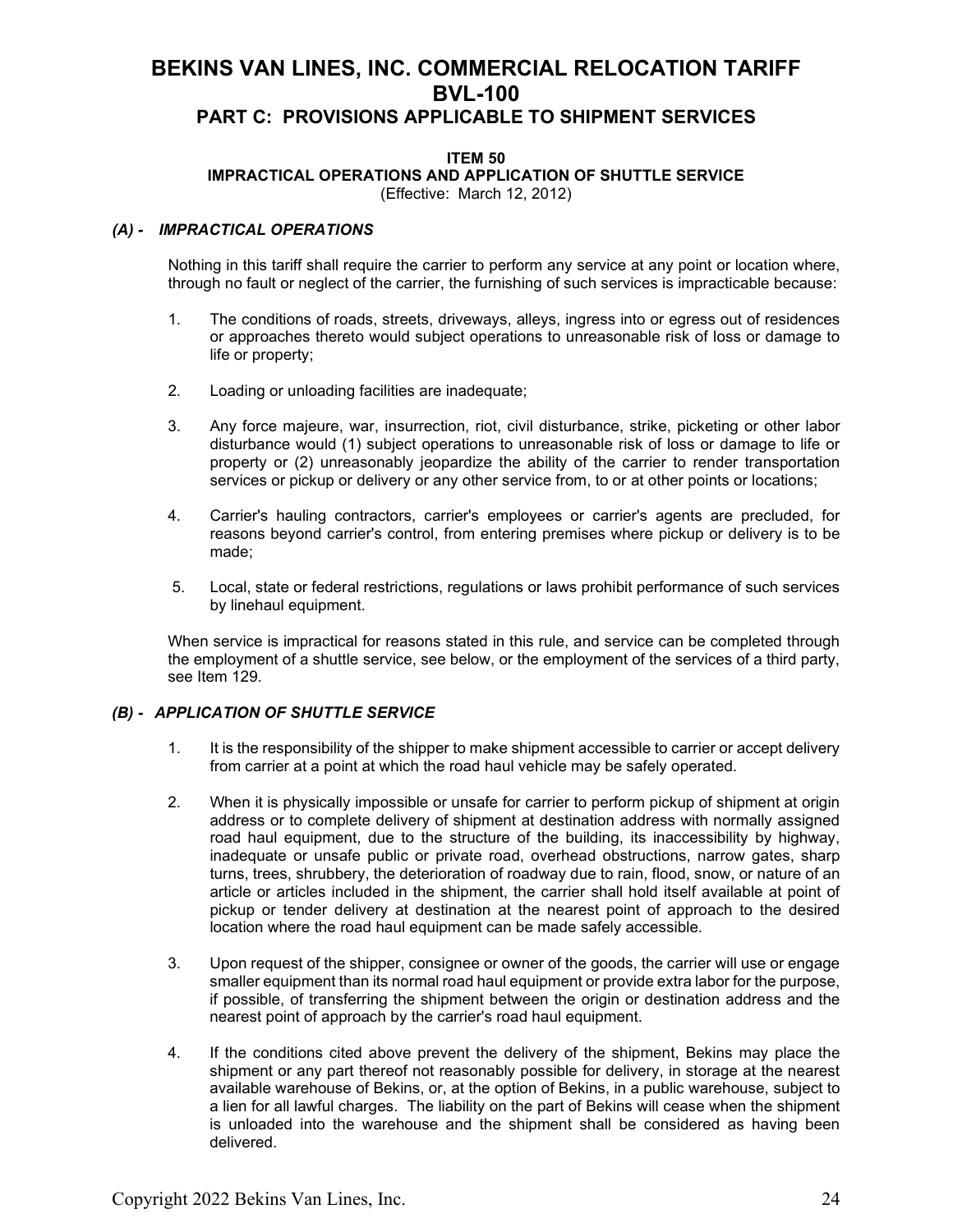### **PART C: PROVISIONS APPLICABLE TO SHIPMENT SERVICES**

- 5. Transportation charges to cover the movement of shipment or part thereof from point at which it was originally tendered to the warehouse location shall be computed on the basis of weight of shipment or that part of shipment stored in warehouse, subject to applicable rate as provided in tariff from point at which it was originally tendered to warehouse location, which shall be in addition to charges from initial point of origin to point at which shipment was originally tendered. All accrued charges on the shipment or any part thereof shall be due and payable upon delivery of same to the warehouse. Any subsequent movement from warehouse shall constitute a new shipment.
- 6. When the origin or destination of the shipment, or a portion thereof, is located at a point accessible only by the use a ferry, the following provision applies:
	- a.When Bekins' normal linehaul equipment cannot be accommodated by the ferry system, shuttle service will be provided, subject to the charge and provisions named in this item and Item 51.

#### **ITEM 51 SHUTTLE SERVICE** (Effective: January 1, 2021)

Shuttle Service charges shall apply in addition to all other transportation or accessorial charges, for additional pickup or delivery services requested by the shipper or as required under provisions of Item 50, subject to the provisions of Item 50, Impracticable Operations and Application of Shuttle Service.

Except as otherwise provided, Shuttle Service charges apply at the point where the service is performed, pursuant to the Stopoff provisions of Item 52. The charges shown include the cost of the shuttle vehicle and labor required to perform the shuttle service. Other Additional Services may apply depending upon the circumstances and conditions at the pickup and delivery locations. These include, but are not limited to, Waiting Time (Item 125), and Stopoffs (Item 52).

- **SHUTTLE SERVICE CHARGES. The charges provided are applicable when Shuttle Service is performed at job sites (residences or storage locations) that are within 25 miles of the location (storage facility or rental facility) where the shuttle vehicle is provided or obtained.**
- **ADDITIONAL DISTANCE CHARGE. If the distance between the storage facility or the rental facility where the shuttle vehicle is rented or obtained and the job site is more than 25 miles, an additional charge applies for each 25 miles, or fraction thereof. This charge is in addition to the shuttle charge otherwise provided for in this item.** (If the distance between the storage facility or the rental facility and the job site is 25 miles or less, the Additional Distance Charge does not apply.)
- 1. **When Overtime Shuttle Service is requested** by the shipper, overtime charges apply when service is performed between 5:00 p.m. and 8:00 a.m., Monday through Friday, or at any time on Saturdays, Sundays and Holidays. Overtime charges will not apply when service is performed for carrier's convenience.
- 2. Charges apply based on the weight of the shipment, or portion thereof, that is loaded or unloaded, (plus weight additives of Item 112 when applicable), subject to a minimum weight of 1,500 pounds.
- 3. Pursuant to Item 180 of the tariff, Mileage Guide 19 shall be used to determine the distancebased rates in this item.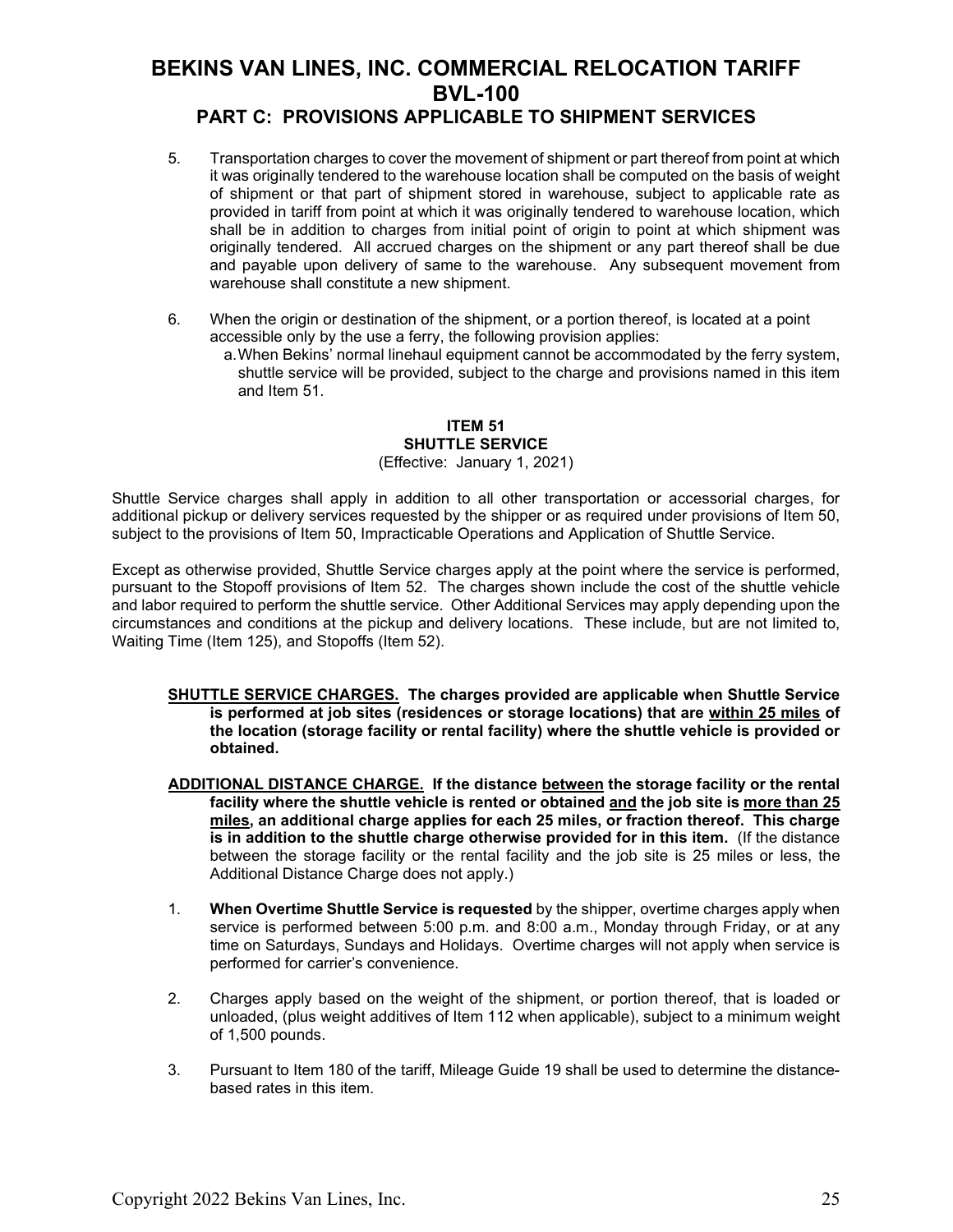#### **ITEM 52 STOPOFFS AND DIVERSIONS** (Effective: March 12, 2012)

### *(A) - STOPOFFS*

At the request of the consignee, consignor or owner, extra stops or calls will be made at locations necessary to accomplish the extra pickup or extra delivery of portions of the shipment.

- 1. Extra stops or calls are additional pickups made after the first pickup or additional deliveries made prior to the final delivery of the shipment. Each such extra stop or call shall constitute an extra pickup or delivery. An **extra stopoff fee will apply** for each extra pickup or delivery that is performed, in addition to the transportation and additional service charges provided in Paragraphs (2) and (3) below.
- 2. The transportation charges on shipments with extra pickups or extra deliveries will be determined based on the weight of the total shipment, including any additional weight picked-up or delivered at any stopoff(s), rated on zip code-to-zip code miles **FROM** the point of origin **TO** point of destination **VIA** any stopoff point(s). When the stopoff point(s) is located within the same zip code (i.e. first three digits) area as the shipment origin or destination, or when two (2) or more stopoff points are both located within the same zip code (i.e. first three digits) area, 10 miles for each stopoff will be added to the total transportation distance.
- 3. The rates for additional services performed in conjunction with any **extra pickup(s) will be based on the additional service rates applicable at shipment origin** and the rates for additional services performed in conjunction with any **extra delivery(s) will be based on the additional service rates applicable at shipment destination.**

### *(B) - DIVERSIONS*

Upon instructions from the consignee or owner, the shipment will be diverted subject to the following terms and conditions. Bekins may require that all such instructions be in writing.

- 1. The term "diversion" as used herein means, either:
	- a) A change (after loading of the vehicle) in the destination of the shipment outside of the postal zip code area (or the Canadian mailing code area) of the original destination, or
	- b) A change in the route at the request of the consignor, consignee or owner.
- 2. When Bekins receives an order for diversion, diligent effort will be made to locate the shipment and effect the change desired, but Bekins is not responsible for failure to effect the change ordered, unless such failure is due to error or negligence on the part of Bekins.
- 3. The transportation charges on shipments diverted to a new destination, while the vehicle is en route or upon arriving at the original destination will be determined based on the total transportation charge from the shipment origin to the point where the shipment was diverted, plus the transportation charge from the point where the shipment was diverted to the final destination.
- 4. On shipments diverted to a warehouse for storage-in-transit at a location other than the original destination, the warehouse will be considered the destination point, and transportation charges to the warehouse will be assessed under the provisions of paragraph (3) of this item. Charges for storage and further transportation will apply based on the rates and charges named in this tariff.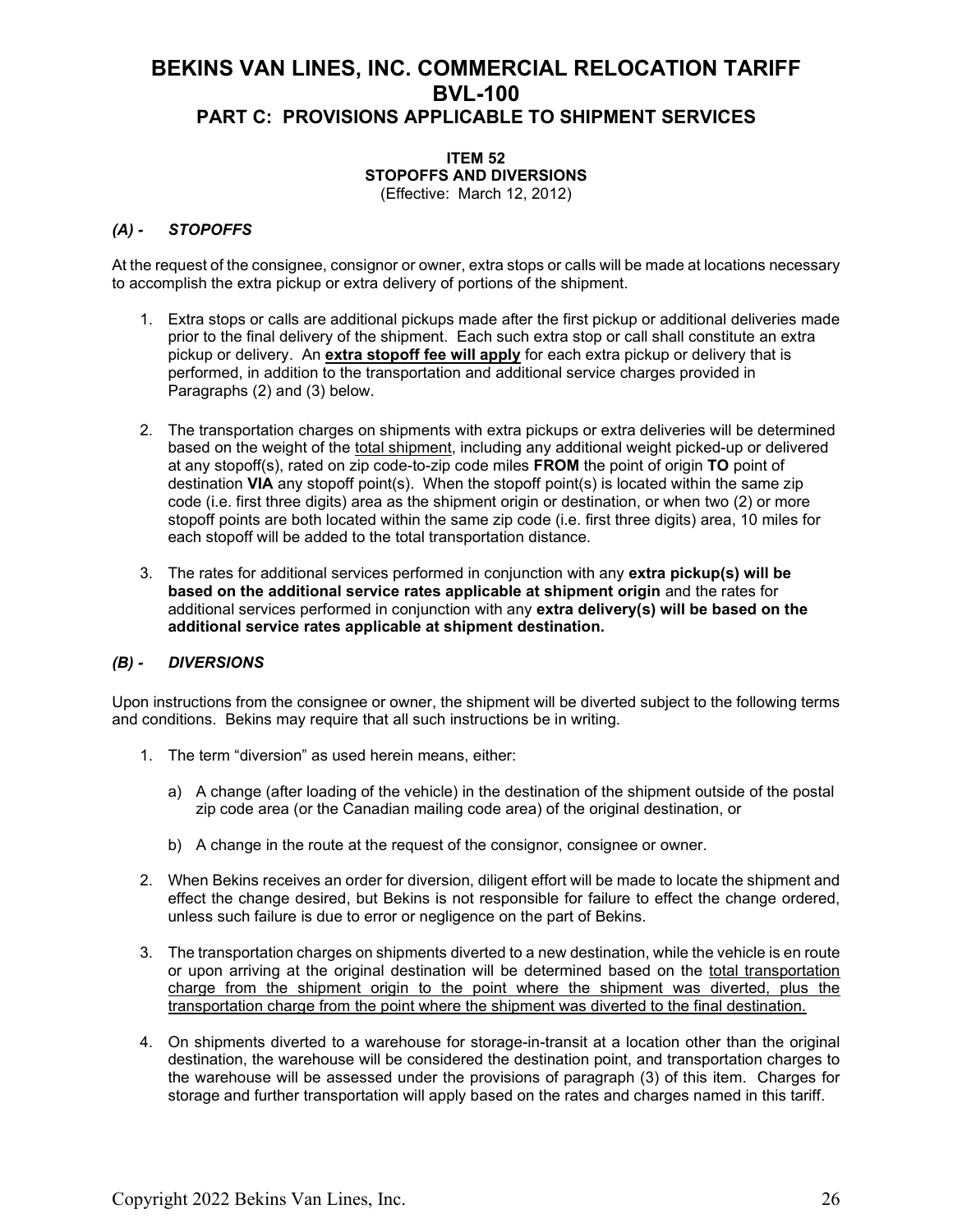### **PART C: PROVISIONS APPLICABLE TO SHIPMENT SERVICES**

5. If instructions are received to divert a shipment that is in storage-in-transit, the shipment will be rated as stated in paragraph (3) of this item. For rating purposes, the location of the storage facility will be considered the diversion point.

#### **ITEM 56 DAY CERTAIN LOADING** (Effective: April 15, 2012)

When requested in writing by the shipper or his agent and after the shipper or his agent have been notified of tariff rates for this service, a specific loading date may be agreed upon between the shipper and Bekins. Day Certain Loading includes pickup from residence, transportation to Bekins agent's warehouse, handling into the warehouse, holding, and handling out of the warehouse for further interstate movement; or direct loading by the over-the-road van.

Charge for this service is as provided in Item 159, Pickup and Delivery to/from Storage-In-Transit.

Note 1: This item will not apply if Storage-In-Transit at origin has been ordered. Note 2: This item applies only to shipments described in Paragraph (1) of Item 182, Commodity Description.

### **ITEM 61 ADDITIONAL PRICE ADJUSTMENT**

(Effective: October 1, 2018 through April 30, 2019)

When "Additional Price Adjustment" is specified and confirmed in writing on the Estimate/Order for Service, Bekins will provide an additional discount in the amount specified on the Estimate/Order for Service up to a maximum of \$300.00, subject to the following:

- Note 1: Order must be a minimum of 10,000 pounds billed weight.<br>Note 2: Shipment must load on or between the dates of October 1,
- Note 2: Shipment must load on or between the dates of October 1, 2018 through April 30, 2019.<br>Note 3: The application of this item is at the sole discretion of Bekins and its agents.
- Note 3: The application of this item is at the sole discretion of Bekins and its agents.<br>Note 4: If estimate is "non-binding" or "option binding" and actual weight is determi
- If estimate is "non-binding" or "option binding" and actual weight is determined to be less than 10,000 pounds, customer is liable for the lesser of charges based on (1) actual weight or (2) 10,000 pounds with Additional Price Adjustment.
- Note 5: This item does not apply to shipments moving under the provisions of Item 64 or Item 66.

### **ITEM 62 PEAK SEASON - MINIMUM CHARGE**

(Effective: May 15, 2020)

For shipments loading on or between May 15 and September 15, in lieu of the minimum weight specified in Item 107, shipments transported under the provisions of this tariff weighing less than 2,100 pounds shall be accepted only at a weight of 2,100 pounds and applicable rates and charges based on weight shall be subject to a 2,100 pound minimum.

### **ITEM 63 PICKUP AND DELIVERY SERVICE**

(Effective: Effective January 1, 2022)

Bekins will provide pickup and delivery services within the agreed upon dates listed on the Bill of Lading. In the event that pickup or delivery is delayed, Bekins agrees to reimburse the shipper for commercial lodging, 50% of meals and extraordinary expenses incurred by shipper directly related to the delay, up to a maximum of \$100.00 per day.

Bekins will include an allowance of \$50 per day maximum for auto rental in the case of late delivery of automobiles as an additional extraordinary expense.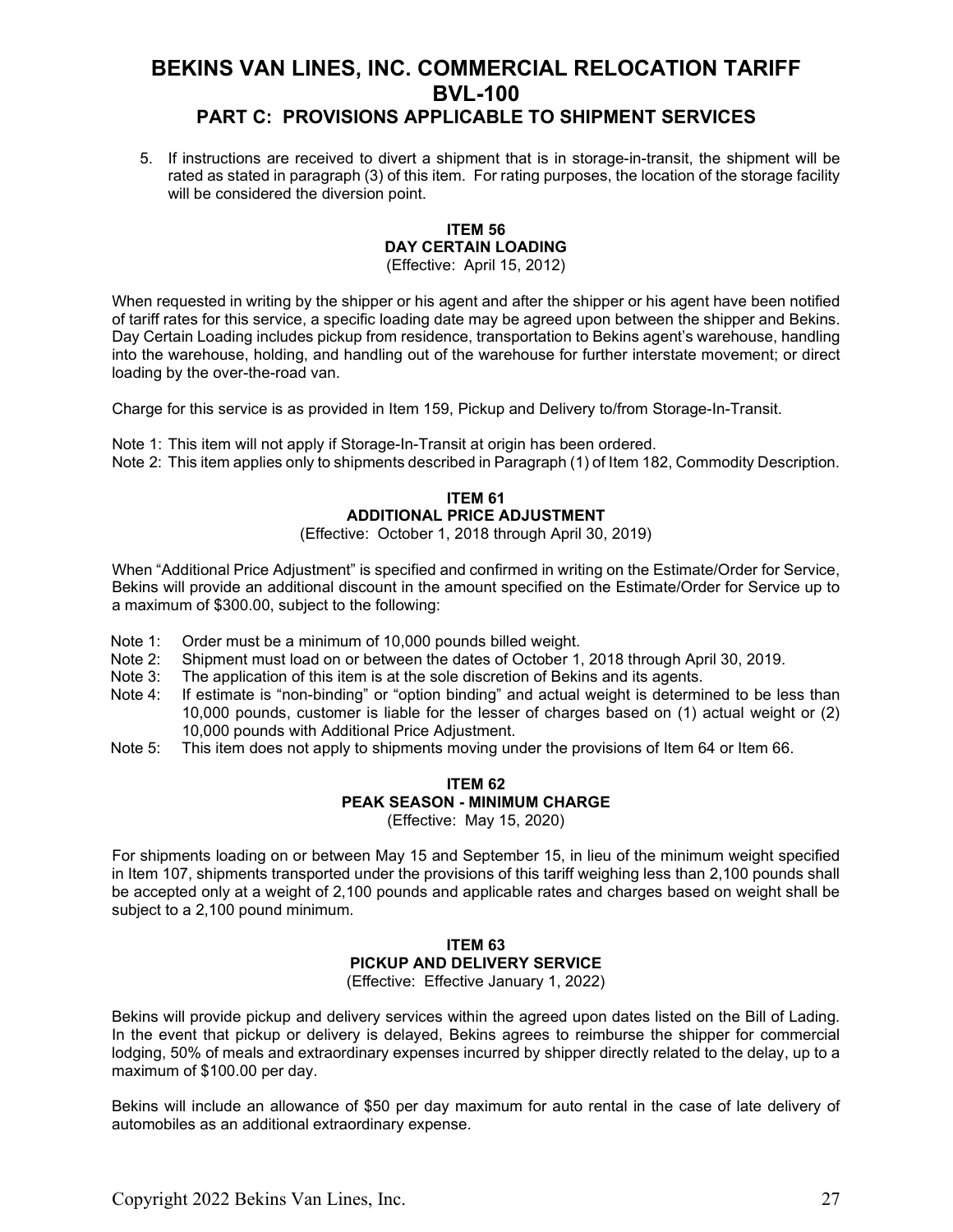### **PART C: PROVISIONS APPLICABLE TO SHIPMENT SERVICES**

Extraordinary expenses are those reasonable expenses which would not otherwise be incurred in the ordinary course of the household move except for the delay. Delay claims for any of the above expenses **may** need to be substantiated by receipts, at the discretion of Bekins, prior to payment. The total reimbursement shall not exceed the amount of the discounted and collected transportation charges.

This item is further subject to the following:

- NOTE 1 This item applies only to shipments described in Item 182, Commodity Description.<br>NOTE 2: This item applies only for shipments with a billed weight of 3,500 pounds or more.
- This item applies only for shipments with a billed weight of 3,500 pounds or more.
- NOTE 3: This item applies only when shipper submits a written claim for reimbursement and copies of receipts of expenses to Bekins within 30 days after delivery.
- NOTE 4: No payment will be made by Bekins until all transportation charges have been paid by or on behalf of the shipper.
- NOTE 5: This item applies only to interstate shipments transported between points in the United States (excluding AK and HI).
- NOTE 6: Late pickup does NOT apply on shipments loaded from storage at origin.<br>NOTE 7: Late delivery reimbursement does NOT apply on shipments delivered to st
- Late delivery reimbursement does NOT apply on shipments delivered to storage at destination.
- NOTE 8: This item does NOT apply on diverted shipments as described in Item 52, Stopoffs and Diversions.
- NOTE 9: This item does NOT apply when delay is caused by conditions beyond Bekins' control, including, but not limited to, circumstances described in Section 2 of Bekins' Bill of Lading and Item 50, "Impractical Operations" of its applicable tariff.
- NOTE 10: Reasonable dispatch rules contained in 49 C.F.R 375.103 WILL apply to this item.
- NOTE 11: When a shipment or portion thereof is lost or destroyed in transit, the provisions of this item will NOT apply to such shipment or portion thereof which cannot be delivered due to such loss or destruction.
- NOTE 12: This item does NOT apply to any overflow portion of a shipment.
- NOTE 13: This item does not apply to the purchase of furniture or appliances.

#### **ITEM 64 THE BEKINS DIFFERENCE**

(Effective: September 1, 2021 through April 30, 2022)

Upon request by shipper, prior to loading, and subject to Bekins' acceptance when "The Bekins Difference" program is confirmed in writing on the Estimate/Order for Service for shipments of personal effects, the following services are available when the Order for Service is a minimum of 3,500 pounds and the shipper has elected to purchase Replacement Value Protection\*:

### **REPLACEMENT VALUE PROTECTION DISCOUNT**

Bekins shall provide a 15% discount to charges for Item 25, Replacement Value Protection, on eligible shipments.

### **TRANSPORTATION CHARGE DISCOUNT**

Bekins shall provide a reduction to transportation charges of \$150 on eligible shipments.

\*Shippers who do not elect to purchase Replacement Value Protection will still be eligible for the \$150 transportation charge discount.

### **GUARANTEED PICKUP AND DELIVERY**

Bekins will provide pickup and delivery services within the agreed upon dates listed on the Bill of Lading. In the event that pickup or delivery is delayed, Bekins agrees to reimburse the shipper \$100 per day, regardless of actual expenses, not to exceed the amount of the discounted collected transportation charges.

### **CLAIM SETTLEMENT GUARANTEE**

Bekins guarantees that claims for lost or damaged goods, for which it is liable, will be settled, or a firm settlement offer made, within 30 days of receipt by Bekins at its headquarters in Indianapolis, IN, of a completed, fully supported claim. If a completed claim is not resolved, or a firm settlement offer is not made, within 30 days of receipt, Bekins will pay shipper \$25.00 per day, up to a maximum of \$250.00.

Copyright 2022 Bekins Van Lines, Inc. 28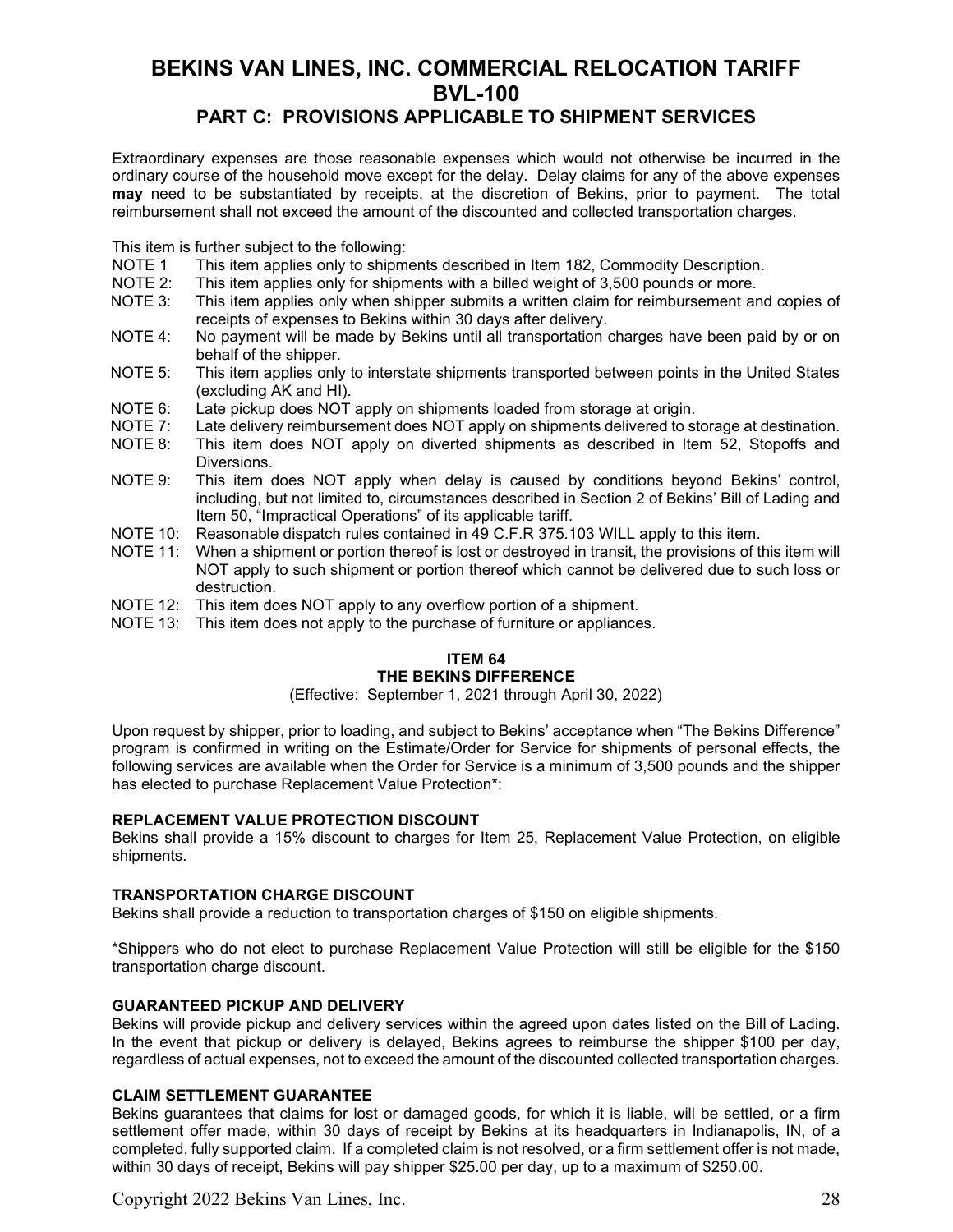### **PART C: PROVISIONS APPLICABLE TO SHIPMENT SERVICES**

This Item is subject to the following:

- NOTE 1: Shipment must load on or between the dates of September 1, 2021 through April 30, 2022.<br>NOTE 2: The minimum billed weight is 3.500 pounds.
- NOTE 2: The minimum billed weight is 3,500 pounds.<br>NOTE 3: This item applies only to shipments describe
- This item applies only to shipments described in Item 182, Commodity Description.
- NOTE 4: This item applies only when shipper submits a written delay claim for reimbursement to Bekins within 60 days after delivery.
- NOTE 5: This item applies only to interstate shipments transported between points in the United States (excluding AK and HI).
- NOTE 6: Late pickup reimbursement does NOT apply on shipments loaded from storage at origin.<br>NOTE 7: Late delivery reimbursement does NOT apply on shipments delivered to storage at destina
- Late delivery reimbursement does NOT apply on shipments delivered to storage at destination.
- NOTE 8: This item does NOT apply on diverted shipments as described in Item 52, Stopoffs and Diversions.
- NOTE 9: This item does NOT apply when delay is caused by conditions beyond Bekins' control, including, but not limited to, circumstances described in Item 50, Impractical Operations.
- NOTE 10: When a shipment or portion thereof is lost or destroyed in transit, the provisions of this item will NOT apply to such shipment, or portion thereof, which cannot be delivered due to such loss or destruction.
- NOTE 11: This item does NOT apply to any overflow portion of a shipment.
- NOTE 12: No payment will be made by Bekins until all transportation charges have been paid by or on behalf of the shipper.
- NOTE 13: Item 63 (Pickup and Delivery Service) does NOT apply when shipments move under this provision.

### **ITEM 65 BEKINS GO GREEN**

(Effective: September 1, 2012)

Upon request by shipper, prior to loading, and subject to Bekins' acceptance when the "Bekins Go Green" program is confirmed in writing on the Estimate/Order for Service for shipments of personal effects, the following discount is available:

### **TRANSPORTATION CHARGE DISCOUNT**

Bekins shall provide a reduction to transportation charges of \$50 on eligible shipments.

This Item is subject to the following:

- NOTE 1: This item applies only to shipments described in Item 182, Commodity Description.
- NOTE 2: This item applies only to interstate shipments transported between points in the United States (excluding AK and HI).
- NOTE 3: No payment will be made by Bekins until all transportation charges have been paid by or on behalf of the shipper.
- NOTE 4: This item does not apply on shipments moving under the provisions of Item 64, This is Moving Relocation Program.

### **ITEM 66 MOVE MANAGEMENT SERVICES**

(Effective: May 15, 2018)

Upon request by shipper prior to loading, subject to Bekins acceptance, and when confirmed in writing on the Estimate/Order for Service for shipments of personal effects, Bekins will provide transportation and/or accessorial move management services.

Note: Item 140, Rates for Uniquely Assigned Shippers, does not apply.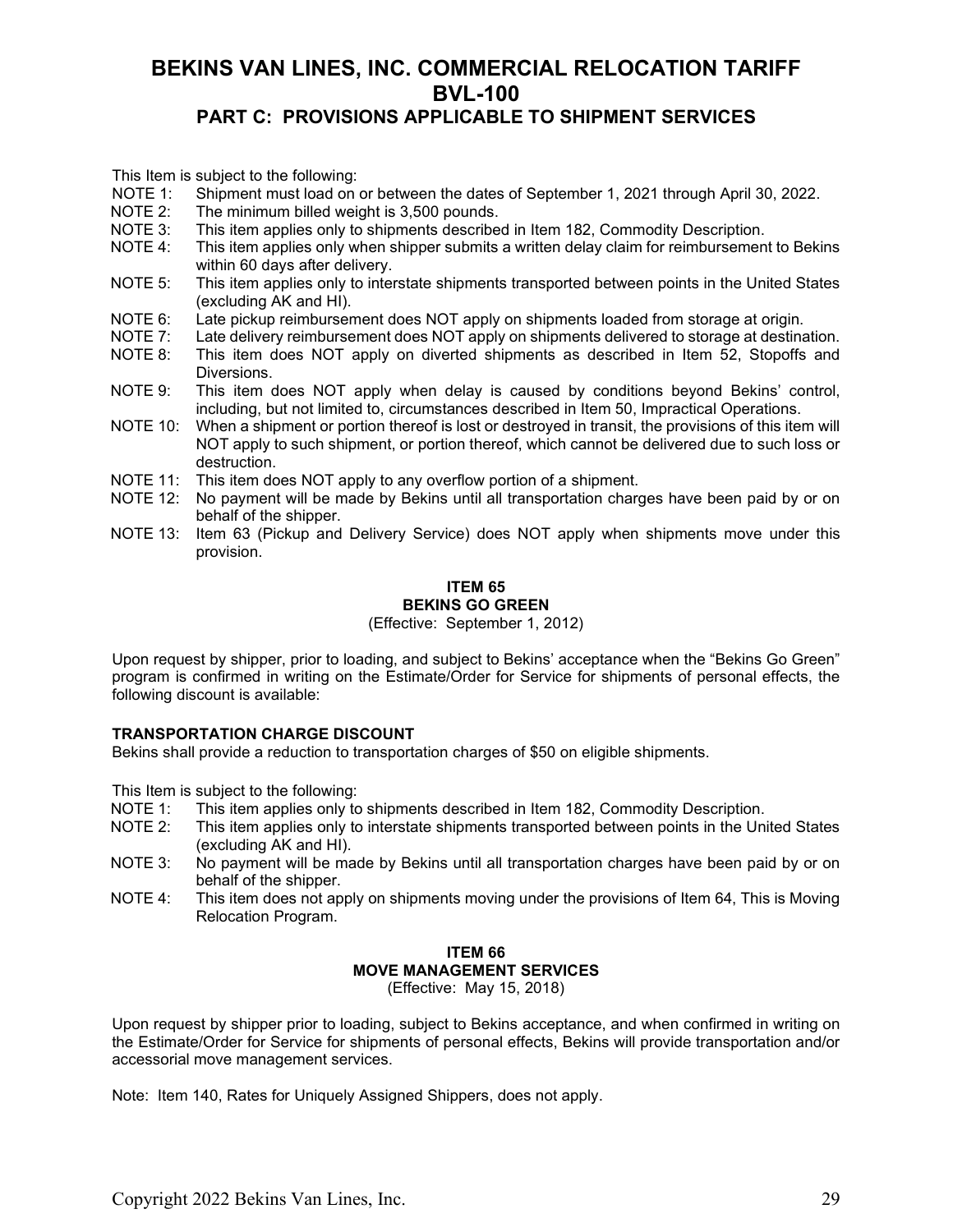**ITEM 70 (RESERVED FOR FUTURE USE)**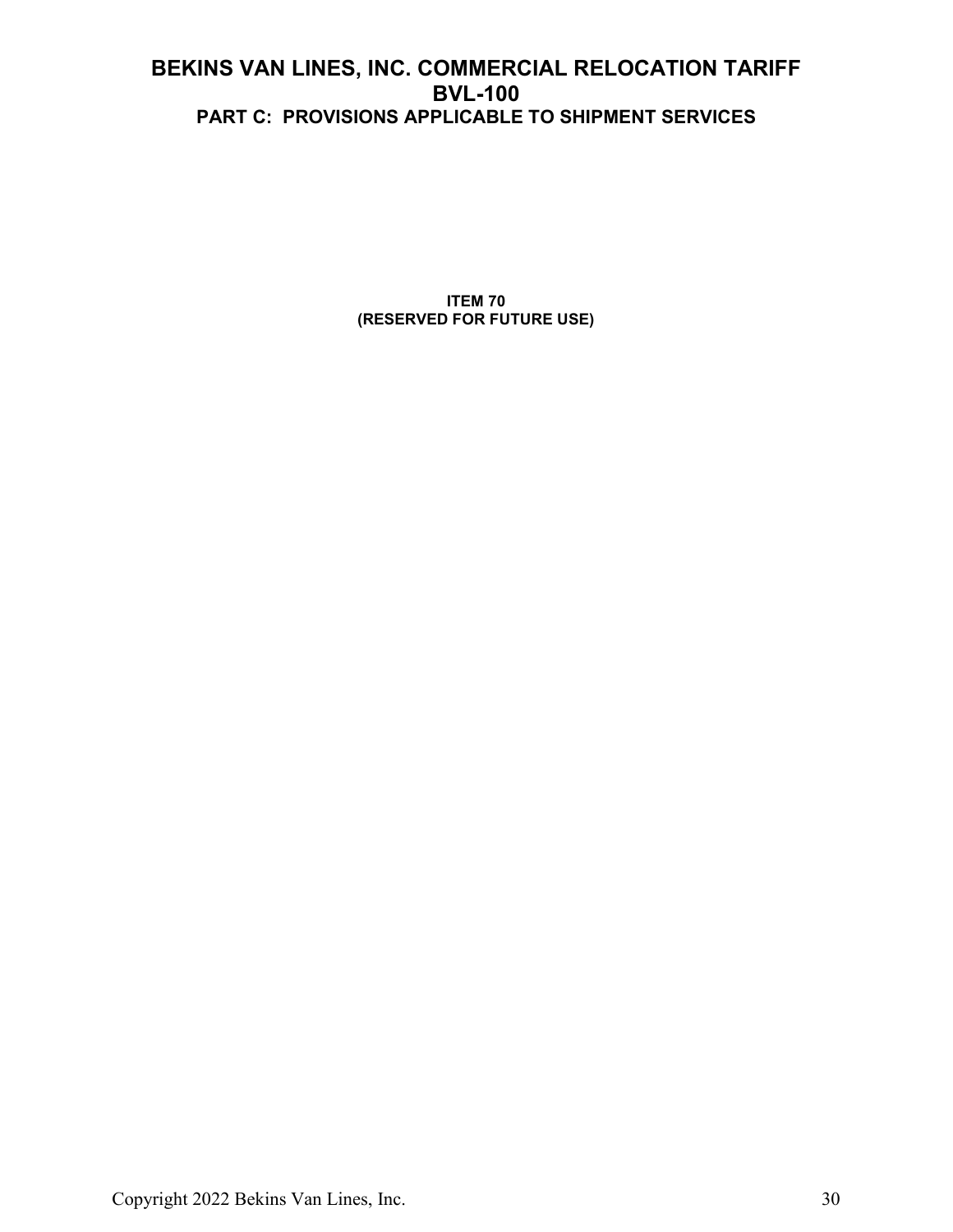### **ITEM 72 NO EXCUSE PRICE**

#### (Effective: September 1, 2017)

Upon request by shipper prior to loading, subject to Bekins' acceptance, and when confirmed in writing on the Estimate/Order for Service for shipments of personal effects, Bekins will provide a "No Excuse Price" for transportation and accessorial services as defined in this item.

- 1. Rates and charges will not apply for the following services performed at destination residence:
	- a. Item 51 Shuttle Service
	- b. Item 125, Part A Extra Labor
	- c. Item 127 Overtime Loading and Unloading Service (Excluding Saturdays, Sundays and Holidays)

This Item is subject to the following:

- Note 1: This item applies only to shipments described in Item 182, Commodity Description.<br>Note 2: This item applies only to interstate shipments transported between points in the o
- This item applies only to interstate shipments transported between points in the continental United States (excludes AK and HI).
- Note 3: This item does not apply on diverted shipments as described in Item 52, Stopoffs and Diversions, and does not apply on shipments moving 200 miles or less.
- Note 4: This item does not apply on shipments moving under the provisions of Item 80, Priority Relocation Service.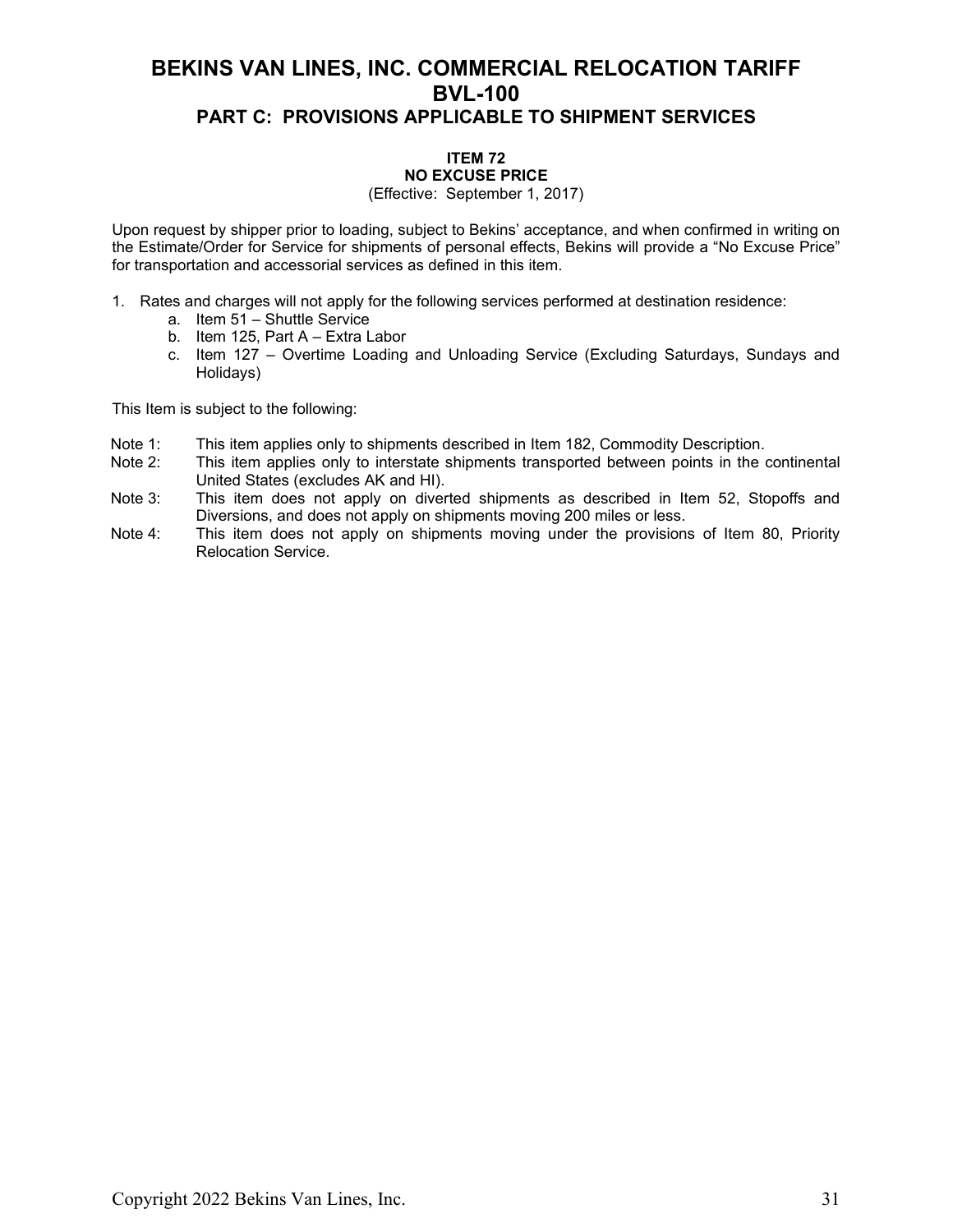### **ITEM 80 Priority Relocation Service**

(Effective: January 1, 2021)

Upon request by shipper and when specified and confirmed in writing on the Estimate/Order for Service, Bekins will provide Priority Relocation Service (PRS) for qualified shipments to selected destination areas within the 48 continental United States. Transportation charges include the loading of the shipment at the point of origin, transportation to the point of destination and the unloading of the shipment at destination. Charges may also include packing and unpacking service when requested and confirmed in writing on the Estimate/Order For Service. The transportation charges apply for the interstate transportation of household goods between points in the United States, excluding Alaska and Hawaii. Transportation charges are based on a per hundred weight rate (dollars/cwt). The transportation charges do not include other additional services.

- NOTE 1: Shipments transported under the provisions of this Item weighing less than 2,100 pounds shall be accepted only at a weight of 2,100 pounds and applicable rates and charges shall be subject to a 2,100 pound minimum.
- NOTE 2: Shipments transported under the provisions of this Item may not be accepted if the estimated weight exceeds 6,000 pounds.
- NOTE 3: Shipments must include only articles that are amenable to containerization or an agreed upon resolution and charge must be specified and confirmed in writing on the Estimate/Order for Service for those articles that cannot be containerized.
- NOTE 4: PRS agreements will be transported pursuant to a Firm Binding Estimate. Transportation must commence within 30 days of the date the estimate is provided to the shipper.
- NOTE 5: PRS agreements are subject to a charge of \$1,000.00 per hundred weight. Item 140, Rates for Uniquely Assigned Shippers, applies.
- NOTE 6: Bekins will provide pickup and delivery services within the agreed upon dates listed on the Bill of Lading. In the event that pickup or delivery is delayed, Bekins agrees to reimburse the shipper \$100 per day, regardless of actual expenses, not to exceed the amount of the collected transportation charges, subject to the following:
	- A. Transportation of containers will be provided by a third party interstate motor carrier.
	- B. Destination services may be provided by a third party service provider.
	- C. This item applies only to shipments described in Item 182, Commodity Description.
	- D. This item applies only when shipper submits a written claim for reimbursement for delay to Bekins within 60 days after delivery.
	- E. Late pickup does NOT apply on shipments loaded from storage at origin.
	- F. Late delivery reimbursement does NOT apply on shipments delivered to storage at destination.
	- G. This item does NOT apply when delay is caused by conditions beyond carrier's control, including, but not limited to, circumstances described in Item 50, Impractical Operations.
	- H. When a shipment or portion thereof is lost or destroyed in transit, the provisions of this item will NOT apply to such shipment or portion thereof which cannot be delivered due to such loss or destruction.
	- I. No payment for delay will be made by Bekins until all transportation charges have been paid by or on behalf of the shipper.
- NOTE 7: The following tariff items shall not apply when service is ordered under this provision:
	- A. Item 52 (Stopoffs and Diversions)
	- B. Item 63 (Pickup and Delivery Service)
	- C. Item 64 (This Is Moving Relocation Program)
	- D. Item 107 (Minimum Charge)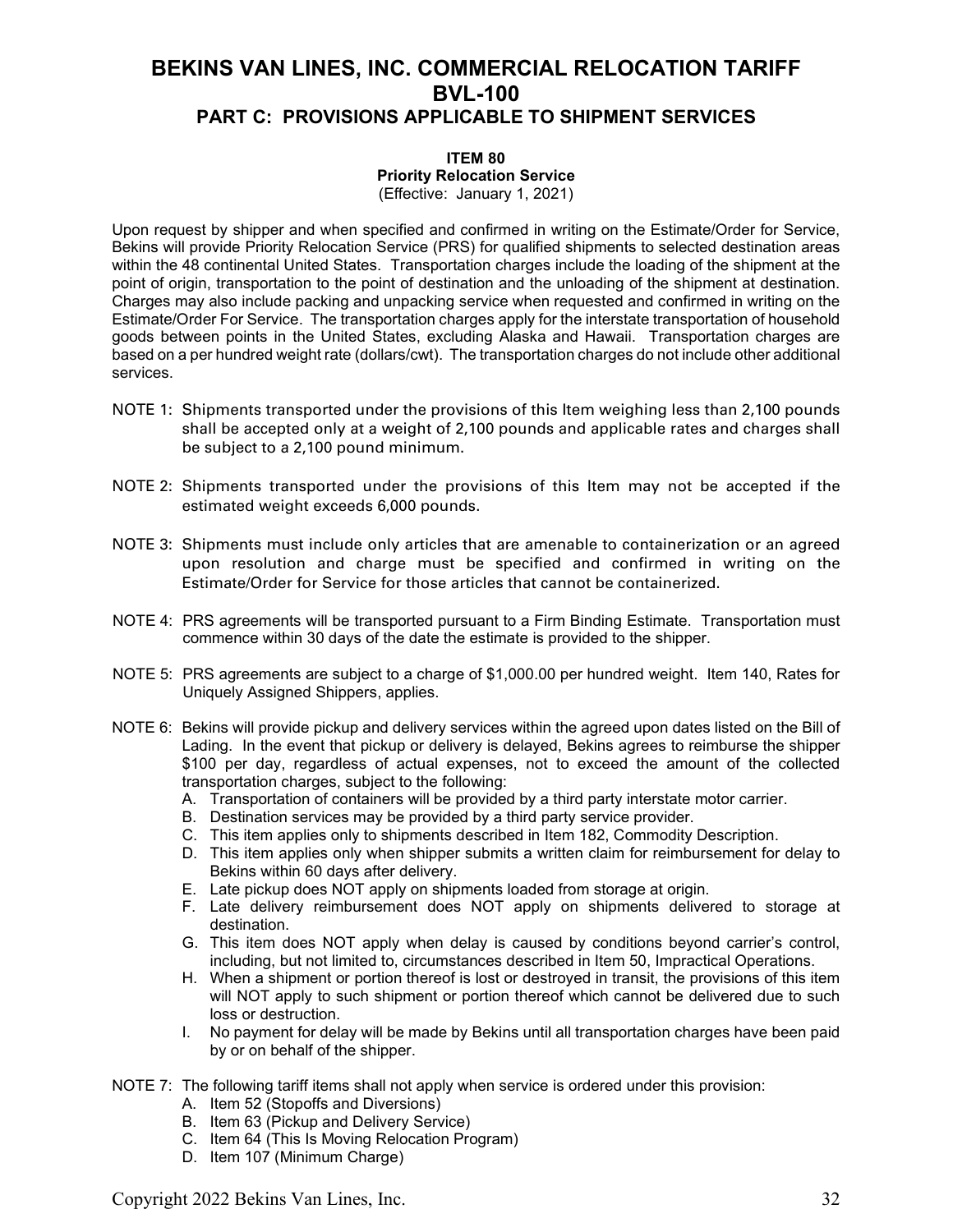### **PART C: PROVISIONS APPLICABLE TO SHIPMENT SERVICES**

- E. Item 109 (Service Charges Based on Minimum Weight or Minimum Volume)
- F. Item 112 (B) (Weight Additives)
- G. Item 115 (Fuel Cost Price Adjustment) (Surcharge)
- NOTE 8: Shipments transported under the provisions of this Item must deliver in the proximity of one of the below cities:

| <b>City</b>             | <b>State</b> | <b>City</b>     | <b>State</b> |
|-------------------------|--------------|-----------------|--------------|
| Birmingham              | <b>AL</b>    | St. Louis       | <b>MO</b>    |
| Mobile                  | <b>AL</b>    | Jackson         | <b>MS</b>    |
| Montgomery              | <b>AL</b>    | Charlotte       | <b>NC</b>    |
| Little Rock             | AR           | Raleigh         | <b>NC</b>    |
| Phoenix                 | AZ           | Lincoln         | <b>NE</b>    |
| Tucson                  | <b>AZ</b>    | Omaha           | <b>NE</b>    |
| Anaheim                 | CA           | Albuquerque     | <b>NM</b>    |
| Los Angeles             | CA           | Las Vegas       | <b>NV</b>    |
| Sacramento              | CA           | Reno            | <b>NV</b>    |
| San Diego               | CA           | Albany          | <b>NY</b>    |
| San Francisco           | CA           | <b>New York</b> | <b>NY</b>    |
| San Jose                | CA           | Rochester       | <b>NY</b>    |
| <b>Colorado Springs</b> | CO           | Syracuse        | <b>NY</b>    |
| Denver                  | CO           | Cincinnati      | OH           |
| Hartford                | <b>CT</b>    | Cleveland       | OH           |
| Washington              | DC           | Columbus        | OH           |
| Jacksonville            | FL.          | Dayton          | <b>OH</b>    |
| Miami                   | <b>FL</b>    | Oklahoma City   | OK           |
| Orlando                 | <b>FL</b>    | Tulsa           | OK           |
| Tampa                   | FL.          | Portland        | <b>OR</b>    |
| West Palm Beach         | FL.          | Philadelphia    | PA           |
| Atlanta                 | GA           | Pittsburg       | PA           |
| Des Moines              | IA           | Columbia        | <b>SC</b>    |
| <b>Boise</b>            | ID           | Knoxville       | <b>TN</b>    |
| Chicago                 | IL           | Memphis         | <b>TN</b>    |
| Indianapolis            | IN           | Nashville       | <b>TN</b>    |
| Wichita                 | KS           | Austin          | <b>TX</b>    |
| Lexington               | KY           | <b>Dallas</b>   | TX           |
| Louisville              | KY           | El Paso         | <b>TX</b>    |
| <b>Baton Rouge</b>      | LA           | Houston         | <b>TX</b>    |
| <b>New Orleans</b>      | LA           | San Antonio     | <b>TX</b>    |
| <b>Boston</b>           | MA           | Salt Lake City  | UT           |
| <b>Baltimore</b>        | MD           | Norfolk         | VA           |
| Detroit                 | MI           | Seattle         | WA           |
| Lansing                 | MI           | Madison         | WI           |
| Minneapolis             | MN           | Milwaukee       | WI           |
| Kansas City             | MO           |                 |              |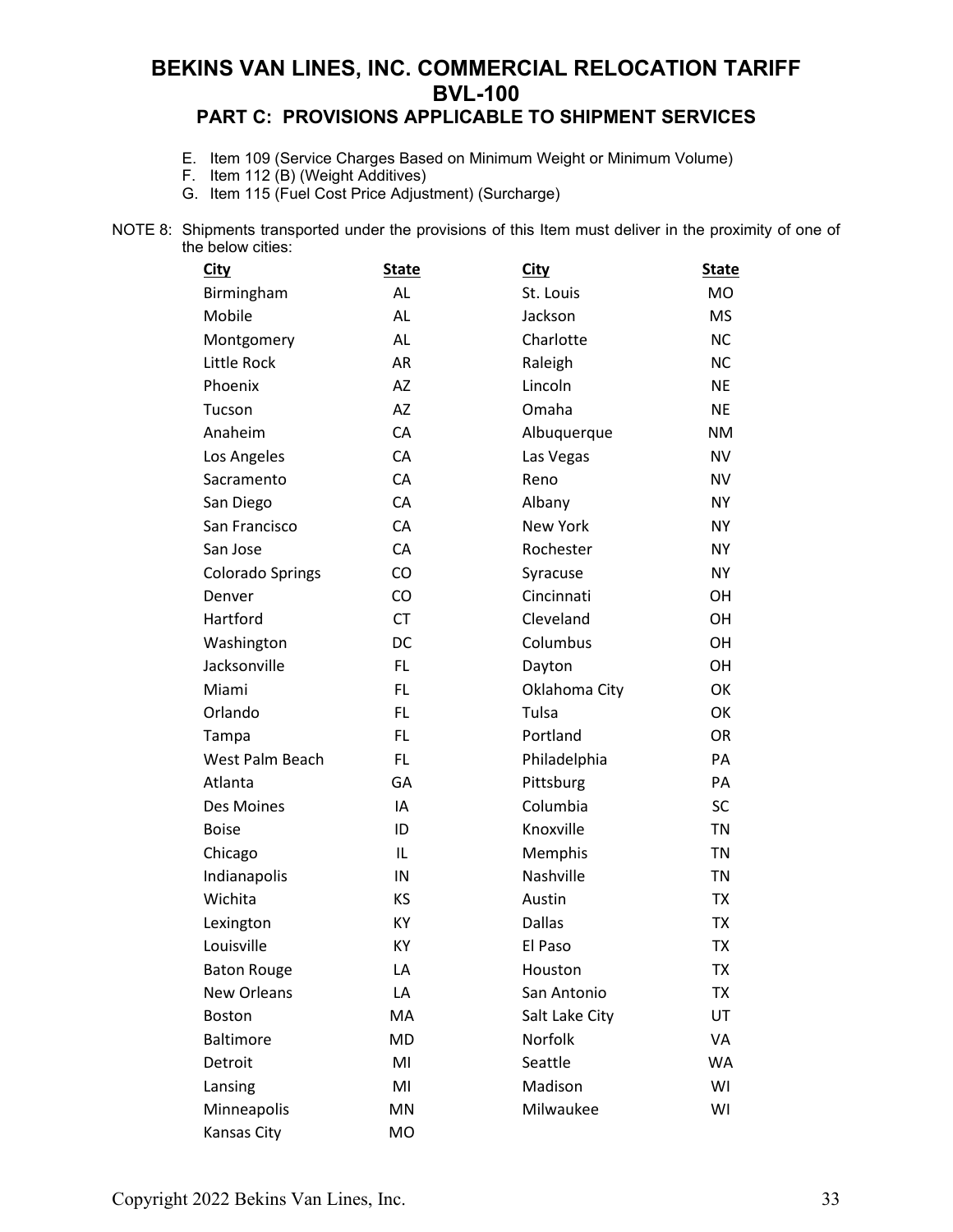#### **C ITEM 100 APPLICATION OF TRANSPORTATION CHARGES** (Effective: June 15, 2022)

- 1. The Transportation Charges in this tariff:
	- Include the loading of the shipment at the point of origin, transportation to the point of destination and the unloading of the shipment at destination, which may be into storage-in-transit. (See Item 151).
	- Include a Remote Service Fee in some locations.
	- Include a Toll Surcharge in some locations.
	- May include a small shipment charge, large shipment charge and/or mileage fee.
	- Do not include any of the other Additional Services provided under this tariff.
- 2. The Seasonal Rate Adjustment portion of the Transportation Charges applies on a seasonal and regional basis. Higher Seasonal Rate Adjustment charges may apply on shipments loading during periods of high regional demand.
- 3. The Transportation Charges apply for the transportation of household goods between points in the United States and Canada as provided for in Item 4 of the tariff. The Transportation Charges apply between US postal zip codes and between US postal zip codes and Canadian postal codes. In order to display all of the thousands of possible zip code and postal code combinations, **the charges are contained in the electronic software portion of the tariff** rather than a paper format.

#### **ITEM 103 APPLICATION OF CHARGE PROVISIONS** (Effective: March 12, 2012)

- 1. The tariff charges apply for shipments of Household Goods.
- 2. The Transportation Charges and Additional Service Charges apply without additional valuation charges when the shipment is released to a value not exceeding 60 cents per pound per article. When the shipment is released or declared at a valuation greater than 60 cents per pound per article, the valuation charges shown in Item 25 will apply in addition to the other applicable tariff charges.
- 3. If the United States or the Canadian Postal Service changes a three-digit code area of a postal zip code or a Canadian Postal Code after the effective date of this tariff, the old 3-digit code area shall be used for rating purposes until a new corresponding 3-digit code area is incorporated into a revised edition or a supplement to this tariff, including the electronic software portion.
- 4. The Transportation Charges apply based on the actual weight of the shipment plus the weight additives named in Item 112, when applicable, subject to the minimum weights provided in the rules of the tariff.
- 5. For Canadian shipments, the Transportation Charges include customs clearance but do not include storage-in-transit, brokerage fees or the cost of any other services required to be performed by third persons. If customs clearance requires that any cargo be unloaded/reloaded on the vehicle, such service will be provided by Bekins at the Labor rates in Item 125. When shipments move in bond, the charge for Waiting Time, Item 125, will apply while holding the shipment pending the arrival of Customs Officials for clearance prior to delivery or the shipment may be placed in storage-in-transit at the option of Bekins. Bonded storage service will be provided at the shipper's request, subject to the charges named in the tariff software, in addition to the charges provided in Item 157.
- 6. The Transportation Charges on Canadian shipments requiring United States Customs clearance at a point other than final destination will be assessed on the mileage from origin to final destination via the required United States Customs clearance point.
- 7. The Transportation Charges in the tariff also apply BETWEEN points in the 48 contiguous United States (including the District of Columbia) AND points in Alaska (via motor-water-motor routes or via all-motor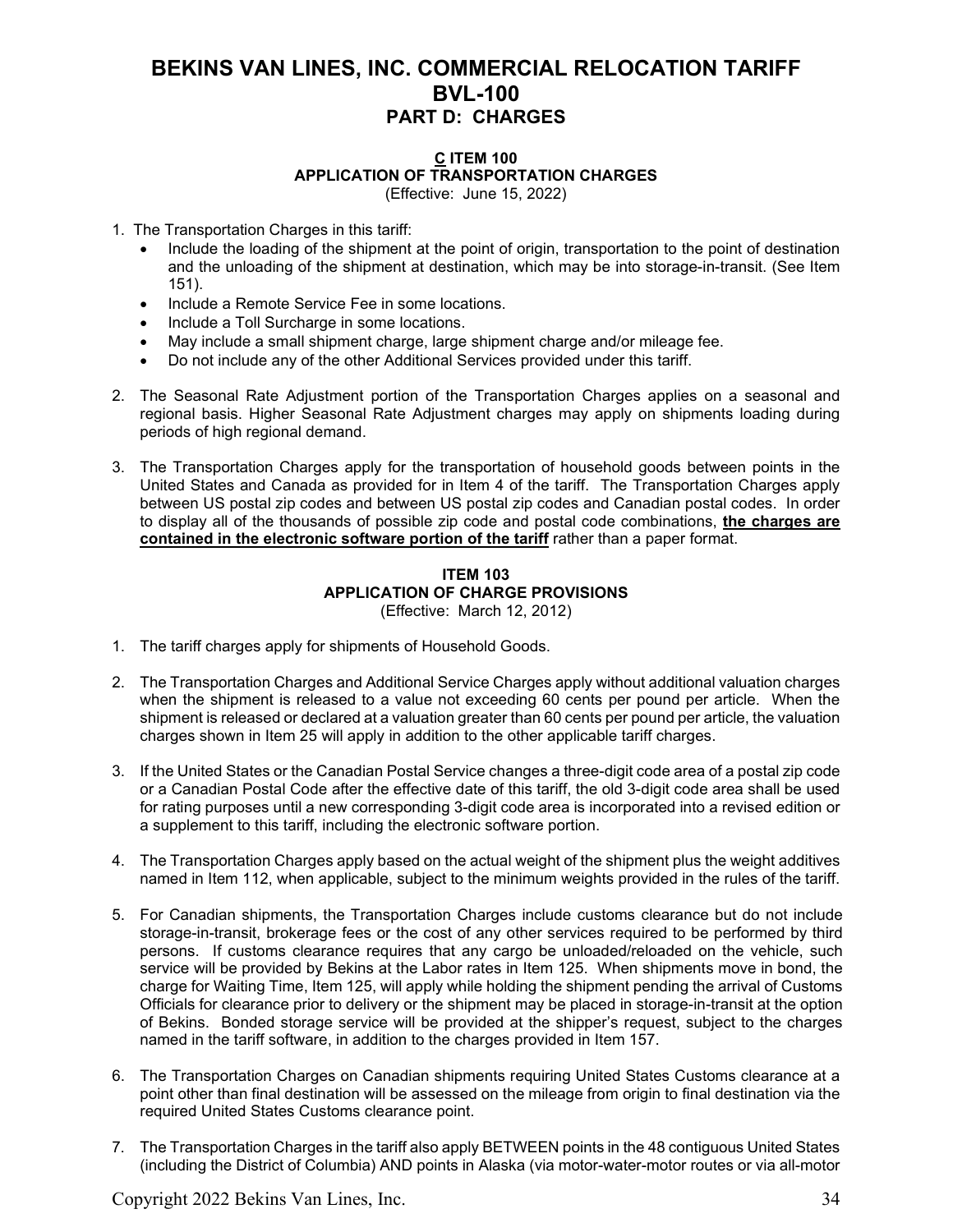routes) as provided for in the software (as selected by the tariff user, based on the actual mode of transport).

- 8. Extra stops or calls (also referred to as "Stopoffs") are additional pickups made after the first pickup or additional deliveries made prior to the final delivery of the shipment. Each such extra stop or call shall constitute an extra pickup or delivery. The Transportation Charges on shipments with extra pickups or extra deliveries will be determined based on the weight of the **total shipment**, including any additional weight picked-up or delivered at any stopoff(s), rated on zip code-to-zip-code miles **FROM** the point of origin **TO** point of destination **VIA** any stopoff point(s).
- 9. The Additional Service Charges for services performed in conjunction with any **extra pickup(s) will be based on the Additional Service Charges applicable at shipment origin** and the Additional Service Charges for services performed in conjunction with any **extra delivery(s) will be based on the Additional Service Charges applicable at shipment destination.**

### **ITEM 107 MINIMUM CHARGE**

(Effective: January 1, 2021)

Except as may be otherwise specifically provided for in this tariff, or as amended, shipments transported under the provisions of this tariff weighing less than 1,500 pounds shall be accepted only at a weight of 1,500 pounds and applicable rates and charges based on weight shall be subject to 1,500 pound minimum.

All shipments are subject to weighing provisions as provided in Item 38.

#### **ITEM 109 SERVICE CHARGES BASED ON MINIMUM WEIGHT OR MINIMUM VOLUME** (Effective: March 12, 2012)

- 1. When service charges for shipments of individual shippers as described in Item 182 of this tariff are based on minimum weights or volume, Bekins must indicate on the order for service the minimum weight or volume - base rate, and the minimum charges applicable to the shipment.
- 2. If Bekins fails to comply with the provisions of paragraph (1) of this item, the minimum weight or volume provisions will not apply, and in lieu thereof, the actual weight or actual volume of the shipment will be used to determine the applicable transportation charges.

#### **ITEM 112 LIGHT AND BULKY ARTICLE CLASSIFICATIONS AND WEIGHT ADDITIVES** (Effective: May 15, 2018)

When a shipment includes light or bulky articles as listed below, an additional loading and unloading charge or weight additive will apply, subject to the terms of this item.

Exception: Bulky article charge or weight additive does not apply to articles capable of being safely hand-carried by one person and/or transported in standard containers as listed in Item 120, Container Service.

### *(A) - BULKY ARTICLE CHARGES:*

- 1. AUTOMOBILES, PICKUP TRUCKS (with or without mounted camper shells), SPORT UTILITY VEHICLES, VANS, DUNE BUGGIES and OTHER SPECIALTY MOTOR VEHICLES, any type or size
- 2. MOTORCYCLES, MOTORBIKES, GO-CARTS, THREE OR FOUR-WHEEL ALL TERRAIN VEHICLES, SNOWMOBILES, MOTORIZED GOLF CARTS, RIDING MOWERS, TRACTORS, TRAILERS (including pop-up trailers) (excluding boat trailers, horse trailers, travel camper trailers,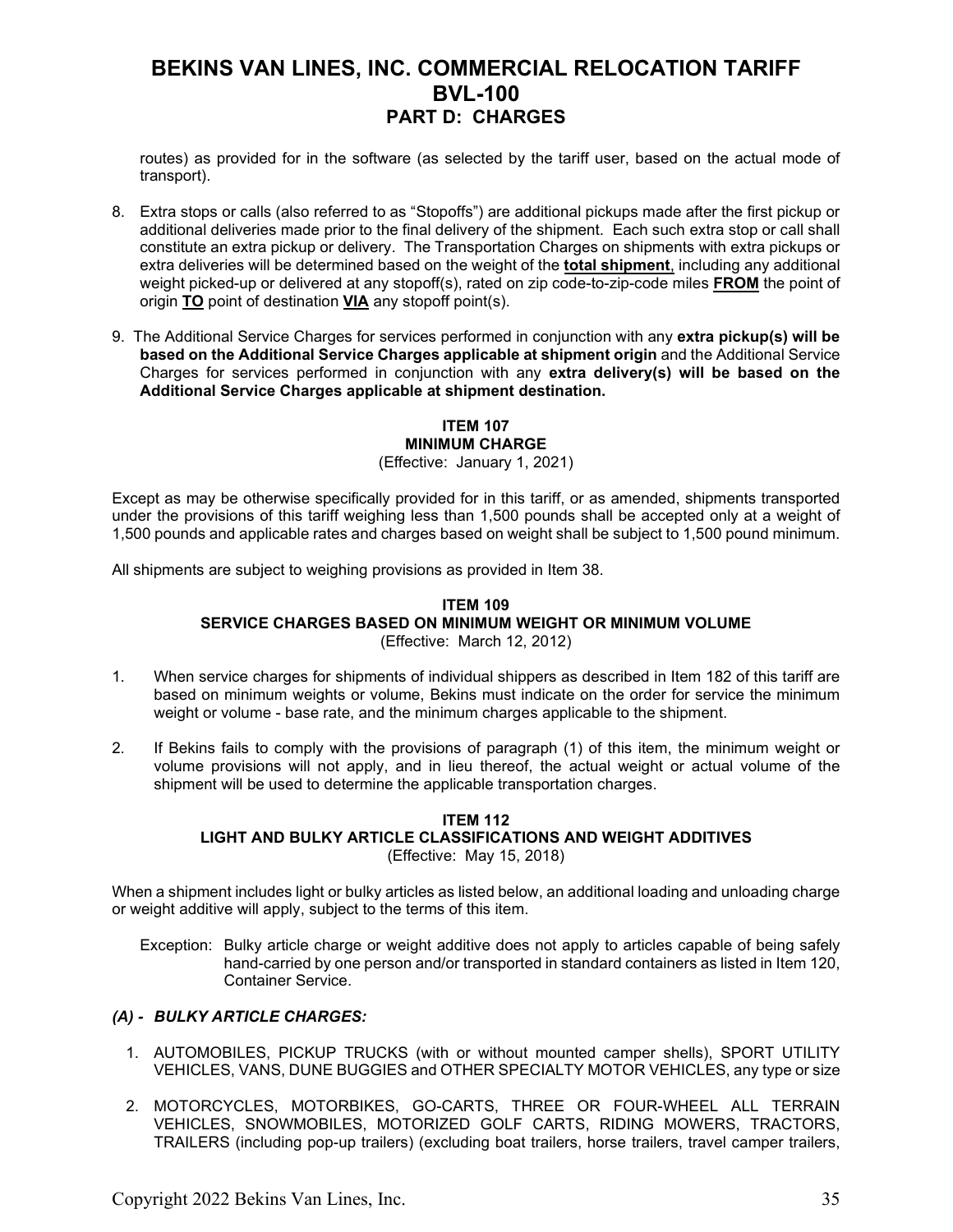utility trailers and mini-mobile homes, see Weight Additives below) and FARM IMPLEMENTS or EQUIPMENT, any type or size

- 3. CANOES, DINGHIES, JET SKIS, KAYAKS, ROWBOATS, SCULLS, SKIFFS and WINDSURFERS, measuring less than 14 feet in length (over 14 feet, see Weight Additives below) Note: When mounted on trailer, bulky article charge will apply twice (i.e. once for each article named and once for each trailer).
- 4. PLAY HOUSES, DOLL HOUSES, TOOL SHEDS, UTILITY SHEDS, ANIMAL KENNELS or HOUSES (Transported set-up, not dismantled)
- 5. BATH TUBS, HOT TUBS, SPAS, WHIRLPOOL BATHS and JACUZZIS, measuring less than 65 cubic feet in dimension (Transported set-up, not dismantled)
- 6. LARGE-SCREEN PROJECTION TELEVISIONS, 40 inches and over
- 7. ORGANS, PIANOS AND HARPSICHORDS charges apply and are determined by size of article and shipment weight:
	- a) PIPE ORGANS, PIANOS and HARPSICHORDS of 45 inches or less in height
	- b) PIANOS, ORGANS and HARPSICHORDS in excess of 45 inches in height
	- c) GRAND PIANOS, 5 to 6 feet in length
	- d) GRAND PIANOS, over 6 feet in length
	- When a PIANO or ORGAN is valued in excess of \$0.60 per pound, Bekins may arrange for pickup at origin by a piano or organ "dealer" for preparation for shipment to destination via Bekins. Bekins may deliver the PIANO or ORGAN to a piano or organ "dealer" at destination for servicing and final delivery to the shipper's residence.
	- Charges for the "dealer" (third party) will be in addition to all other lawful rates and charges and will be shown as Advanced Charges (Item 129).
- 8. SAFES charges apply and are determined by weight, location (first floor versus other than first floor), accessibility and third party service requirements and charges.
	- SAFES weighing less than 300 pounds, no additional labor or third party service required
	- SAFES weighing 300 500 pounds, handling service fee applies
	- SAFES weighing 501 750 pounds, handling service fee applies or third party service charge applies if other than first floor location and/or inadequate accessibility
	- SAFES weighing over 750 pounds, third party service charge applies
		- i. Charges for the third party service will be in addition to all other lawful rates and charges and will be shown as Advanced Charges (Item 129).

### *(B) - WEIGHT ADDITIVES:*

- 1. Subject to weight additive of 700 pounds:
	- a) BATH TUBS, HOT TUBS, SPAS, WHIRLPOOL BATHS and JACUZZIS, measuring 65 cubic feet and over in dimension (Transported set-up, not dismantled) (See Note 5)
	- b) BOATS AND SAILBOATS, measuring less than 14 feet in length
	- c) CAMPER SHELLS, any size, not mounted
	- d) CANOES, DINGHIES, JET SKIS, KAYAKS, ROWBOATS, SCULLS, SKIFFS and WINDSURFERS, measuring 14 feet and over in length
- 2. Subject to weight additive of 1600 pounds:
	- a) UTILITY TRAILERS, BOAT AND SAILBOAT TRAILERS, any length
- 3. Subject to weight additive of 2500 pounds:
	- a) BOATS AND SAILBOATS, measuring 14 feet and over in length

Copyright 2022 Bekins Van Lines, Inc. 36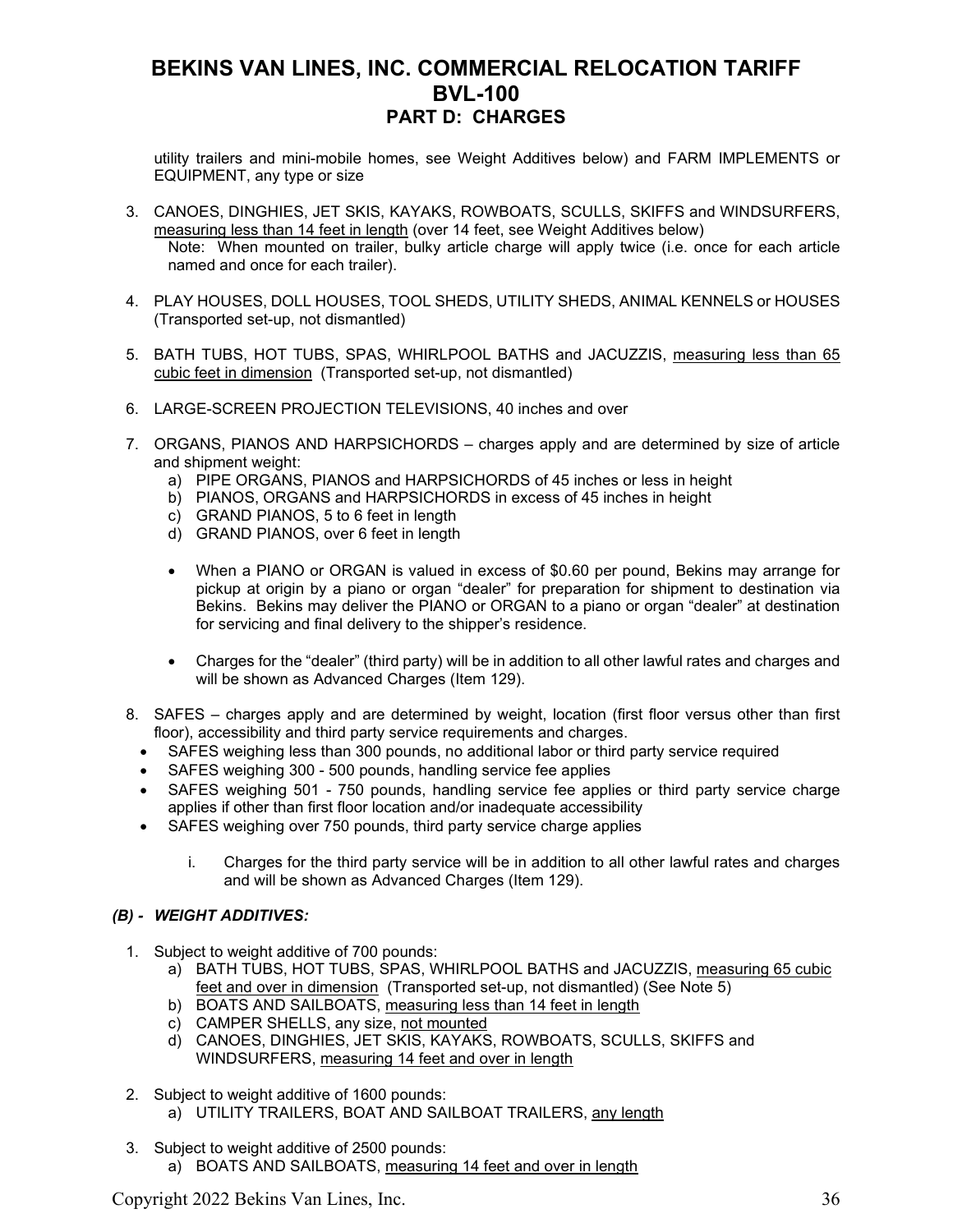- 4. Subject to weight additive of 7000 pounds:
	- a) TRAVEL CAMPER TRAILERS
	- b) MINI-MOBILE HOMES (excluding utility and pop-up trailers)
	- c) CAMPERS (excluding camper shells) not mounted on trucks
	- d) HORSE TRAILERS
- Note 1: When a weight additive is applicable for an article, all charges (transportation and accessorial charges) will be based on the net scale weight of the shipment (or portion thereof), plus the weight additive amount, unless otherwise provided in this tariff.
- Note 2: Loading and Unloading Charges include both loading and unloading service and the handling of and blocking of such article, and applies each time a combined loading and unloading service is required, including shipments requiring shuttle service or storage-in-transit (except for Bekins' convenience).
- Note 3: Bulky Article/Weight Additive provisions are applicable on boats, sailboats, canoes, skiffs, rowboats, dinghies, sculls, and kayaks without regard to whether such articles are mounted or not mounted on trailers, and apply separately for each article, i.e. once for the boat and again for the trailer.
- Note4: When a shipment contains two or more articles subject to the weight additive, the total weight additives for that shipment will be the sum of the individual additives for each article calculated separately.
- Note 5: Except as otherwise provided, in determining lengths for the purpose of this item, all fractions of a foot will be disregarded.

For Bath Tubs, Hot Tubs, Spas, Whirlpool Baths and Jacuzzis, the determination of dimension will be arrived at by measuring the outside of the item and multiplying the item's width times the length times the height (in inches) and dividing the result by 1728 (the number of cubic inches in a cubic foot). Round the total up to the next whole number to determine the total number of cubic feet.

For example, 74 inches wide times 84.5 inches long times 33 inches high equals 206,349 cubic inches divided by 1,728 equals 119.41 cubic feet, which rounds up to 120 cubic feet.

- Note 6: The length of boats, canoes, skiffs, rowboats, kayaks or sailboats shall be determined by the straight center line distance between the top center point of the transom and a point perpendicular with the foremost part of the bow. Manufacturer's "length overall" or "center line length" shall apply as the correct length for the purposes of this item in lieu of physical measurement by Bekins.
- Note 7: Unless otherwise specifically provided, the Bulky Article Charge or Weight Additive WILL APPLY for any of the articles contained in this item either whole or in a disassembled or partially disassembled condition. Weight Additives will be based on the longest applicable disassembled part. Refer to Note 6 above for proper measurement of specified articles.
- Note 8: On shipments having movement via water, a loading or unloading from carrier's vehicle may be required at the Alaskan port for transportation by the ocean vessel, and a further loading or unloading of carrier's vehicle at Seattle or Tacoma, WA. If transported to or from Alaska via all motor service, an additional loading or unloading will be required when it is necessary to transfer shipment to another vehicle to provide special equipment for the through movement.
- EXCEPTION: This item WILL NOT APPLY when shipper orders Exclusive Use of a Vehicle under Item 35 Paragraph (B).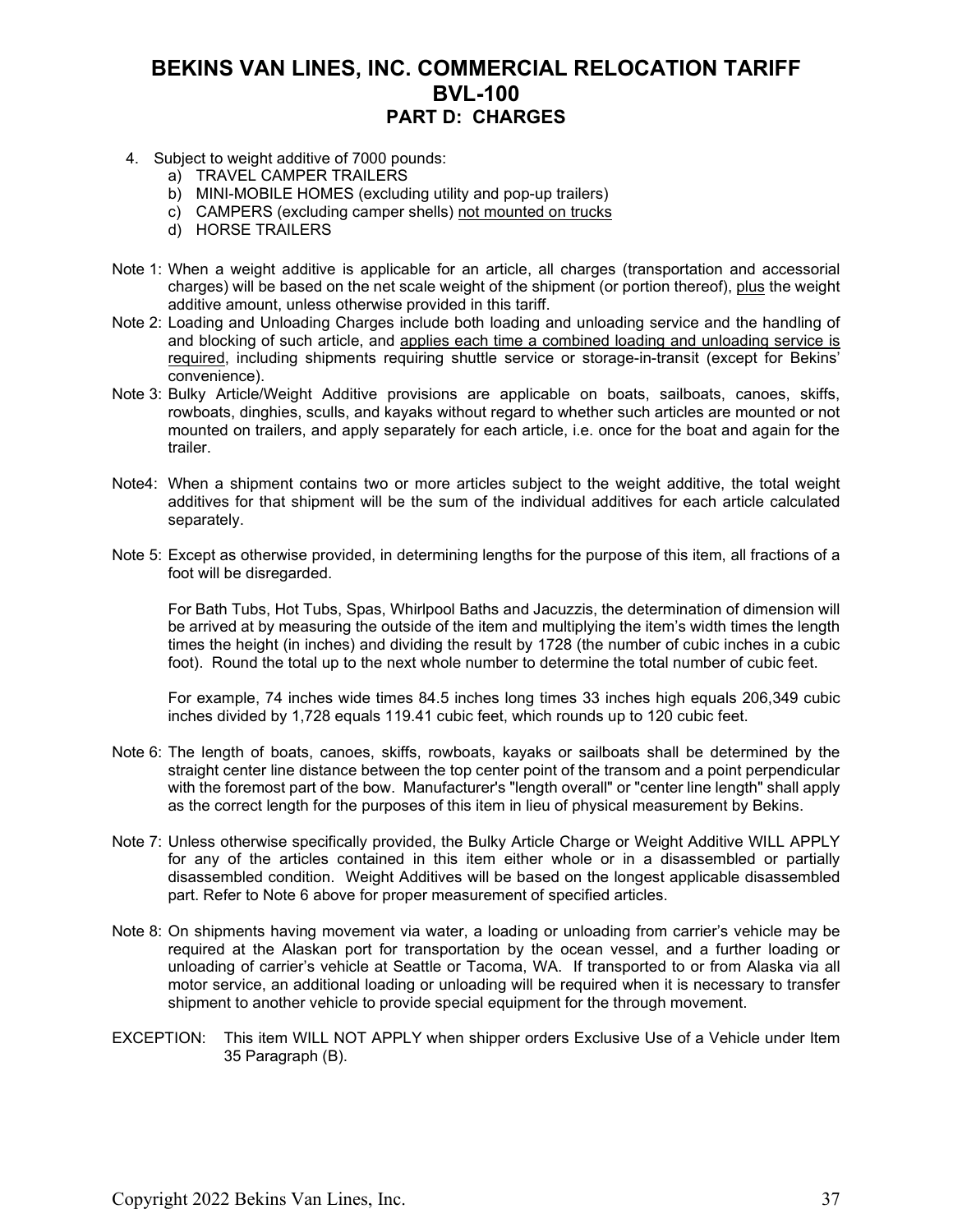#### C **ITEM 115 FUEL COST PRICE ADJUSTMENT (SURCHARGE)** (Effective: June 15, 2022)

A Fuel-Related Cost Price Adjustment (Surcharge) will apply on the linehaul portion of the Transportation Charges as provided herein, without regard to the Seasonal Rate Adjustment.

- **1.** On the first Monday of each calendar month, the "national U.S. average" price per gallon of diesel fuel will be determined based on the price stated by the U.S. Department of Energy (DOE), Energy Information Administration's (EIA) survey of "Retail On-Highway Diesel Prices." This price will be obtained by calling the DOE Fuel Hot Line at 202-586-6966 or via the DOE Internet web site at [www.eia.doe.gov.](http://www.eia.doe.gov/)
- 2. If the first Monday of the calendar month is a Federal holiday, the price will be determined based on the stated DOE price available on the next subsequent business day (Tuesday).
- 3. The DOE fuel price obtained will then be indexed based on the fuel price/adjustment factor matrix set forth in this item to determine the Fuel Cost Price Adjustment that will become applicable on the fifteenth (15<sup>th</sup>) day of the same month. The adjustment determined will apply for shipments loaded beginning on the 15<sup>th</sup> day of the month and remain in effect through the 14<sup>th</sup> day of the following month.

For example, if the reported price of self-service diesel fuel determined on Monday, June 2<sup>nd</sup>, is \$4.099 per gallon, a 14.0% percent Fuel Cost Price Adjustment will apply for shipments loaded as of June 15<sup>th</sup> through July 14<sup>th</sup>. Then, if the reported price of diesel fuel on Monday, July 7<sup>th</sup>, increases to \$4.289 per gallon, a 15.0% percent Fuel Cost Price Adjustment will apply for shipments loaded as of July  $15<sup>th</sup>$  through August  $14<sup>th</sup>$ .

4. Notwithstanding any other provisions of the tariff, the Fuel Cost Price Adjustment WILL ALSO APPLY to the delivery charges applicable on SIT shipments when such shipments are delivered to or removed from the storage-in-transit location during the period that a Fuel Surcharge is in effect.

| <b>When the DOE Fuel</b><br><b>Price Per Gallon</b><br>reported on the first or<br>third Monday of the<br>month is: | <b>The Fuel Cost</b><br><b>Adjustment Factor that</b><br>becomes effective on<br>the day as defined in<br>this Item is: | When the DOE Fuel<br><b>Price Per Gallon</b><br>reported on the first or<br>third Monday of the<br>month is: | <b>The Fuel Cost</b><br><b>Adjustment Factor that</b><br>becomes effective on<br>the day as defined in<br>this Item is: |
|---------------------------------------------------------------------------------------------------------------------|-------------------------------------------------------------------------------------------------------------------------|--------------------------------------------------------------------------------------------------------------|-------------------------------------------------------------------------------------------------------------------------|
| Less than \$2.00                                                                                                    | $0.0\%$                                                                                                                 | From \$3.60 to \$3.759                                                                                       | 11.0%                                                                                                                   |
| From \$2.00 to \$2.159                                                                                              | $1.0\%$                                                                                                                 | From \$3.76 to \$3.919                                                                                       | 12.0%                                                                                                                   |
| From \$2.16 to \$2.319                                                                                              | $2.0\%$                                                                                                                 | From \$3.92 to \$4.079                                                                                       | 13.0%                                                                                                                   |
| From \$2.32 to \$2.479                                                                                              | 3.0%                                                                                                                    | From \$4.08 to \$4.239                                                                                       | 14.0%                                                                                                                   |
| From \$2.48 to \$2.639                                                                                              | 4.0%                                                                                                                    | From \$4.24 to \$4.399                                                                                       | 15.0%                                                                                                                   |
| From \$2.64 to \$2.799                                                                                              | 5.0%                                                                                                                    | From \$4.40 to \$4.559                                                                                       | 16.0%                                                                                                                   |
| From \$2.80 to \$2.959                                                                                              | 6.0%                                                                                                                    | From \$4.56 to \$4.719                                                                                       | 17.0%                                                                                                                   |
| From \$2.96 to \$3.119                                                                                              | 7.0%                                                                                                                    | From \$4.72 to \$4.879                                                                                       | 18.0%                                                                                                                   |
| From \$3.12 to \$3.279                                                                                              | 8.0%                                                                                                                    | From \$4.88 to \$5.039                                                                                       | 19.0%                                                                                                                   |
| From \$3.28 to \$3.439                                                                                              | 9.0%                                                                                                                    | From \$5.04 to \$5.199                                                                                       | 20.0%                                                                                                                   |
| From \$3.44 to \$3.599                                                                                              | 10.0%                                                                                                                   | From \$5.20 and over                                                                                         | See Note 1                                                                                                              |

Note 1: If the DOE fuel price per gallon exceeds \$5.199, the 20.0% fuel surcharge, subject to paragraphs 1 through 4 herein, will be increased by an additional 1.0% for every sixteen (\$0.16) cents, or fraction thereof, per gallon increase in the price above \$5.199 per gallon.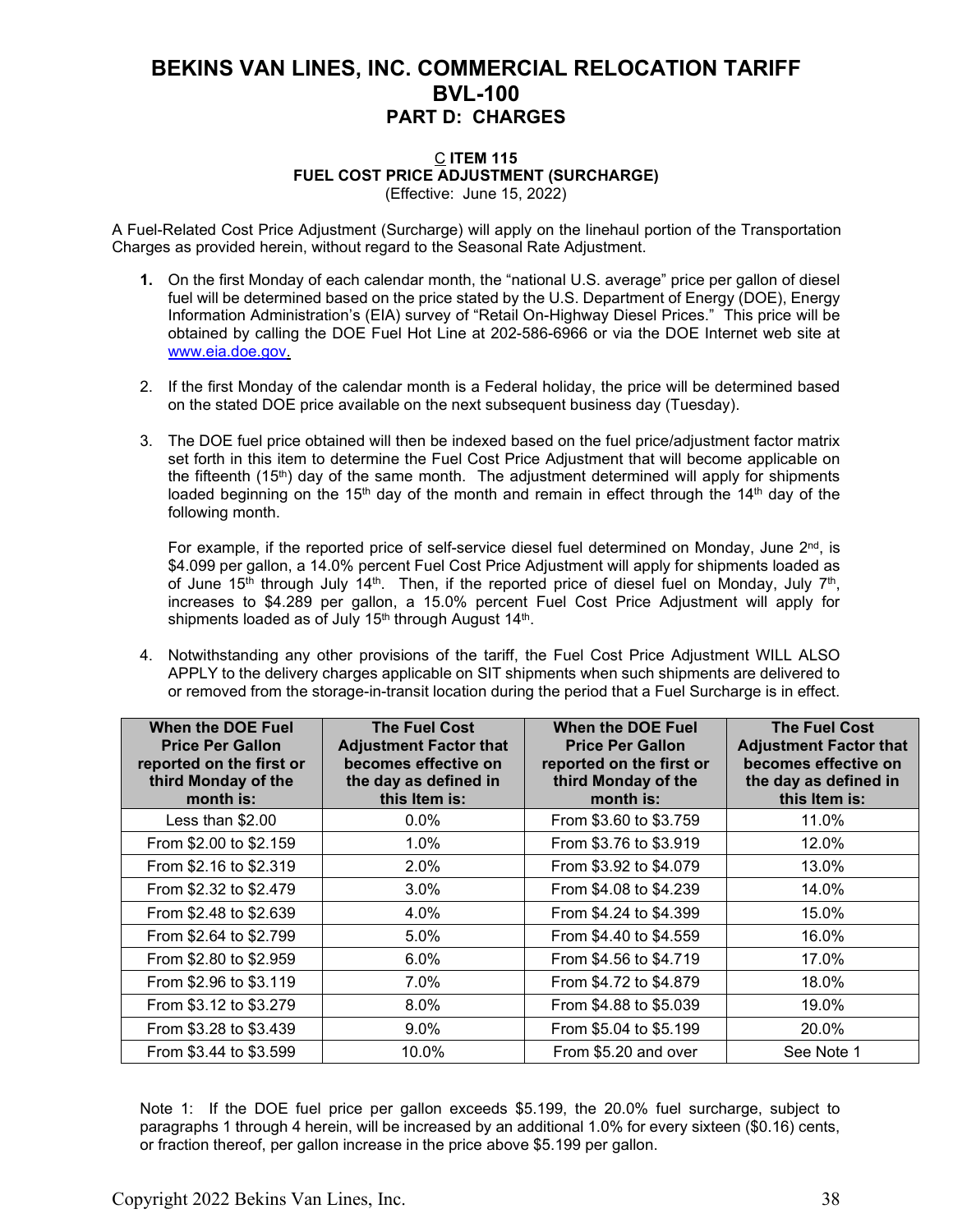### **ITEM 120 CONTAINER SERVICE**

(Effective: June 1, 2021)

Except as otherwise provided, Container Service charges apply at the location where the service is provided when Bekins performs packing, unpacking, debris removal, crating or uncrating service for the shipment (See Part 5, Notes 1, 2 and 6).

### **PART 1 - FULL SERVICE PACKING (See Part 5, Note 6)**

*Full Service Packing* includes *all of the containers, materials and packing service required* and provided by Bekins to pack the shipment for interstate transportation (See Part 5, Note 7).

Full Service Packing rates apply based on the weight of the shipment and includes all containers furnished by Bekins and the packing of such containers. All containers remain the property of the consignee. If the consignee or his agent requests unpacking (which includes disposal of such containers, if requested), separate rates apply for Full Service or Custom Service Unpacking, as requested by the shipper, in addition to the rates for Full Service Packing. If Bekins is requested to perform Full Service Unpacking on a date after the date of delivery, a minimum charge will apply.

Full Service Packing charges **do not include** flat screen TV packing/unpacking or crating/uncrating service; refer to Part 4 of this item for crating service provisions.

The charges in this Part apply based on the weight of the shipment, subject to Item 107. The weight (See Part 5, Note 3) of motor passenger vehicles (automobiles, pick-up trucks, vans, sport utility vehicles, dune buggies, and specialty motor vehicles) and any weight additives applicable in Item 112, will be deducted from the shipment weight prior to determining the Full Service Packing charges contained in this Part.

### **PART 2 - CUSTOM SERVICE PACKING (See Part 5, Note 6)**

#### *Custom Service Packing* **applies on a per container basis** *for individual containers (excluding crates) requested by the shipper* **or his agent and provided by Bekins to pack items not packed by the shipper.**

Custom Service Packing rates apply on a per container basis, and include the containers furnished and the packing of such containers furnished by Bekins when the shipper elects to pack a portion but not an entire shipment (see Part 5, Notes 4 and 5). All containers remain the property of the consignee. Custom Service Packing is not applicable and will not apply when the shipper has requested Full Service Packing as described in Part 1 of this item. If the consignee or his agent requests unpacking (which includes disposal of such containers, if requested), separate rates apply for Custom Service Unpacking in addition to the rates for Custom Service Packing. If Bekins is requested to perform Custom Service Unpacking on a date after the date of delivery, a minimum charge will apply.

Custom Service Packing rates **do not include** crating service; refer to Part 4 of this item for crating service provisions.

In the event two or more containers must be joined because of the size, shape or character of the item or items to be packed, each such container that is so joined will be counted as one container for rating purposes. For example, if three (3) corrugated containers are joined to pack an oversize painting, the number of containers used for rating purposes would be three (3).

When containers of more than 3 cubic foot capacity are used and no rate is shown for the container size, the rate shall be based on the next lower size container indicated.

In applying rates for mattress containers, if the size furnished exceeds any one of the dimensions for which rates are shown, the rates for the next larger size will apply. Additionally, when mattress bags are used for mattress protection during shipping, charges equivalent to the use of mattress cartons will apply.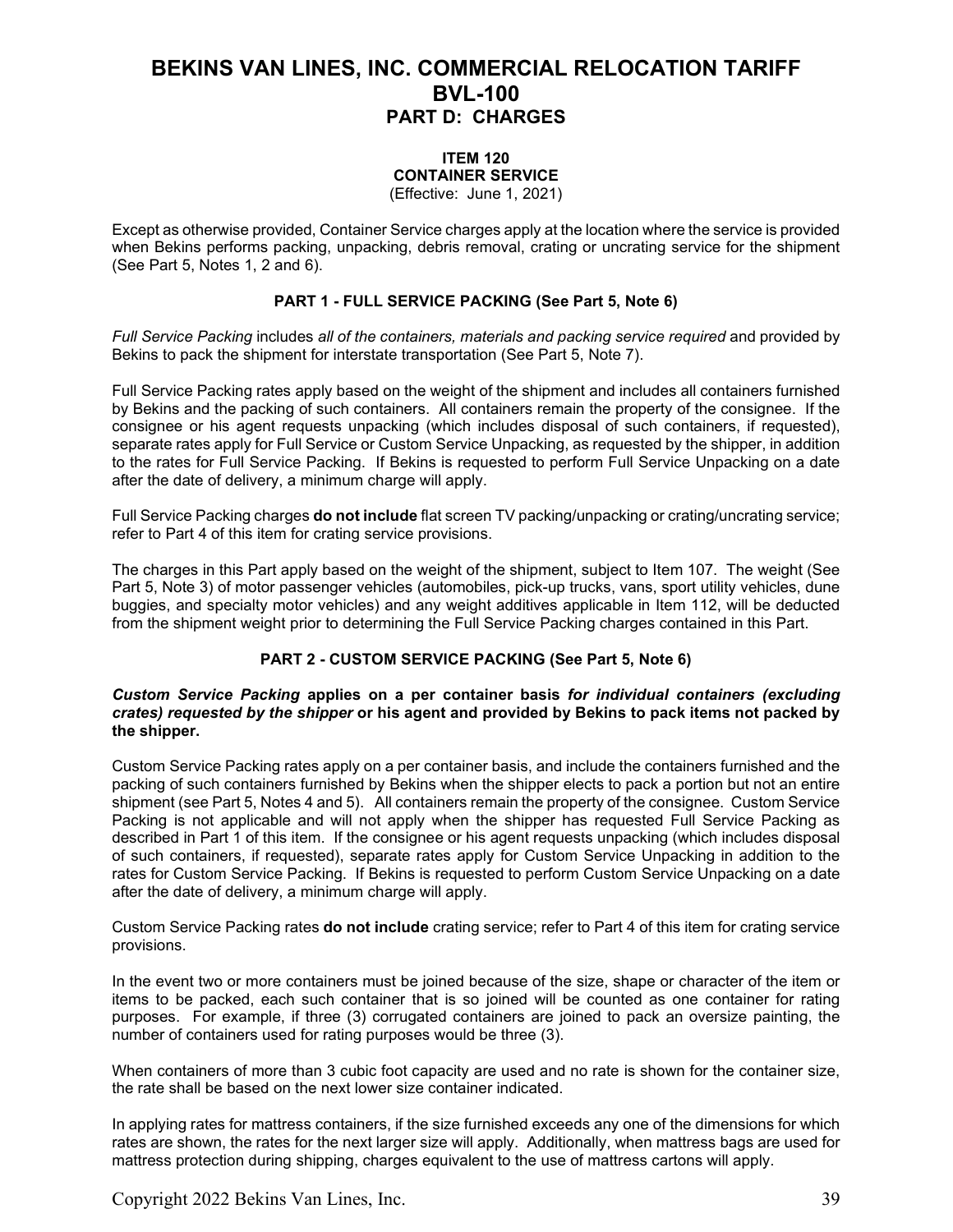### **DESCRIPTIVE APPLICATION OF PARTS 1 AND 2**

- 1. Apply Full Service Packing charges when the shipper elects to have the mover pack the entire contents of the shipment (or if the shipper plans on self-packing only a few items). For example, if the shipper plans on packing important papers, heirloom silverware, and some of their children's toys, they should select Full Service Packing.
- 2. Full Service Packing does not apply to items that are not normally packed for transit service, such as items that are blanket-wrapped.
- 3. Apply Custom Service Packing charges when the shipper elects to pack a portion but not all of the contents of their shipment and directs the mover to pack only selected items (breakable, valuable or fragile items.) For example, if the shipper plans on packing all of their folded clothing, shoes, linens, quilts, pillows, books, pots and pans, flatware and all of their other non-breakable household items, they should select Custom Service Packing.

Shipper will designate either Full Service Packing or Custom Service Packing based on these or similar examples and the circumstances of their move before packing/loading begins.

### **PART 3: DEBRIS REMOVAL SERVICE**

Debris Removal Charges apply when Bekins is requested by the shipper to perform debris removal of shipper-unpacked containers subsequent to the date of delivery.

When debris removal is performed in conjunction with unpacking service, a debris removal charge will not apply for the containers unpacked by Bekins.

Debris removal service performed subsequent to delivery must be performed within thirty (30) days of delivery date.

#### **PART 4: CRATING SERVICE**

Crating Service charges apply when Bekins is requested to provide crates (specially constructed for mirrors, paintings, glass or marble tops and similar fragile articles) based on the gross measurement of the crate (subject to a four (4) cubic foot minimum). The packing service charge for crates includes the construction and packing of such crates, which remain the property of the consignee. Separate charges apply for the unpacking of crates.

In the event Bekins does not possess qualified personnel to construct such crates, Bekins will, upon request of the shipper, owner or consignee, and as their agent, engage a third party to construct such crates. All charges for services provided by third parties must be paid by the shipper and apply in lieu of the crating and/or uncrating charges contained in this item. Such charges will be advanced by Bekins and billed as an advanced charge in accordance with Item 129 (Advancing Charges).

### **PART 5: PROVISIONS REGARDING APPLICATION OF CONTAINER CHARGES**

- **Note 1. Extra Stops.** On shipments picked up or delivered at more than one location, the initial point of origin and the final point of delivery shall be the basis for the determination of rates and charges under this item.
- **Note 2. Overtime Hours.** Container Service Charges for packing, unpacking, debris removal and crating/uncrating apply when service is performed during regular service hours, which, for purposes of this item, are defined as between 8:00 a.m. and 5:00 p.m. Monday through Friday (excluding

Copyright 2022 Bekins Van Lines, Inc. 40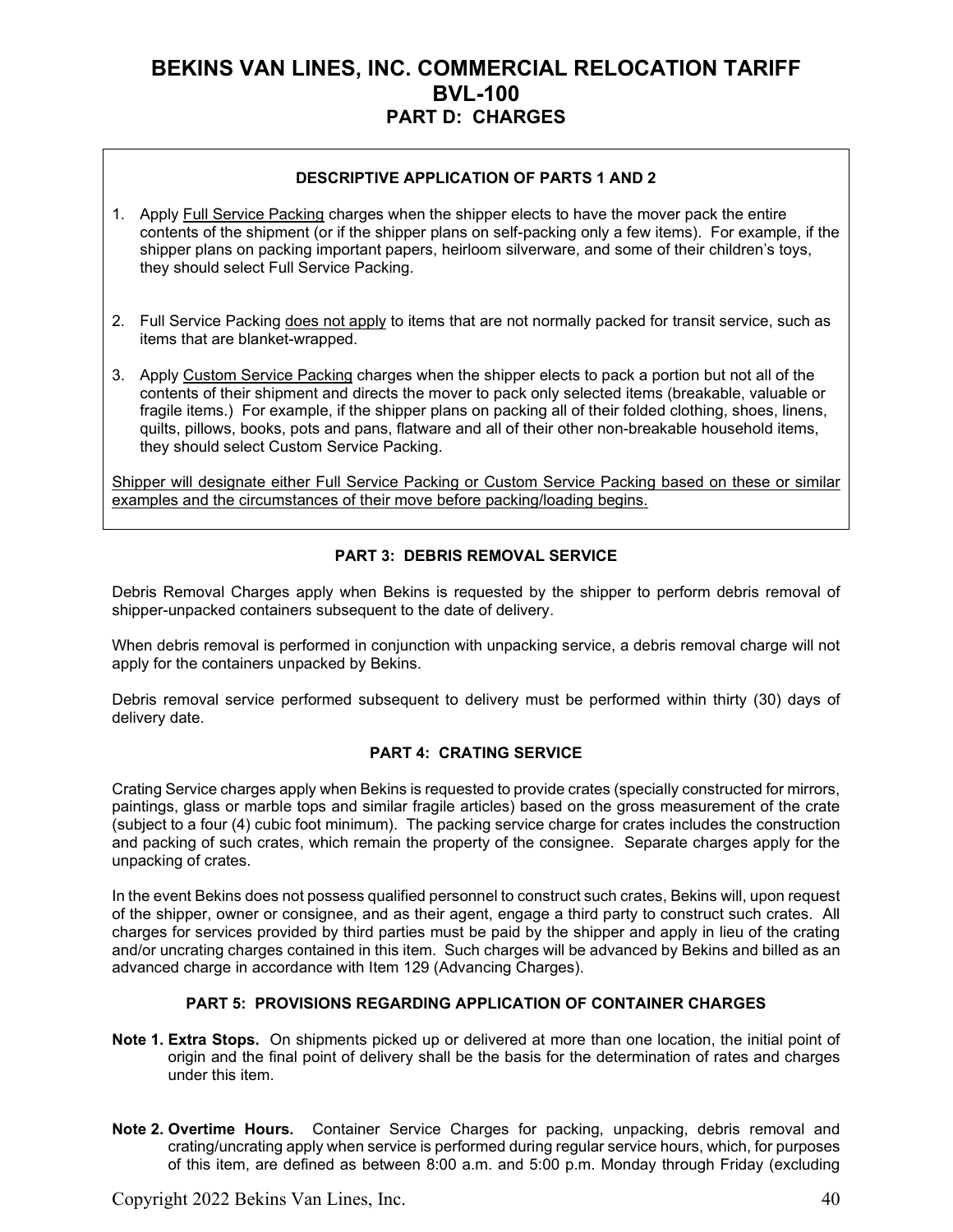Holidays). **When service is performed on Saturdays, Sundays or Holidays, or between the hours of 5:00 p.m. and 8:00 a.m. Mondays through Fridays, charges for overtime service will apply.** 

- **Note 3. Determining Weights.** Bekins may substitute manufacturer's weight for automobiles, pick-up trucks, vans, sport utility vehicles, dune buggies, and specialty motor vehicles in lieu of obtaining separate weight tickets on these articles whenever such articles are included within a shipment. Manufacturer's weight will be obtained from either the Branham Automobile Reference Book, the National Automobile Dealer's Association Official Used Car Guide, or from other appropriate reference sources of manufacturer's weight, or the shipper may provide Bekins with copies of manufacturer's documents evidencing the weight of the article included in a shipment.
- **Note 4. Containers Furnished by Shipper.** Container Service Charges in this item **apply ONLY for containers that are furnished by Bekins.** Extra Labor rates contained in Item 125 apply for the packing and/or unpacking of containers furnished by the shipper and packed or unpacked by Bekins, except as provided in Note 7.
- **Note 5. Rates Not Applicable for Containers ONLY.** The rates provided DO NOT APPLY for containers that are supplied but not packed by Bekins.
- **Part 6. Non-Alternation of Rates.** The provisions of Parts 1 or 2 of this Item apply at the election of the shipper prior to the commencement of packing and/or loading on a per shipment basis; except as otherwise specifically provided, the rates named in each Part do not alternate with the rates in any other Part.
- **Note 7. Repacking Shipper Containers under Full Packing Service.** When Bekins, to insure safe transportation, is required to repack containers that have been packed by the shipper, Item 125 (Extra Labor) rates will apply for the time spent unpacking such shipper-packed containers (the Item 125, Extra Labor, charges apply ONLY for the time spent opening and removing the contents of the shipper- packed containers; no additional repacking or container charges apply for such containers because these charges are already included in the Full Service Packing charges for the shipment).

### **ITEM 123 HOURLY RATES**

#### (Effective: March 12, 2012)

Charges based on time shall be computed by multiplying the hourly rate by the time involved. Unless otherwise provided, fractions of an hour will be disposed of as follows:

- (a) Where the time involved is 15 minutes or less, the charge shall be for one quarter of an hour.
- (b) When in excess of 15 minutes but not more than 30 minutes, the charge shall be for one half hour.
- (c) When in excess of 30 minutes but not more than 45 minutes, the charge shall be for three quarters of an hour.
- (d) When in excess of 45 minutes, the charge shall be for one hour.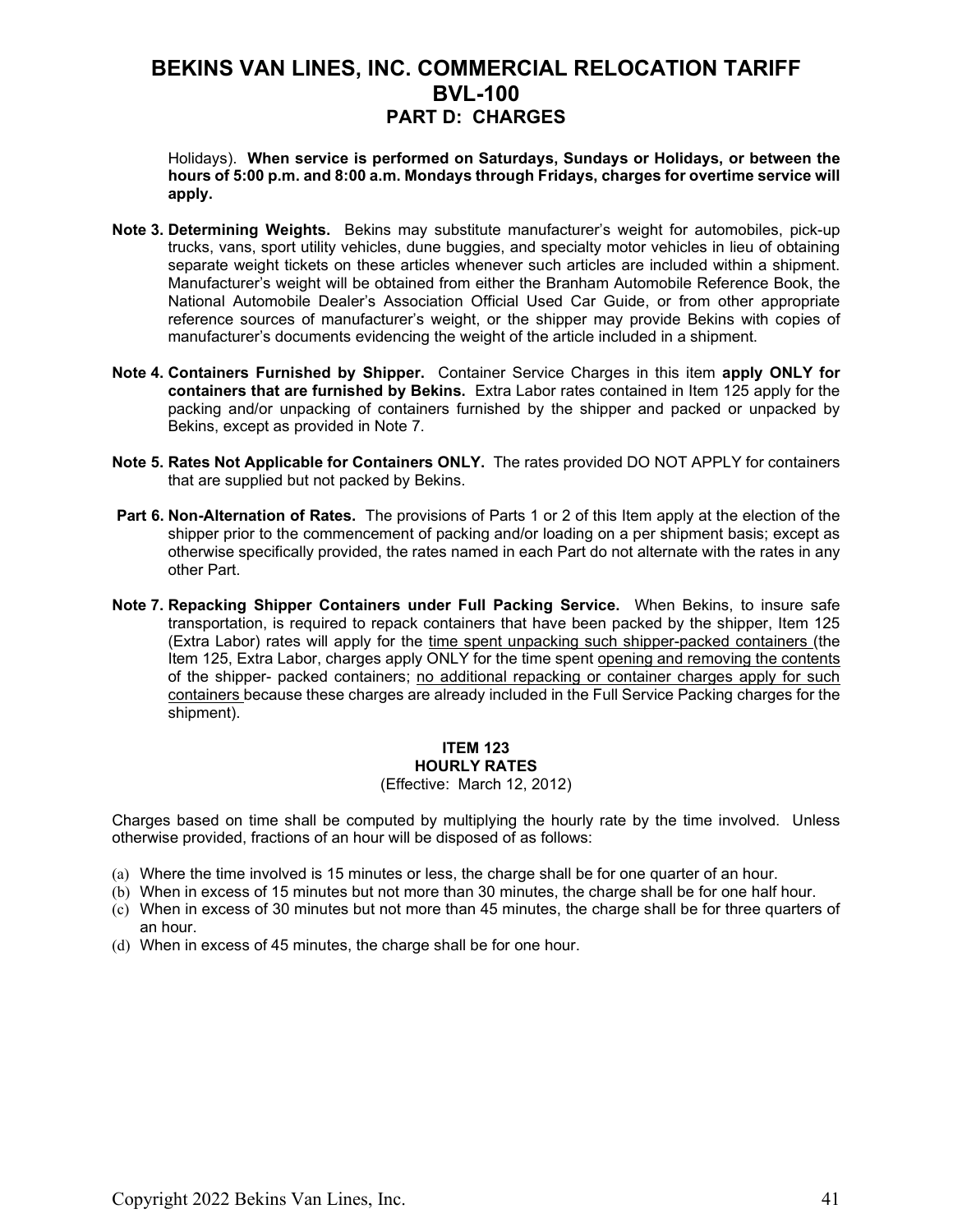#### **ITEM 125 EXTRA LABOR, SPECIAL SERVICES AND WAITING TIME** (Effective: March 12, 2012)

The hourly rates named herein will apply for services performed by Bekins, except as otherwise specified herein. Rates apply based on the location where the service is performed, pursuant to the Stopoff provisions of Item 52.

### *(A) - EXTRA LABOR*

Extra Labor charges apply when Bekins performs any services that are requested by the shipper or his agent, **that are not included in the Transportation Charges** and for which there are no other applicable charges in the tariff.

- 1. Extra labor charges apply per worker per hour on both a regular time and an overtime basis.
- 2. Regular time rates apply when service is provided between 8:00 a.m. and 5:00 p.m. Monday through Friday, excluding holidays. (Refer to Item 187 for definition of Holidays.)
- 3. Overtime hours apply when service is performed (1) between 5:00 p.m. and 8:00 a.m. Monday through Friday, excluding Holidays, (2) during any hour on Saturdays, Sundays or Holidays, or (3) during any hour on Good Friday when service is provided in the New York City area (Zip Codes 100,101,102,103,104,105, 106, 107, 108, 109, 110, 111, 112, 113, 114, 115, 116, 117, 118, 119, 124, 125, 126, and 127).

### *(B) - REMOVING AND/OR DISASSEMBLING AND REASSEMBLING*

The Transportation Charges in this tariff **do not include** any special services or labor required to:

- **1) Remove any article(s) embedded in the ground OR secured to a building** (i.e. floor, ceiling, roof, or wall), or
- **2) Disassemble or reassemble any article(s),** including, but not limited to, steel utility cabinets, swing sets, sky rides, jungle gyms, German shranks, water beds, sleep number beds, steel shelving, pool tables, elongated work tables, counters, ready-to-assemble particleboard furniture, or other articles of an unusual nature, **in order to ensure their safe transportation.**

At the request of the shipper, or his agent, Bekins will provide such special services at the rates named in this item (See Notes 1 and 2), subject to Bekins' ability to furnish qualified personnel.

### *(C) - APPLIANCE AND OTHER HOUSEHOLD ARTICLES - SERVICE AND RE-SERVICE*

The Transportation Charges in this tariff **include ONLY services performed by Bekins** to accomplish the bracing/stabilizing (and de-bracing/destabilizing) of moveable parts IN or ON appliances and other household articles (including, but not limited to, refrigerators, deep freeze cabinets, cooking ranges, dishwashers, washing machines, clothes dryers, stereo systems, radios, record players, television sets and air conditioners), **which if not properly serviced prior to loading could be damaged in or incident to transit.**

**Note: Front load washer locking bolts to secure the drum must be installed prior to loading. Shipper may install or employ third party services to install the locking bolts. At the request of the shipper, or his agent, Bekins will employ such services and will advance charges under the provisions of Item 129, Advancing Charges. Bekins will not prepare for shipment, nor ship, front load washers without installed locking bolts unless a waiver of liability is signed by shipper, or his agent.**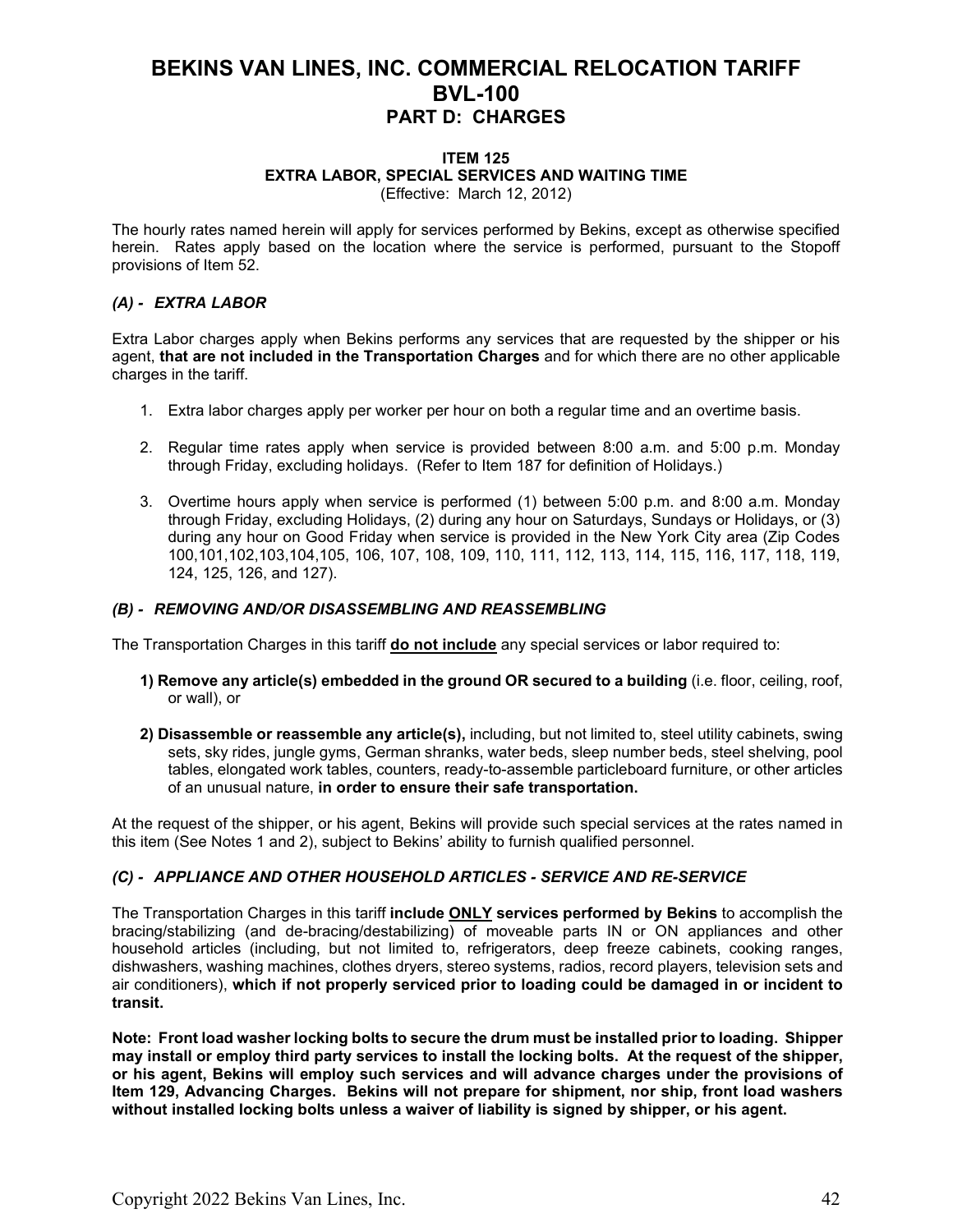**It is important to note that the servicing and re-servicing of appliances and other household articles DOES NOT include:**

- a) any special service or labor (plumbing, electrical, carpentry, gas or ventilation connections, etc.) **required to DISCONNECT or RECONNECT** such appliances and other household articles **from or to** the premises; **and/or**
- b) any preparation of article(s) by a third party in order to permit the safe transportation of the article(s) which, **IF NOT PROPERLY SERVICED prior to loading, could be damaged in or incident to transit.**

Bekins under provisions of Item 129, Advancing Charges, will advance charges for these services.

At the request of the shipper, or his agent, Bekins will provide such special services or labor, mentioned in (a) above, at the rates named in this item **(See Notes 1 and 2)**, subject to Bekins' ability to furnish qualified personnel.

### *(D) - RIGGING, HOISTING AND LOWERING SERVICE*

If, in the judgment of Bekins, it is necessary to use rigging, hoisting, or lowering services in order to accomplish the pickup or delivery of the shipment, or any portion thereof, Bekins will perform such services at the rates named in this item, subject to Bekins' ability to furnish equipment and qualified personnel (See Note 1).

If Bekins is unable to furnish or secure the equipment or qualified personnel, the shipper, owner or consignee of the shipment will be responsible for arranging such service.

### *(E) - WAITING TIME*

Charges for waiting time apply on an hourly basis for each hour that Bekins provides waiting time service.

- 1) Charges for waiting time, when not the fault of Bekins, apply between the hours of 8:00 a.m. and 5:00 p.m. ONLY, see paragraph (4), subject to an allowance of two (2) hours of free waiting time at destination. After the expiration of the two (2) hours of free waiting time, additional waiting time will be provided at the rates named herein, subject to Bekins' convenience. If Bekins is unable to provide additional waiting time, the shipment may be placed into storage, pursuant to Item 151.
- 2) When the shipment is delivered from SIT under the provisions of Item 159 of the tariff, the allowable free waiting time provisions provided in paragraph (a) WILL NOT APPLY.
- 3) Waiting Time Charges apply per hour separately for each vehicle, each driver, and each helper furnished by Bekins, provided that waiting time will only apply for helpers after delivery has been scheduled and attempted, and then only for the balance of that same day. If the shipper requests waiting time before it is necessary to obtain helper(s), the labor charge for helpers will not apply. Helpers are defined to include co-drivers and permanent helpers.
- 4) Charges do not apply on Sundays, or on National or State holidays, except when a Sunday or holiday pickup or delivery is specifically requested by the shipper. (Refer to Item 187 for definition of Holidays.)
- 5) When the origin or destination of the shipment, or a portion thereof, is located at a point accessible only by the use a ferry, waiting time charges as provided herein will apply commencing with the arrival of Bekins' vehicle at the ferry point of embarkation, during the vehicle crossing, and terminating when the vehicle disembarks from the ferry. The allowable free waiting time provisions will not apply during the ferry waiting and transportation period described herein.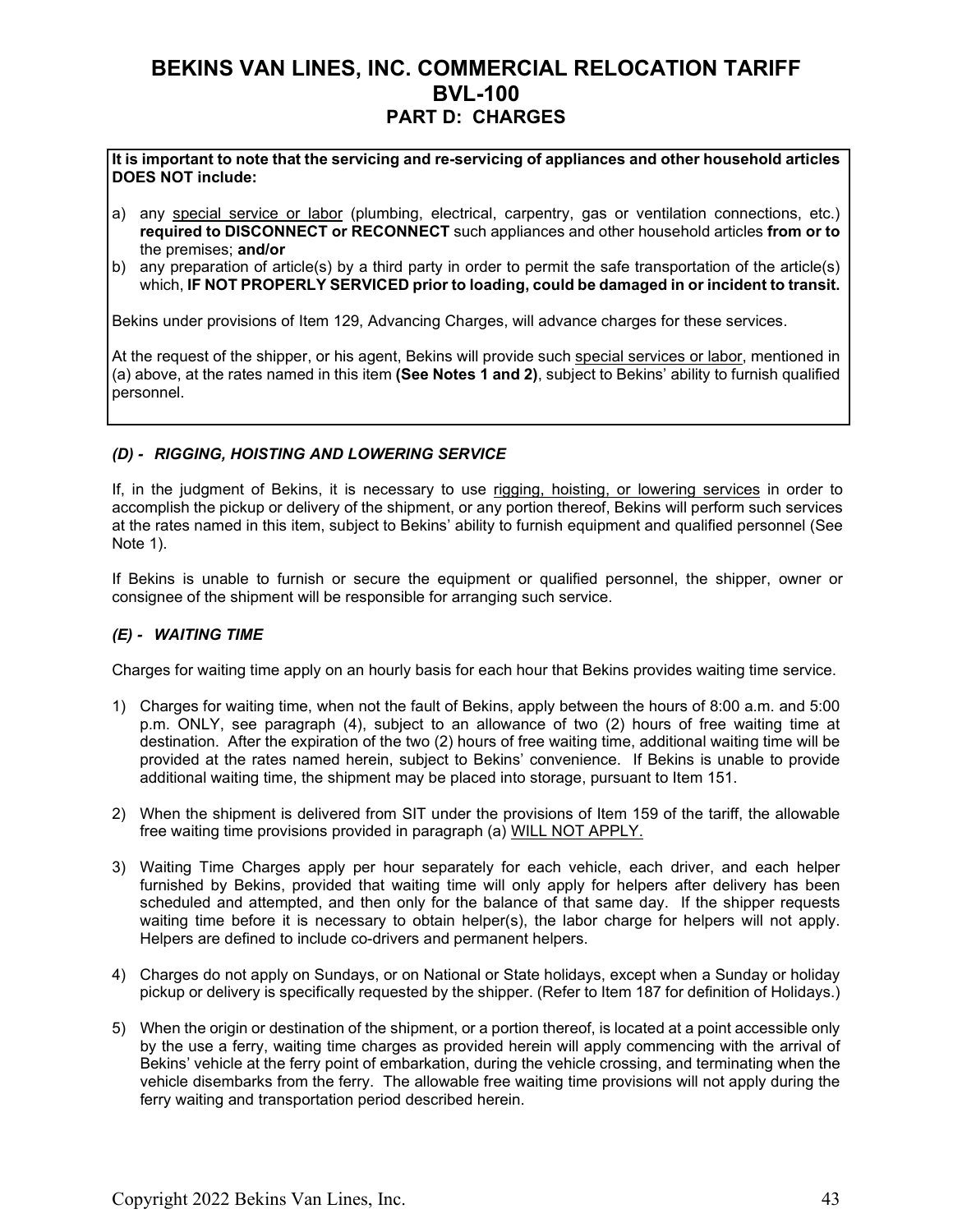#### **PROVISIONS APPLICABLE TO CHARGES**

**Note 1.** If Bekins **DOES NOT possess personnel qualified to perform** the specific special service(s) requested, as described in this item, Bekins will, upon request of the shipper or his agent, **engage a third party** to perform such service.

All **third party charges** must be paid by the shipper, and **are in addition** to all other applicable tariff charges. Such charges will be advanced by Bekins under the provisions of Item 129 (Advancing Charges).

- **Note 2.** The shipper is **required to furnish** (at the time of reconnecting or reassembling) any new hardware, nuts, bolts, other materials, etc., necessary to perform the service.
- **Note 3.** For applying charges for fractions of an hour for all services provided for in this item, refer to Item 123.

### **ITEM 127 OVERTIME LOADING AND UNLOADING SERVICE**

(Effective: January 1, 2021)

### **APPLICATION**

Except as otherwise provided for and subject to applicable notes below, an additional charge for each overtime loading or each overtime unloading shall apply at point where such service is performed, pursuant to the Stopoff provisions of Item 52.

Overtime loading and unloading charges apply on all shipments when service is provided on Saturdays, Sundays, Holidays or between the hours 5:00 p.m. and 8:00 a.m. on Monday through Friday when this service is made necessary by:

- **1. Specific request of the shipper or his agent.**
- **2. Landlord requirements.**
- **3. Prevailing laws and ordinances.**
- NOTE 1: Overtime loading and unloading charges will be based on actual weight subject to a minimum of 1,500 pounds.
- NOTE 2: Overtime loading or unloading charges will not apply when service is performed for Bekins' convenience.
- NOTE 3: Overtime loading or unloading services will be rendered only at the option of Bekins.
- NOTE 4: Overtime loading or unloading services will be performed at a warehouse only when agreed to by the warehouseman.
- NOTE 5: Overtime unloading charges will not apply at destination when shipments (as defined in Item 182) are delivered to a storage facility.
- NOTE 6: Overtime loading and unloading charges also apply on Good Friday when service is rendered on that day in the New York City area (Zip Codes 100,101,102,103,104,105, 106, 107, 108, 109, 110, 111, 112, 113, 114, 115, 116, 117, 118, 119, 124, 125, 126, and 127).
- NOTE 7: The provisions of this item **do not apply** when the overtime provisions of Item 159 (Pickup and Delivery Transportation Charges on SIT Shipments) are applicable.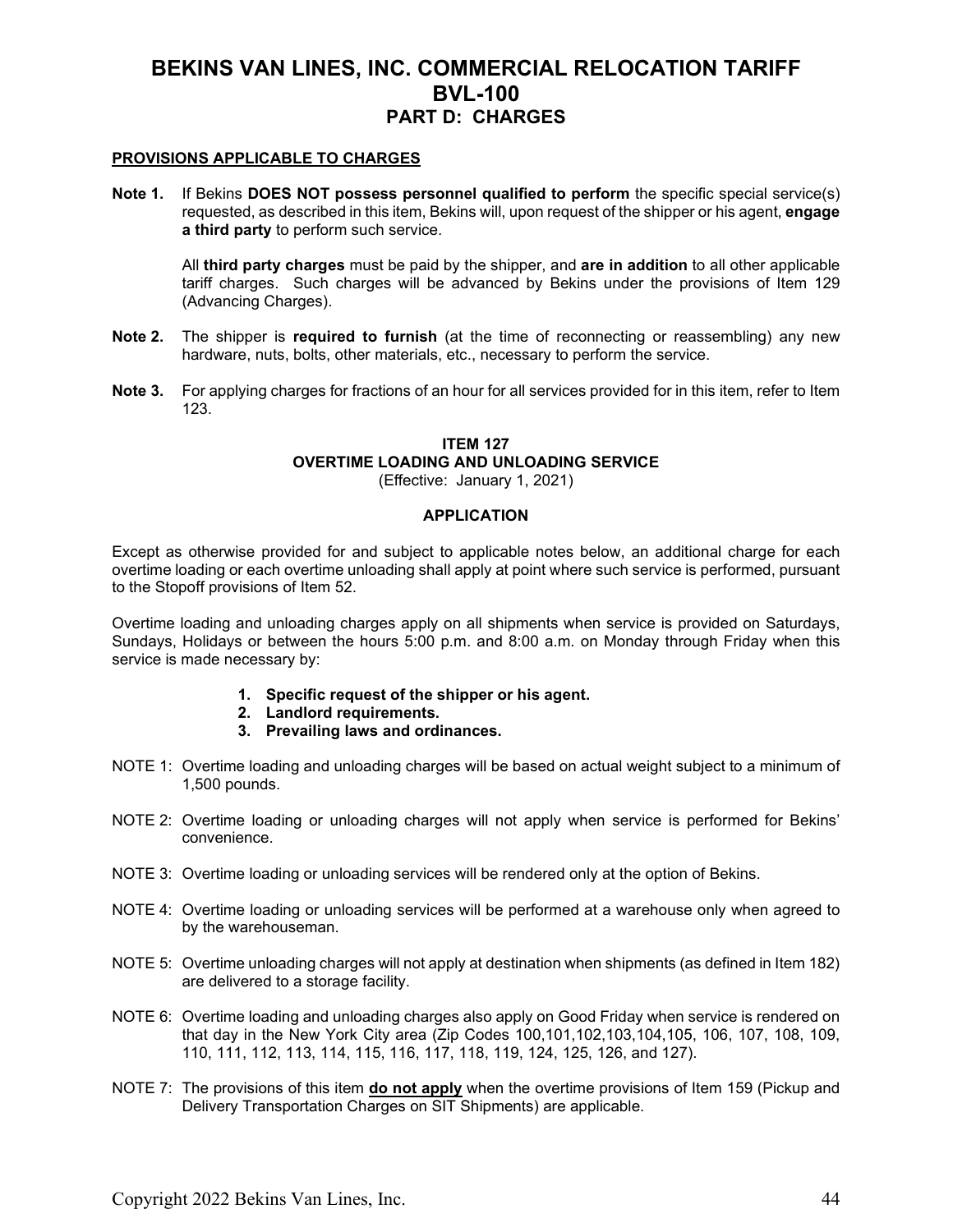#### **ITEM 129 ADVANCED AND THIRD PARTY SERVICE CHARGES** (Effective: March 12, 2012)

1. Charges advanced by Bekins for services of others engaged at the request of the shipper or required by Federal, State or Local law, including but not limited to:

- a) Obtaining agricultural quarantine inspections, and
- b) Obtaining permits required for legally transporting articles that are over-width, overheight, over-length, or any combination thereof, including the use of one or more flagmen and/or escort vehicle(s) (see Note 1),

will be supported by Bekins with a copy of invoice setting forth services rendered, charges and basis thereof, together with reference to applicable schedule or tariff if charges are assessed in accordance therewith. The charges so advanced are in addition to and shall be collected with all other lawful rates and charges.

All such advance charges will be **supported by paid receipts** and apply in addition to all other applicable tariff charges.

- 2. Charges will also be advanced by Bekins for expenses incurred by Bekins as a result of services performed that are subject to officially assessed state or local fees or taxes, such as: sales taxes, use taxes and debris disposal or recycling fees. Charges so advanced are in addition to and shall be collected with all other lawful rates and charges.
- 3. Toll charges will be advanced by Bekins, for expenses incurred by Bekins as a result of transiting bridges or ferries that are subject to officially assessed federal, state, county or local use fees. Highway and turnpike tolls and other service charges will not be advanced by Bekins, except:

Shipments transported 1) from or to Plantation, Fl or Islamorada, FL and points south and west in the Florida Keys, and 2) from or to certain points in Canada will be subject to a transportation **Service Charge**, which shall apply in addition to any applicable bridge and ferry charges, based on the weight at which the Transportation Charges are based. When only a portion of the shipment is transported via the route named in this exception, the charge will be based on the weight of such portion, subject to applicable minimum weights.

- 4. When such services are performed at any point in Canada, the charges advanced by Bekins will be increased by 10%, subject to a minimum additional charge as provided in the tariff software.
- 5. Bekins may retain third parties not affiliated with Bekins to provide services on behalf of shipper in connection with a shipment (Third Party Services). Third Party Services may include, but shall not be limited to: crating, taking apart or putting together items (such as swing sets and similar items) and other services that Bekins employs. A copy of an invoice (not a paid receipt) shall be sufficient to support these charges which shall be collected with all other applicable charges.
- 6. Item 125, Waiting Time Charges, will also apply during any hour of the day, including Saturdays and Sundays, without any allowable waiting time, when Bekins is prevented by law, regulations, or otherwise from performing over-the-road transportation due to the nature of the over-dimension article(s). The waiting time charge may be applied at origin, destination or en-route and may apply more than once on a shipment.
- 7. Except as otherwise specifically provided herein, the advancement of tolls is restricted to bridges or ferries that are subject to officially assessed federal, state, county or local use fees.
- 8. When the origin or destination of the shipment, or a portion thereof, is located at a point accessible only by the use of a ferry, the actual ferry charges will be advanced by Bekins and billed to the shipper as an advanced charge as provided herein.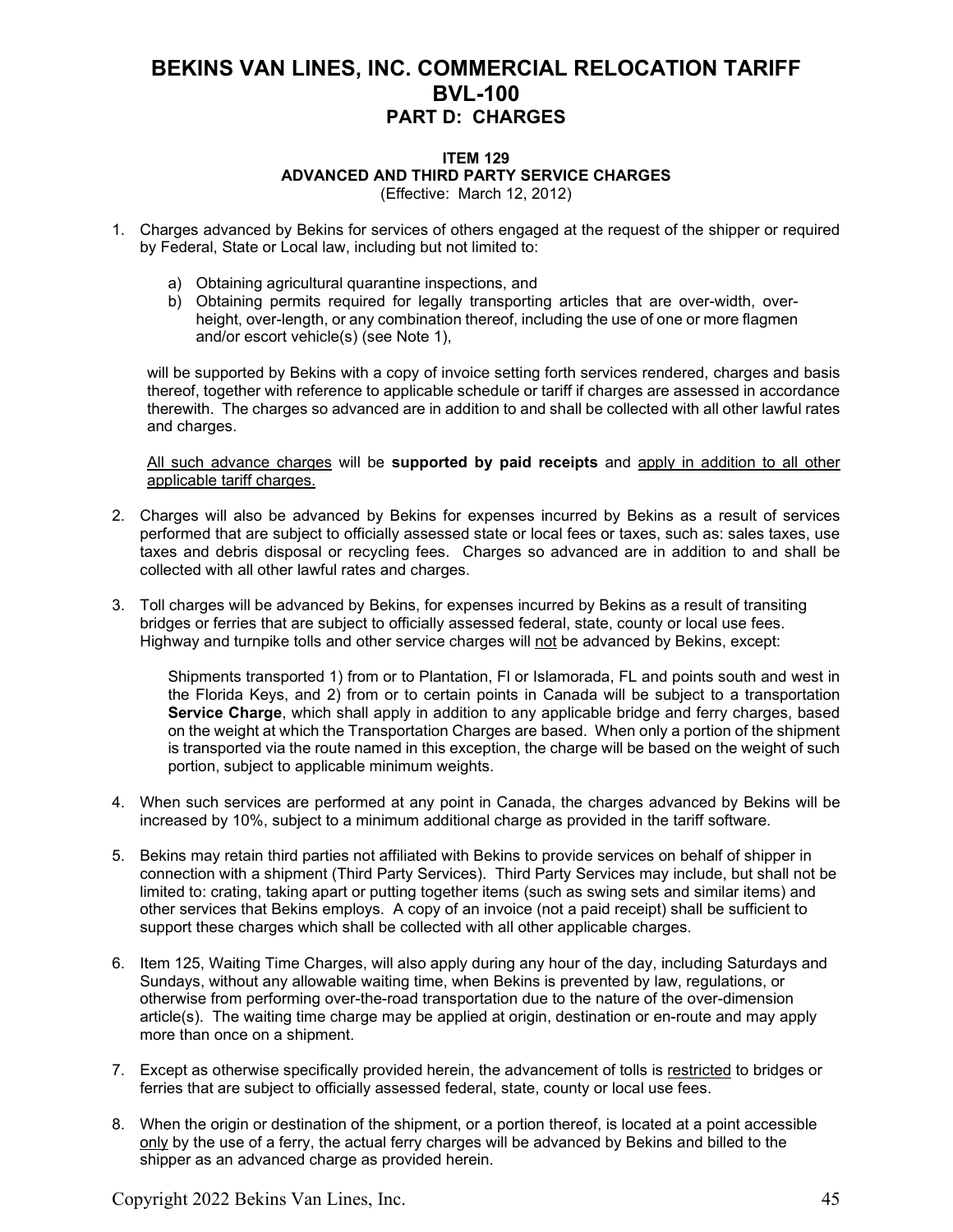#### **ITEM 130 COLLECTION OF CHARGES** (Effective: March 12, 2012)

1. Bekins will not deliver or relinquish possession of property transported by it until the charges i.e., (1) either the total binding estimate amount or 110% of the non-binding estimate amount; (2) the charges applicable for any service(s) requested by the shipper after the contract was executed that were not included in the estimate; and (3) charges for impracticable operations that do not exceed 15% percent of the total charges due at delivery, have been paid in cash, certified check, traveler's check, or bank check (one drawn by a bank on itself and signed by an officer of the bank), except (a) where other satisfactory arrangements have been made between Bekins and the consignor or consignee, in accordance with rules and regulations of the Department of Transportation, or (b) when delivery is made pursuant to Paragraph (3).

 The charges for services or quantities that are in addition to those collected at delivery must be billed to the shipper within 15 days of the date of delivery (or if Bekins lacks sufficient information to compute the charges they must be billed to the shipper within 15 days of the date when sufficient information becomes available) and shall be due within 30 days following presentation of the freight bill.

In the case of partial deliveries (shipments delivered on more than one vehicle at more than one time), charges due at delivery will be pro-rated based on the percentage of the weight of the portion delivered compared to the total weight of the shipment.

- 2. The following conditions shall apply for balance-due shipments or when satisfactory arrangements for credit have been made between Bekins and the consignor or consignee, in accordance with rules and regulations of the Department of Transportation:
	- a). The free credit period shall extend 7 days, excluding Saturdays, Sundays and legal holidays, from the first 12 o'clock midnight following the presentation of the bill by Bekins or deposit of same in the U.S. Mail. In case of dispute as to the time of mailing, the postmark shall be accepted as showing such time.
	- b). Except as provided in exception below, when Bekins' bill has not been paid within the free credit period, credit shall automatically be extended to a total of 30 calendar days, which shall include the free credit period, and shipper will be assessed a service charge by Bekins equal to 1 percent ("Service Charge") of the amount of Bekins' bill, subject to a \$20.00 minimum charge for each 30-day period that the charges remain unpaid.
	- c) Bekins' bill will state separately, the total charges due during both the free credit period and the extended credit period.
	- d) The mailing by shipper of valid checks or drafts in payment of charges within the credit period allowed such shipper is deemed to be the collection of the tariff charges within the credit period for the purpose of this item. In case of dispute as to the time of mailing, the postmark shall be accepted as showing such time.
	- e) Bekins shall grant credit to any shipper which fails to pay a duly presented bill within the 30 day period, unless and until such shipper affirmatively satisfies Bekins that all future bills duly presented will be paid strictly in accordance with the rules and regulations prescribed by the Department of Transportation for the settlement of Bekins rates and charges.
	- f) If a shipper pays any charges with an invalid check or draft or a check or draft that is dishonored for any reason, or if a shipper stops payment on any check or draft, or if Bekins allows for the payment of charges by credit card and the shipper causes the credit card issuer or processor to charge back the amount of charges that are lawfully due, then shipper will be assessed a Service Charge.
- 3. Payments for shipments having an origin or destination outside of the boundaries of the United States shall be at total tariff charges in full and lawful currency of the United States or its equivalent.
- 4. Subject to the foregoing paragraphs (except Paragraph (3) will not apply), provision for payment of charges on storage-in-transit shipments is contained in Item 151.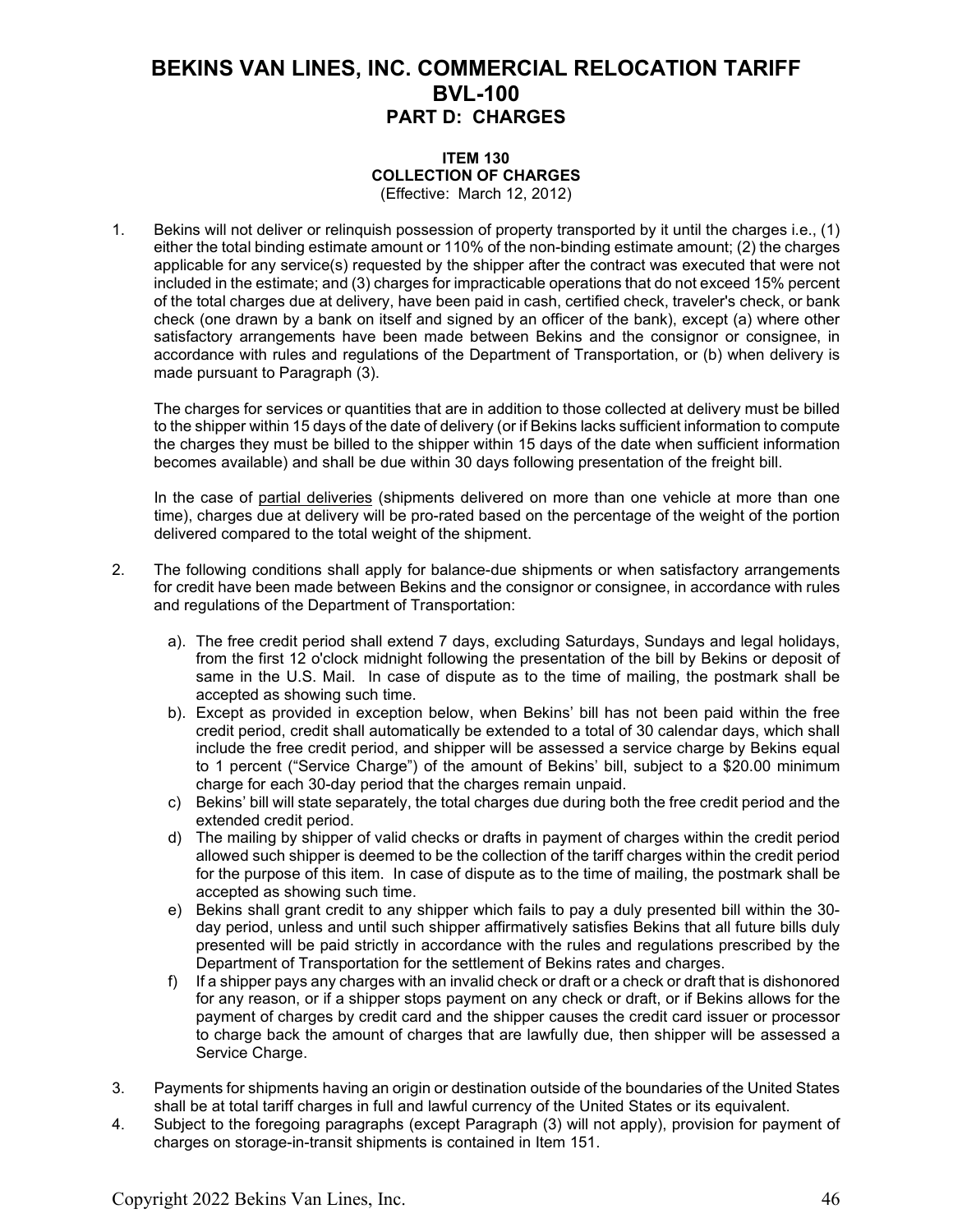- 5. See Item 187 for Definition of Holidays.
- 6. See Item 133 for provisions governing COLLECTION OF FREIGHT CHARGES ON HOUSEHOLD GOODS SHIPMENTS INVOLVING LOSS OR DESTRUCTION IN TRANSIT.
- EXCEPTION: The Service Charge provided in Paragraph (2) (b), above shall not be assessed in connection with the rates and charges on freight transported for the United States, for any department, bureau or agency thereof, for any State or Territory, or political subdivision thereof, or for the District of Columbia.

#### **ITEM 133 COLLECTION OF FREIGHT CHARGES ON HOUSEHOLD GOODS SHIPMENTS INVOLVING LOSS OR DESTRUCTION IN TRANSIT AND ON SHIPMENTS TRANSPORTED ON MORE THAN ONE VEHICLE** (Effective: May 15, 2013)

- 1. Bekins shall not collect, or require a shipper to pay, any published freight charges (including any charges for accessorial or terminal services) when that shipment is **totally** lost or destroyed in transit. The provisions of this item shall apply only to the transportation of household goods as defined in below. Notwithstanding any other provisions of this item, Bekins shall collect, and the shipper shall be required to pay, any specific valuation charge that may be due. This item shall not be applicable to the extent that any such loss or destruction is due to the act or omission of the shipper.
- 2. In the event that any portion, **but less than all**, of a shipment of household goods is lost or destroyed in transit, Bekins shall, at the time it disposes of claims for loss, damage, or injury to the articles in the shipment, refund that portion of its published freight charges (including any charges for accessorial or terminal services) corresponding to that portion of the shipment which is lost or destroyed in transit. **To calculate the charges applicable to the shipment as delivered**, Bekins shall multiply the percentage corresponding to the portion of the shipment delivered by the total charges (including accessorial and terminal charges) applicable to the shipment as tendered by the shipper. If the charges computed in the manner set forth above exceed the charges otherwise applicable to the shipment as delivered, the lesser of those charges shall apply. The provisions of this paragraph shall apply only to the transportation of household goods as defined in paragraph (5) below. Notwithstanding any other provisions of this paragraph, Bekins shall collect, and the shipper shall be required to pay, that portion of any accessorial or terminal services rendered which corresponds to the portion of the shipment not lost or destroyed in transit and any specific valuation charge that may be due. The provisions of this paragraph shall not be applicable to the extent that any such loss or destruction is due to the act or omission of the shipper. Bekins shall determine, at their own expense, the portion of the shipment not lost or destroyed in transit.
- 3. Whenever a collect on delivery shipment of household goods, as defined in paragraph (5) below, is **transported on more than one vehicle,** Bekins delivering such split or divided shipment shall observe the following requirements of subparagraphs (a), (b), or (c) in the collection of the charges:
	- a. At the option of Bekins, the collection of the charges attributable to the transportation of the portion of the shipment transported on each vehicle may be deferred until all portions of the shipment are delivered; or,
	- b. Providing that the charges for the entire shipment have been determined, Bekins may collect at the time of delivery of any portion of the shipment that percentage of the charges represented by the portion of the shipment tendered for delivery; or,
	- c. In the event that the charges due Bekins for the transportation of the entire shipment cannot reasonably be determined at the time any portion of the shipment is tendered for delivery, Bekins shall determine and collect the charges for the portion of the shipment being delivered. The total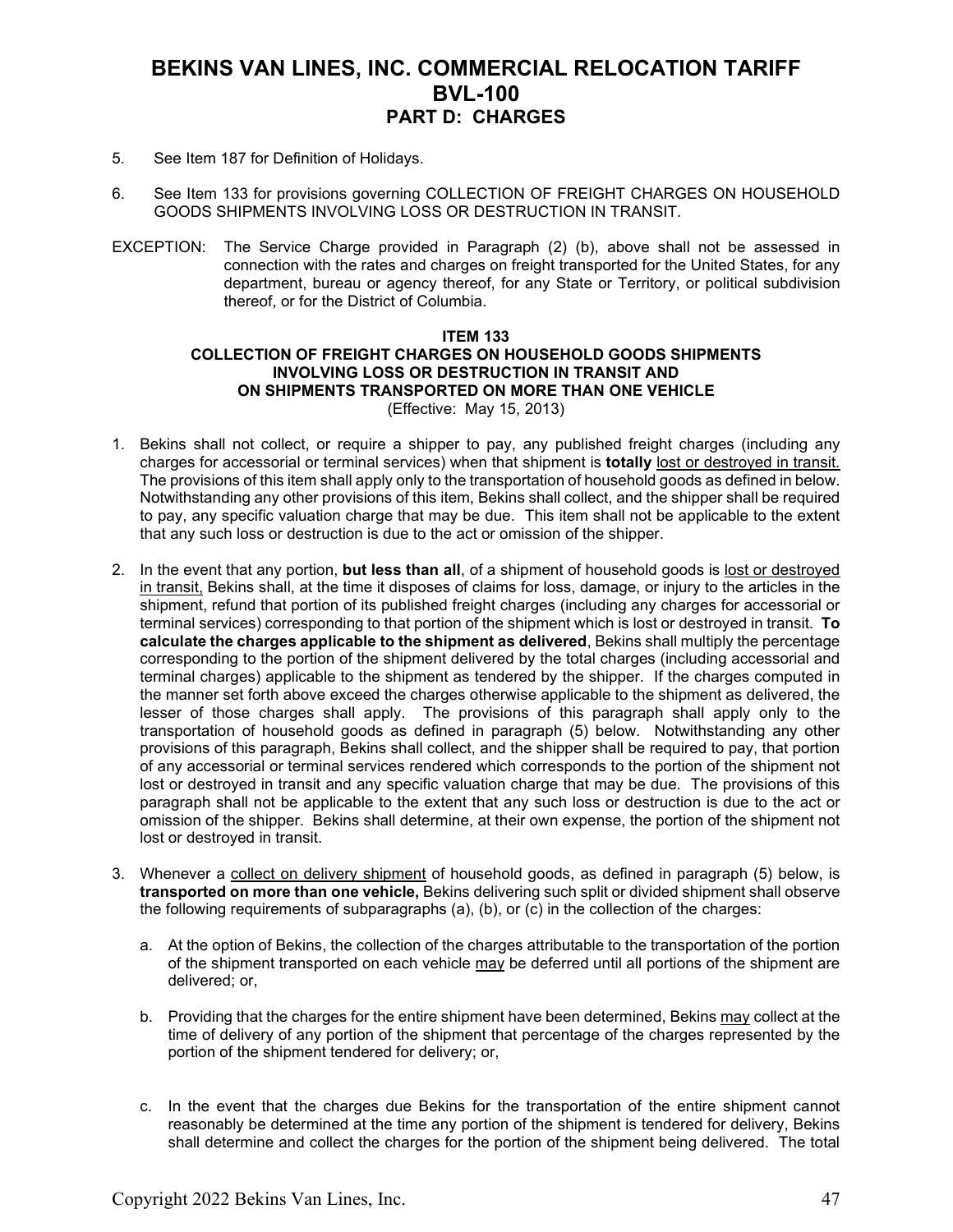charges assessed by Bekins for the transportation of the separate portions of the shipment shall not exceed the charges due for the entire shipment.

- 4. In the event of the loss or destruction of **any part** of a shipment being transported on **more than one vehicle,** the collection of charges as provided in paragraph (3) of this item shall also be in conformity with the requirements of paragraphs (1) and (2) of this item.
- 5. This item applies only to residence-to-residence moves and other shipments transported under Item 182, Commodity Description of household goods.
- 6. This item will take precedence over corresponding provisions of Item 130, Collection of Charges.

#### **ITEM 136 PROCEDURES GOVERNING THE PROCESSING, INVESTIGATION AND DISPOSITION OF OVERCHARGE, DUPLICATE PAYMENT, OR OVERCOLLECTION CLAIMS** (Effective: March 12, 2012)

#### *SECTION 1: APPLICABILITY*

The regulations set forth in this rule govern the processing of claims for overcharge, duplicate payment, or overcollection for the transportation of property in interstate or foreign commerce by motor common carriers and freight forwarders licensed by the Department of Transportation.

#### *SECTION 2: DEFINITIONS*

- (a) "Carrier" means a motor carrier or freight forwarder licensed by the Department of Transportation.
- (b) "Overcharge" means an overcharge as defined in Sections 204a (6) and 406a (6) of 49 CFR 1008. It also includes duplicate payments as defined in Paragraph (c) and overcollections as defined in Paragraph (d) of this section when a dispute exists between the parties concerning such charges.
- (c) "Duplicate payment" means two or more payments for transporting the same shipment. Where one or more payment is not in the exact amount of the applicable tariff rates and charges, refunds shall be made on the basis of the excess amount over the applicable tariff rates and charges.
- (d) "Overcollection" means the receipt by a household goods carrier of a payment in excess of the transportation and/or accessorial charges applicable to a particular shipment of household goods as defined in 49 USC 13102 (10) and 10102 (11) in carrier's applicable tariffs.
- (e) "Unidentified payment" means a payment which a carrier has received but which the carrier is unable to match with its open accounts receivable or otherwise identify as being due for the performance of transportation services.
- (e) "Claimant" means any shipper or receiver, or its authorized agent, filing a request with a carrier for the refund of an overcharge, duplicate payment, or overcollection.

#### *SECTION 3: FILING AND PROCESSING CLAIMS*

- (a) A claim for overcharge, duplicate payment, or overcollection shall not be paid unless filed in writing with Bekins. When a claim is filed with another carrier that participated in the transportation, that carrier shall transmit the claim to Bekins within 15 days after receipt of the claim. If Bekins is unable to dispose of the claim for any reason, the claim may be filed with or transferred to any participating carrier for final disposition.
- (b) A single claim may include more than one shipment, provided the claim on each shipment involves: (1) the same tariff issue or authority or circumstances, (2) single line service by the same carrier, or (3) service by the same interline carriers.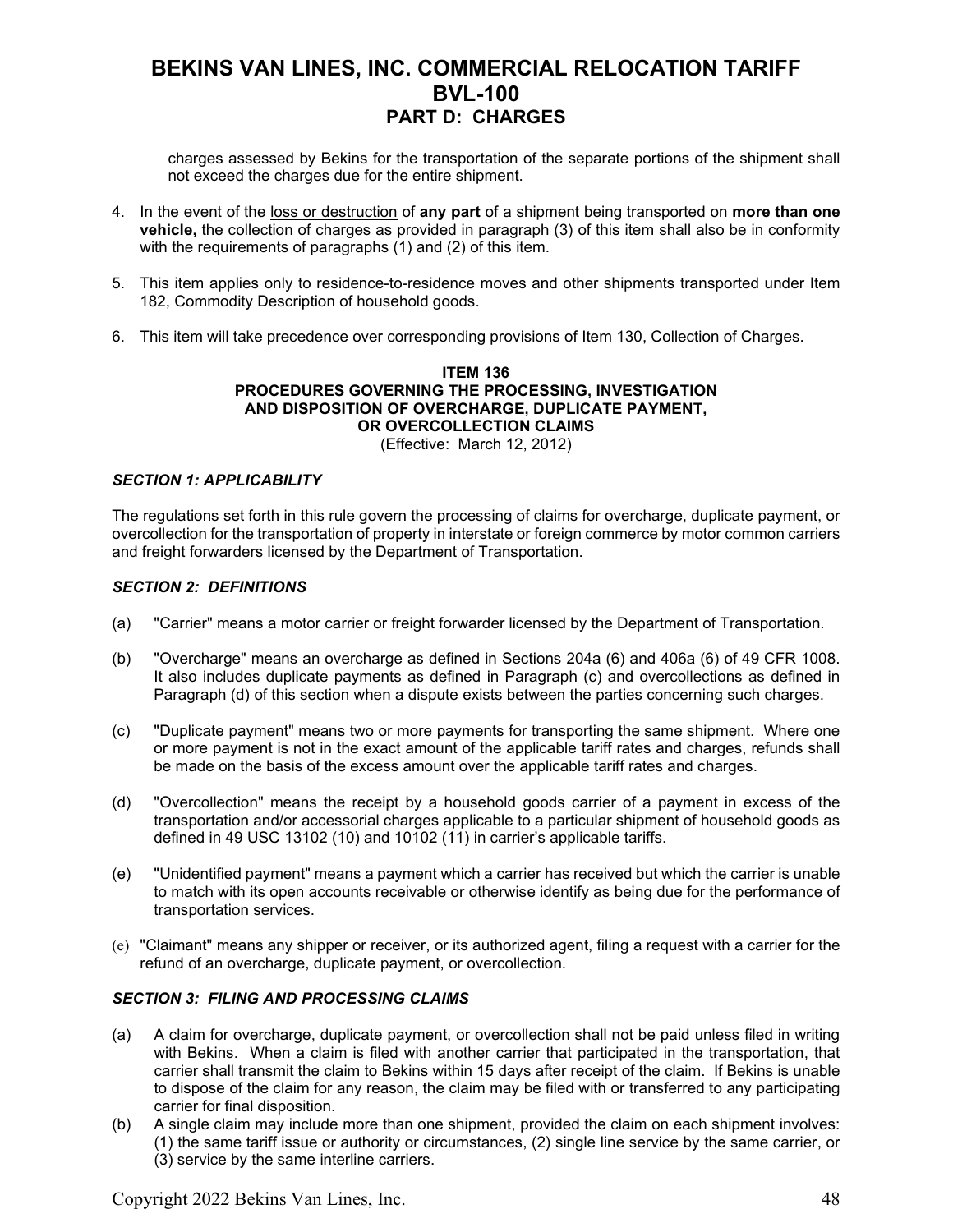### *SECTION 4: DOCUMENTATION OF CLAIMS*

- (a) Claims for overcharge, duplicate payment, or overcollection shall be accompanied by sufficient information to allow Bekins to conduct an investigation and pay or decline the claim within the time limitations set forth in Section 8. Claims shall include the name of the claimant, its file number, if any, and the amount of the refund sought to be recovered, if known.
- (b) Claims for overcharge shall be accompanied by the original freight bill. Additional information may include, but is not limited to, the following:
	- (1) The rate, classification, or commodity description or weight claimed to have been applicable.
	- (2) Complete tariff authority for the rate, classification, or commodity description claimed.
	- (3) Freight bill payment information.
	- (4) Other documents or data which is believed by claimant to substantiate the basis for its claim.
- (c) Claims for duplicate payment and overcollection shall be accompanied by the original freight bill(s) for which charges were paid and by freight bill payment information.
- (d) Regardless of the provisions of Paragraphs (a), (b) and (c) of this section, the failure to provide sufficient information and documentation to allow Bekins to conduct an investigation and pay or decline the claim within the allowable time limitation shall not constitute grounds for disallowance of the claim. Rather, Bekins shall comply with Section 5(c) to obtain the additional information required.
- (e) Bekins shall accept copies instead of the original documents required to be submitted in this section where Bekins is furnished with an agreement entered into by the claimant that indemnifies Bekins for subsequent duplicate claims that might be filed and supported by the original documents.

#### *SECTION 5: INVESTIGATION OF CLAIMS*

- (a) Upon receipt of a claim, whether written or otherwise, Bekins shall promptly initiate an investigation and establish a file, as required by Section 6.
- (b) If Bekins discovers an overcharge, duplicate payment, or overcollection, which has not been the subject of a claim, Bekins shall promptly initiate an investigation and comply with the provisions in Section 9.
- (c) In the event Bekins requires information or documents in addition to that submitted with the claim, Bekins shall promptly notify the claimant and request the information required. This includes notifying the claimant that a written claim must be filed before Bekins becomes subject to the time limits for settling such a claim under Section 8.

#### *SECTION 6: CLAIM RECORDS*

At the time a claim is received, Bekins shall create a separate file and assign it a successive claim file number and note that number on all documents filed in support of the claim and all records and correspondence with respect to the claim, including the written acknowledgment of receipt required under Section 7. If pertinent to the disposition of the claim, Bekins shall also note that number on the shipping order and delivery receipt, if any, covering the shipment involved.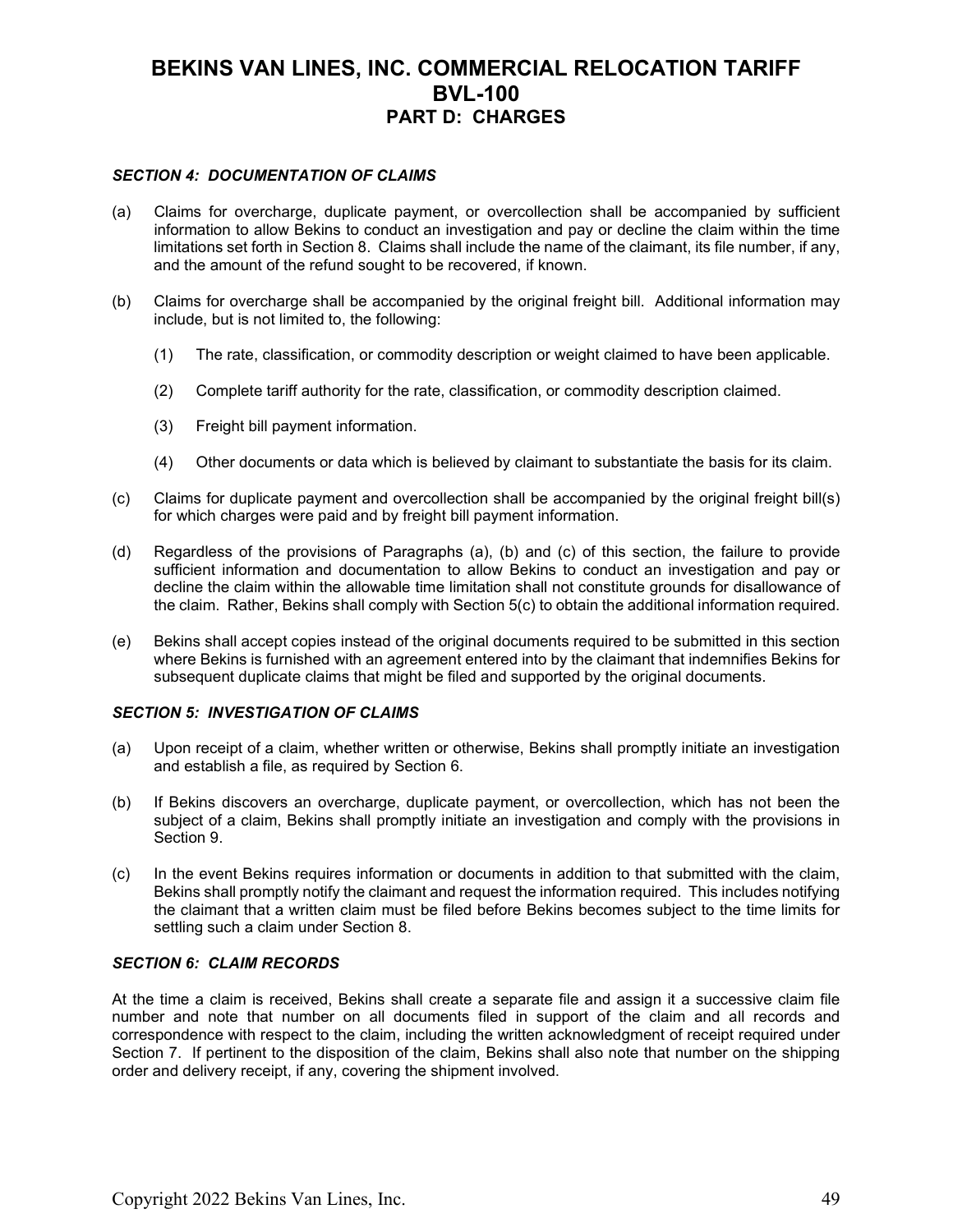### *SECTION 7: ACKNOWLEDGMENT OF CLAIMS*

Upon receipt of a written claim, Bekins shall acknowledge its receipt in writing to the claimant within 30 days after the date of receipt except where Bekins shall have paid or declined the claim in writing within that period. Bekins shall include the date of receipt in its written acknowledgment and shall also enter this date on the face of the written claim, which shall be placed in the file for that claim.

### *SECTION 8: DISPOSITION OF CLAIMS*

Bekins shall pay, decline to pay, or settle each written claim within 60 days after its receipt by Bekins, except where the claimant and Bekins agree in writing to a specific extension based upon extenuating circumstances. If Bekins declines to pay a claim or makes settlement in an amount different from that sought, Bekins shall notify the claimant, in writing, of the reason(s) for its action, citing tariff authority or other pertinent information developed as a result of its investigation.

### *SECTION 9: DISPOSITION OF UNIDENTIFIED PAYMENTS, OVERCHARGES, DUPLICATE PAYMENTS AND OVER COLLECTIONS NOT SUPPORTED BY CLAIMS*

- (a) (1) Bekins shall establish procedures for identifying and properly applying all unidentified payments. If Bekins does not have sufficient information with which properly to apply such a payment, Bekins shall notify the payor of the unidentified payment within 60 days of receipt of the payment and request information which will enable it to identify the payment. If Bekins does not receive the information requested within 90 days from the date of the notice, Bekins may treat the unidentified payment as a payment in fact of freight charges owing to it. Following the 90-day period, the regular claims procedure under this part shall be applicable.
	- (2) Notice shall be in writing and clearly indicate that it is a final notice and not a bill. Notice shall include: the check number, amount, and date; the payor's name; and any additional basic information Bekins is able to provide. The final notice also must inform payor that: (i) applicable regulations allow Bekins to conditionally retain the payment as revenue in the absence of a timely response by the payor; and (ii) following the 90-day period the regular claims procedure shall be applicable.
	- (3) Upon Bekins' receipt of information from the payor, Bekins shall, within 14 days: (i) make a complete refund of such funds to the payor; or (ii) notify the payor that the information supplied is not sufficient to identify the unapplied payment and request additional information; or (iii) notify the payor of Bekins' determination that such payment was applicable to particular freight charges lawfully due Bekins. Where no refund is made by Bekins, Bekins shall advise the payor of its right to file a formal claim for refund with Bekins in accordance with the regular claims procedure under this rule.
- (b) When Bekins participates in a transportation movement, but did not collect the transportation charges and finds that an overpayment has been made, Bekins shall immediately notify the collecting carrier. When the collecting carrier (whether single or joint linehaul) discovers or is notified by Bekins that an overcharge, duplicate payment, or over-collection exists for any transportation charge which has not been the subject of a claim, Bekins shall create a file as if a claim had been submitted and shall record in the file the date it discovered or was notified of the overpayment. The carrier that collected the charges shall then refund the amount of the overpayment to the person who paid the transportation charges or to the person that made duplicate payment within 30 days from the date of such discovery or notification.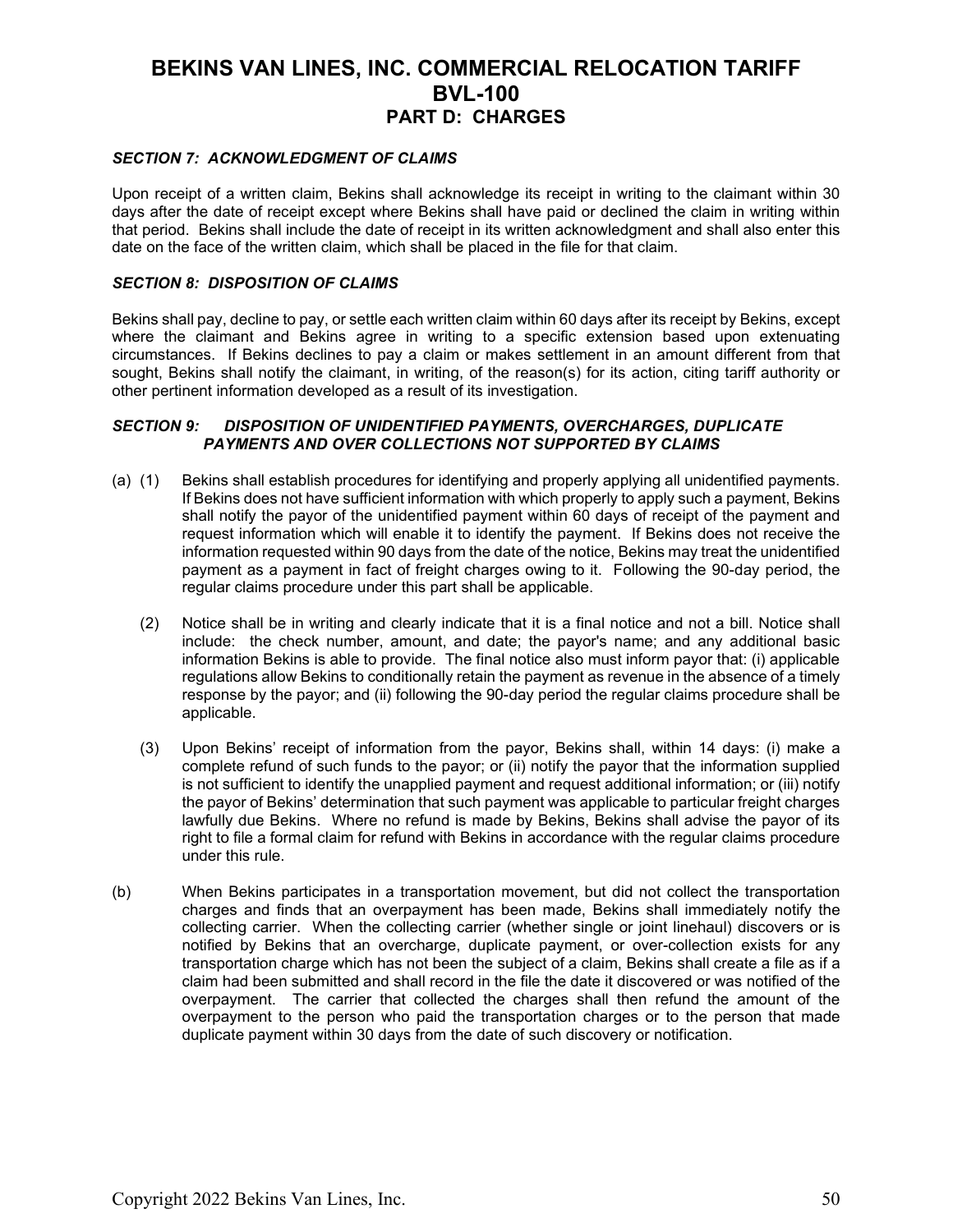#### **ITEM 140 RATES FOR UNIQUELY ASSIGNED SHIPPERS** (Effective: May 15, 2014)

The total invoice amount, excluding charges for Third Party Services, Valuation, Move Management Services, Day Certain Loading, Storage-In-Transit, Warehouse Handling, and Pickup and Delivery on Storage-In-Transit Shipments, will be reduced by the options stated below on shipments transported between points in the United States (excluding HI), and between points within the United States (Except AK and HI), on the one hand, and, on the other, points within Canada. A specific account number will be assigned to each individual shipper from the range provided in the appropriate option.

Move Management Services, Day Certain Loading, Storage-In-Transit, Warehouse Handling, and Pickup and Delivery on Storage-In-Transit Shipments, will be reduced, either in conjunction with or independent from any other tariff reductions, by the options stated below.

| OPTION         | <b>REDUCTION</b> | <b>SHIPPER ACCOUNT</b><br><b>NUMBERS</b> | <b>OPTION</b> | <b>REDUCTION</b> | <b>SHIPPER ACCOUNT NUMBER</b> |
|----------------|------------------|------------------------------------------|---------------|------------------|-------------------------------|
| 1              | 1%               | BL0100010001 - BL0199999999              | 51            | 51%              | BL5100010001 - BL5199999999   |
| $\overline{2}$ | 2%               | BL0200010001 - BL0299999999              | 52            | 52%              | BL5200010001 - BL5299999999   |
| 3              | 3%               | BL0300010001 - BL0399999999              | 53            | 53%              | BL5300010001 - BL5399999999   |
| 4              | 4%               | BL0400010001 - BL0499999999              | 54            | 54%              | BL5400010001 - BL5499999999   |
| 5              | 5%               | BL0500010001 - BL0599999999              | 55            | 55%              | BL5500010001 - BL5599999999   |
| 6              | 6%               | BL0600010001 - BL0699999999              | 56            | 56%              | BL5600010001 - BL5699999999   |
| 7              | 7%               | BL0700010001 - BL0799999999              | 57            | 57%              | BL5700010001 - BL5799999999   |
| 8              | 8%               | BL0800010001 - BL0899999999              | 58            | 58%              | BL5800010001 - BL5899999999   |
| 9              | 9%               | BL0900010001 - BL0999999999              | 59            | 59%              | BL5900010001 - BL5999999999   |
| 10             | 10%              | BL1000010001 - BL1099999999              | 60            | 60%              | BL6000010001 - BL6099999999   |
| 11             | 11%              | BL1100010001 - BL1199999999              | 61            | 61%              | BL6100010001 - BL6199999999   |
| 12             | 12%              | BL1200010001 - BL1299999999              | 62            | 62%              | BL6200010001 - BL6299999999   |
| 13             | 13%              | BL1300010001 - BL1399999999              | 63            | 63%              | BL6300010001 - BL6399999999   |
| 14             | 14%              | BL1400010001 - BL1499999999              | 64            | 64%              | BL6400010001 - BL6499999999   |
| 15             | 15%              | BL1500010001 - BL1599999999              | 65            | 65%              | BL6500010001 - BL6599999999   |
| 16             | 16%              | BL1600010001 - BL1699999999              | 66            | 66%              | BL6600010001 - BL6699999999   |
| 17             | 17%              | BL1700010001 - BL1799999999              | 67            | 67%              | BL6700010001 - BL6799999999   |
| 18             | 18%              | BL1800010001 - BL1899999999              | 68            | 68%              | BL6800010001 - BL6899999999   |
| 19             | 19%              | BL1900010001 - BL1999999999              | 69            | 69%              | BL6900010001 - BL6999999999   |
| 20             | 20%              | BL2000010001 - BL2099999999              | 70            | 70%              | BL7000010001 - BL7099999999   |
| 21             | 21%              | BL2100010001 - BL2199999999              | 71            | 71%              | BL7100010001 - BL7199999999   |
| 22             | 22%              | BL2200010001 - BL2299999999              | 72            | 72%              | BL7200010001 - BL7299999999   |
| 23             | 23%              | BL2300010001 - BL2399999999              | 73            | 73%              | BL7300010001 - BL7399999999   |
| 24             | 24%              | BL2400010001 - BL2499999999              | 74            | 74%              | BL7400010001 - BL7499999999   |
| 25             | 25%              | BL2500010001 - BL2599999999              | 75            | 75%              | BL7500010001 - BL7599999999   |
| 26             | 26%              | BL2600010001 - BL2699999999              | 76            | 76%              | BL7600010001 - BL7699999999   |
| 27             | 27%              | BL2700010001 - BL2799999999              | 77            | 77%              | BL7700010001 - BL7799999999   |
| 28             | 28%              | BL2800010001 - BL2899999999              | 78            | 78%              | BL7800010001 - BL7899999999   |
| 29             | 29%              | BL2900010001 - BL2999999999              | 79            | 79%              | BL7900010001 - BL7999999999   |
| 30             | 30%              | BL3000010001 - BL3099999999              | 80            | 80%              | BL8000010001 - BL8099999999   |
| 31             | 31%              | BL3100010001 - BL3199999999              | 81            | 81%              | BL8100010001 - BL8199999999   |
| 32             | 32%              | BL3200010001 - BL3299999999              | 82            | 82%              | BL8200010001 - BL8299999999   |
| 33             | 33%              | BL3300010001 - BL3399999999              | 83            | 83%              | BL8300010001 - BL8399999999   |
| 34             | 34%              | BL3400010001 - BL3499999999              | 84            | 84%              | BL8400010001 - BL8499999999   |
| 35             | 35%              | BL3500010001 - BL3599999999              | 85            | 85%              | BL8500010001 - BL8599999999   |
| 36             | 36%              | BL3600010001 - BL3699999999              | 86            | 86%              | BL8600010001 - BL8699999999   |
| 37             | 37%              | BL3700010001 - BL3799999999              | 87            | 87%              | BL8700010001 - BL8799999999   |
| 38             | 38%              | BL3800010001 - BL3899999999              | 88            | 88%              | BL8800010001 - BL8899999999   |
| 39             | 39%              | BL3900010001 - BL3999999999              | 89            | 89%              | BL8900010001 - BL8999999999   |
| 40             | 40%              | BL4000010001 - BL4099999999              | 90            | 90%              | BL9000010001 - BL9099999999   |
| 41             | 41%              | BL4100010001 - BL4199999999              | 91            | 91%              | BL9100010001 - BL9199999999   |
| 42             | 42%              | BL4200010001 - BL4299999999              | 92            | 92%              | BL9200010001 - BL9299999999   |
| 43             | 43%              | BL4300010001 - BL4399999999              | 93            | 93%              | BL9300010001 - BL9399999999   |
| 44             | 44%              | BL4400010001 - BL4499999999              | 94            | 94%              | BL9400010001 - BL9499999999   |
| 45             | 45%              | BL4500010001 - BL4599999999              | 95            | 95%              | BL9500010001 - BL9599999999   |
| 46             | 46%              | BL4600010001 - BL4699999999              | 96            | 96%              | BL9600010001 - BL9699999999   |
| 47             | 47%              | BL4700010001 - BL4799999999              | 97            | 97%              | BL9700010001 - BL9799999999   |
| 48             | 48%              | BL4800010001 - BL4899999999              | 98            | 98%              | BL9800010001 - BL9899999999   |
| 49             | 49%              | BL4900010001 - BL4999999999              | 99            | 99%              | BL9900010001 - BL9999999999   |
| 50             | 50%              | BL5000010001 - BL5099999999              | 100           | 100%             | BL0000010001 - BL0099999999   |
|                |                  |                                          |               |                  |                               |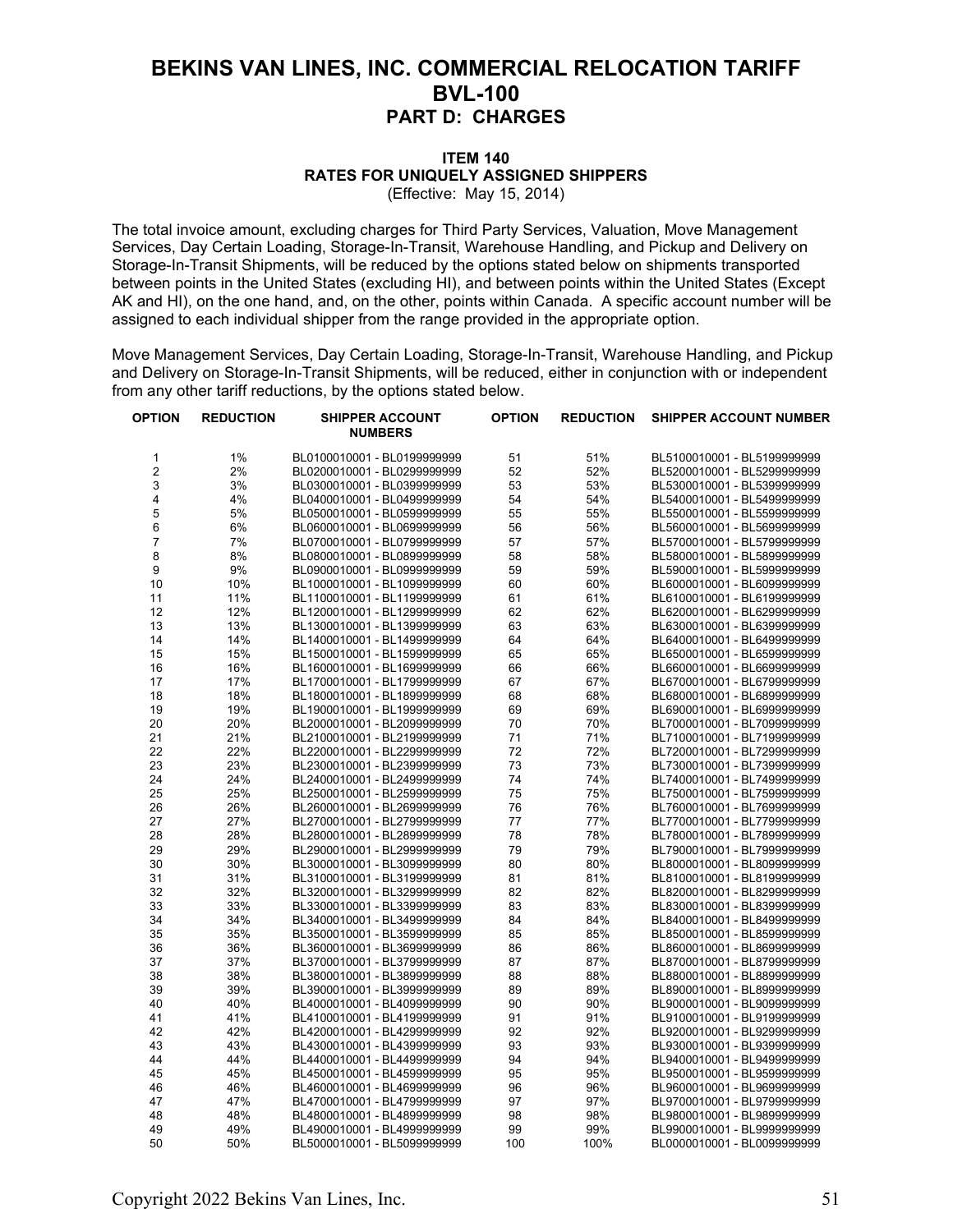EXAMPLE: Bekins' numeric shipper moving order number will be assigned the prefix corresponding with the appropriate reduction level:

| <b>REDUCTION</b> | <b>MOVING ORDER NO.</b> | <b>SPECIFIC CUSTOMER ACCOUNT NO.</b> |  |
|------------------|-------------------------|--------------------------------------|--|
| $17\% = B1$ 17   | 03131560                | BL 17 + 03131560 = BL 1703131560     |  |

- Note 1: Bekins will maintain complete records of the assigned account numbers and shipper identification on all shipments transported under the terms of this item.
- Note 2: This item will apply in conjunction with Item 144 (Binding Estimate Exception Alternate Charges).
- Note 3: On shipments to or from Alaska, Bekins may apply one item making reference hereto for that portion of the services performed in Alaska and another item making reference hereto for the portion of the services performed in the lower 48 states.
- Note 4: Bekins may elect to reduce Item 157, Storage-In-Transit and Pickup or Delivery Transportation Rates on Storage-In-Transit Shipments. The Shipper Account Number will then be expanded by two digits to reflect the discount applicable to Storage-in-Transit related charges.

### **C ITEM 144 BINDING ESTIMATE PRICE**

(Effective: June 15, 2022)

### **OPTION A: Firm Binding Estimate Price:**

Upon request of a prospective shipper, Bekins will provide a written binding estimate of the total charges for transportation and other services pertaining to a shipment as described in Item 182, Commodity Description, subject to the notes in this item. The total charges will be based on the binding estimate except as provided below.

- Note 1: Charges on the binding estimate are for services and quantities at origin and destination shown on the estimate and for the load date identified on the estimate. The binding estimate will not apply to any services not expressly shown on the estimate, nor will the binding estimate apply in the event that the shipper changes the load date.
- Note 2: The binding estimate must be in writing and signed by a representative of both the shipper and Bekins.
- Note 3: The estimate is valid when accepted and signed within thirty (30) days of the shipper receiving it and if the load date on the estimate is within 120 days of the shipper receiving the estimate.
- Note 4: The binding estimate may be revised or amended by mutual agreement in writing, between shipper and Bekins, at any time on or before the day the shipment is loaded. The revised estimate will be binding for 30 days after the revised estimate is signed by both shipper and Bekins.
- Note 5: Estimated total charges ARE LIMITED to the origin and destination and additional stops, if any, indicated on the binding estimate. The total charges apply only for quantities and services set forth on the estimate.
- Note 6: Bekins may elect, prior to loading, upon notice to shipper, to revise the Binding Estimate or void the original if the load date is revised or if items or services requested or required have been added by shipper.
- Note 7: Bekins may elect not to apply the provisions of Item 38, Weighing and Weights.<br>Note 8: The binding estimate WILL NOT APPLY to third party charges of any kind.
- The binding estimate WILL NOT APPLY to third party charges of any kind.
- Note 9: Bekins may elect to assess charges IN ADDITION TO the binding estimate amount for any of the following services which are not included on the binding estimate but which are requested by the shipper or necessary to accomplish delivery and are performed by Bekins in route or at destination. Charges will be assessed based on the tariff in effect at the time the binding estimate is signed. Estimated weight will be used for items assessed on a cwt. basis.
	- Item 52 Extra Pickup or Delivery
	-
	- Item 120 Unpacking<br>Item 125 Waiting Tin **Waiting Time**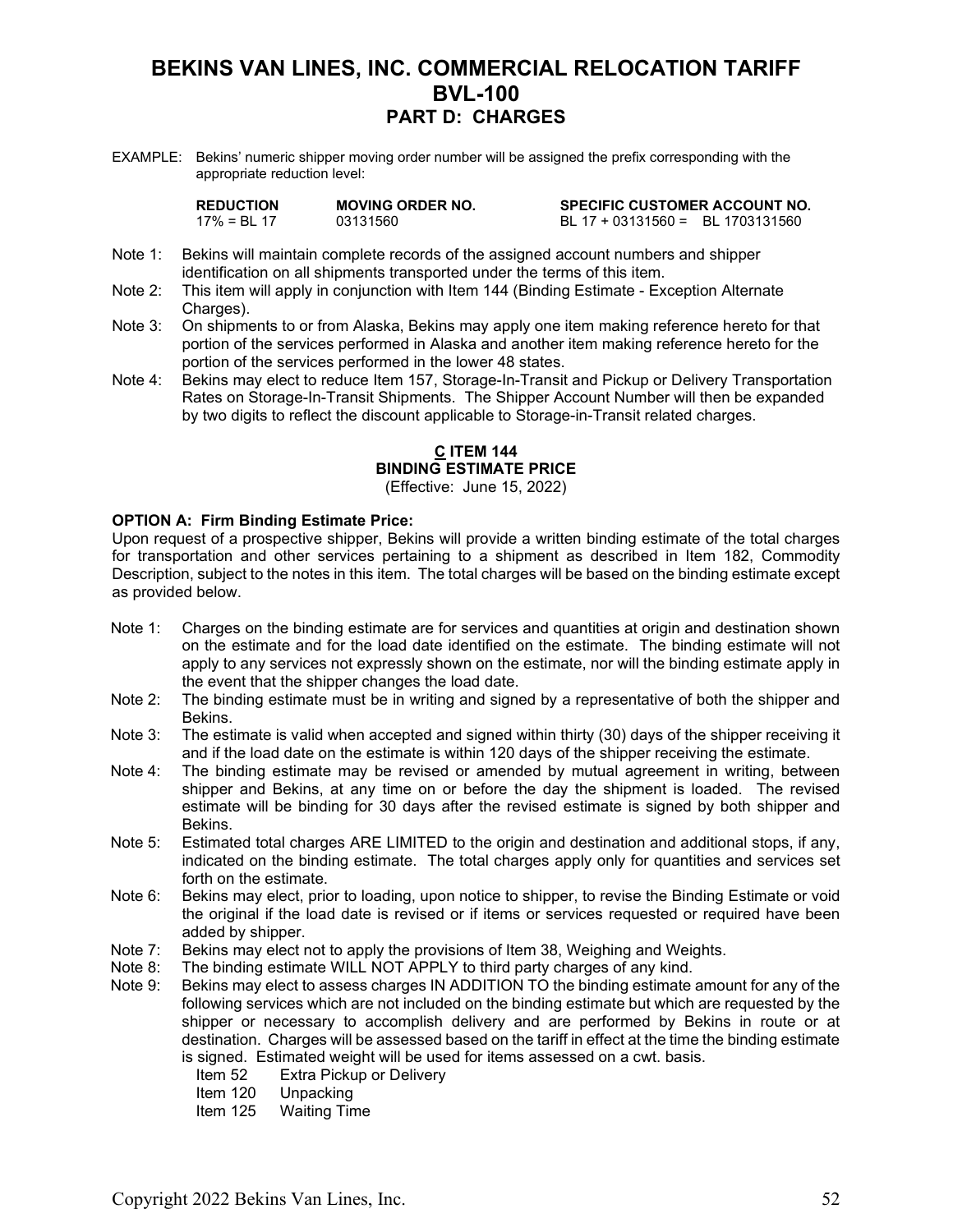- Note 10: The following items are not bound, even if included on the binding estimate, and charges for these services will be based on the actual weight under provisions of Item 38, Weighing and Weights:<br>Item 157
	- Item 157 Storage-In-Transit (S.I.T.) Charges<br>Item 159 Pickup and Delivery Rates on S.I.T.
	- Pickup and Delivery Rates on S.I.T.

### **OPTION B: Option/Not-to-Exceed Binding Estimate Price:**

Bekins will base charges on the BINDING ESTIMATE PRICE as set forth above, plus any additional services requested or required after loading; OR, will base all charges on the actual weight and actual services performed at the discount level explicitly stated on the estimate, whichever produces the lowest total charge to the shipper.

#### **ITEM 147 CREDIT CARDS** (Effective: March 12, 2012)

Bekins may elect to accept American Express, Discover, Master Card or Visa credit cards as payment for all rates and charges, subject to the following notes:

NOTE 1: This item will apply only to shipments transported BETWEEN POINTS IN THE UNITED STATES.

NOTE 2: The application of this item is subject to authorization from the respective card company on each shipment prior to acceptance by Bekins.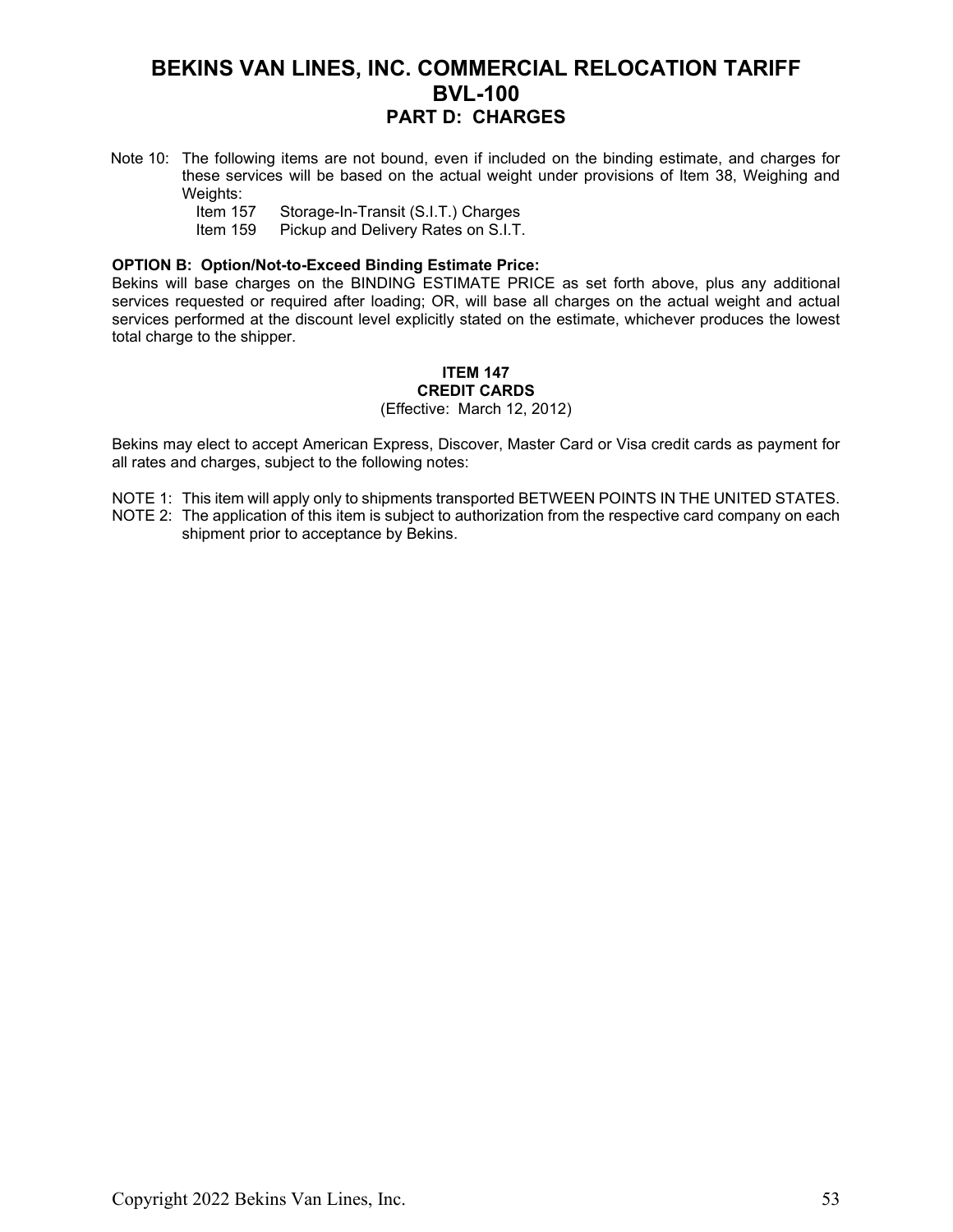#### **ITEM 151 STORAGE-IN-TRANSIT** (Effective: January 1, 2021)

- (a) Storage-In-Transit ("S.I.T.") of property covered by this tariff is the holding of the shipment or portion thereof at or in the facilities or warehouse used by Bekins or any of its agents, for storage, pending further transportation, and will be effected only at specific request of the shipper or under the conditions specified in Paragraph (n) of this item. For the purpose of this item Bekins may designate any facility or warehouse to serve as its agent.
- (b) A shipment or portion thereof may be placed in storage-in-transit for an aggregate period not to exceed 180 days. When not removed from storage-in-transit at midnight on the 180th day and following the mailing of notice of such change 10 days prior to the end of the SIT period, Bekins' liability shall terminate, the interstate character of the shipment or portion thereof shall cease, the warehouse location shall be considered the destination of the property, the warehouseman shall be agent for the shipper, and the property shall then be subject to the rules, regulations and charges of the warehouseman and the locality in which the property is located. Bekins may terminate the interstate character of the shipment or portion thereof prior to the 180-day maximum storage-in-transit period, if payment of the billed charges is not made within the due date stated on such billing. Until all lawful charges are paid, property will remain at Bekins' or agent's storage location subject to a lien for all such charges.
- (c) When storage-in-transit is at origin, charges (subject to Item 130) may be billed after storage-in-transit is effected as follows:
	- 1. Transportation Charges between origin and location where storage-in-transit is effected.
	- 2. Storage charges due at time of billing, which may be billed by Bekins periodically, as often as Bekins determines, and shall be due as provided in Bekins' invoice.
	- 3. Additional Service Charges, Advanced Charges and other lawful charges.
- (d) When storage-in-transit is at other than origin, charges (subject to Item 130) must be billed at the time storage-in-transit is effected, as follows:
	- 1. Transportation Charges between origin and location where storage-in-transit is effected.
	- 2. Additional Service Charges, Advanced Charges and other lawful charges.

At the time of billing under this paragraph, storage charges due Bekins may be billed. Storage charges for subsequent days of storage that property remains in storage-in-transit may be billed by Bekins periodically, as often as Bekins determines, and shall be due as provided in Bekins' invoice.

- (e) Delivery of shipments to residence from storage-in-transit at origin, en route or at destination will be made on the date requested, if possible. If prior commitments of Bekins prevent delivery on that date, every effort will be made to deliver as soon as possible, subject to the following:
	- 1. If shipment is not removed from storage by the 5th working day (excluding Saturday, Sunday and holidays) after the requested delivery date(s), storage charges will cease to accrue after such date.
	- 2. If shipment is removed from storage prior to the 5th working day after the requested delivery date(s), storage charges will cease to accrue the day after shipment is removed.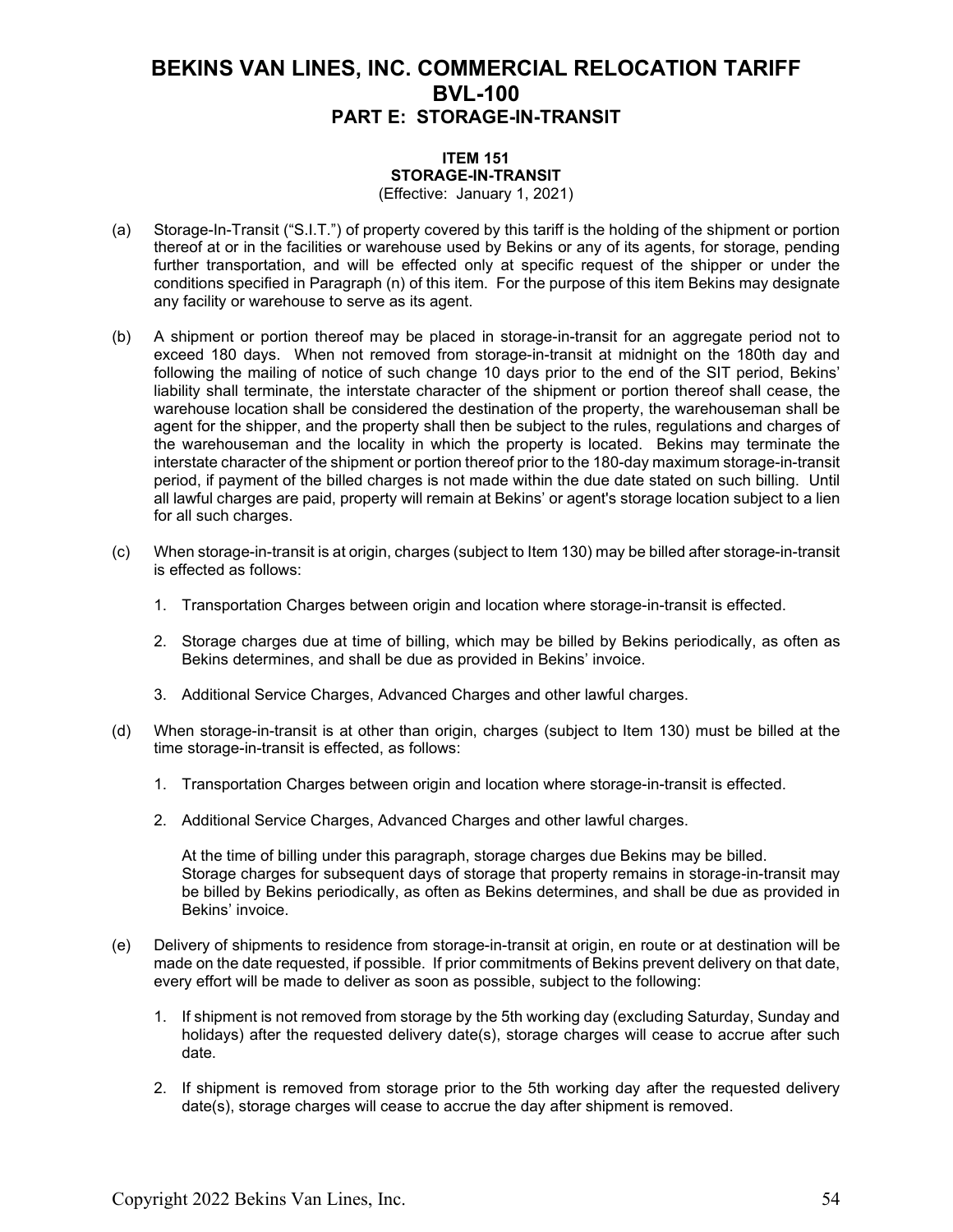All other provisions under the tariff will continue in effect until further transportation is made available by Bekins. Until all lawful charges are paid, property will remain at Bekins' or agent's storage facility subject to a lien for all such charges.

(f) The charges to apply when the shipment or portion thereof is stored in transit will be (1) the applicable Transportation Charges between initial point of pickup and storage location, and (2) the applicable Transportation Charges from storage location, which, for rate application purposes, will be considered a new point of origin, to destination point.

### **Refer to Item 159 for the application of SIT Transportation Charges.**

- (g) The Transportation Charges to apply on a shipment when only a portion of the shipment is stored in transit en route to destination will be the applicable Transportation Charges based on total weight of entire shipment, for total distance via all points of pickup and/or delivery (from first point of pickup to final point of delivery), plus Additional Service Charges applicable to each portion of the shipment. The total charges for picked up and/or delivered portions shall not, in any case, exceed the total charges as would apply if computed to each portion as a separate shipment. (The provisions of Paragraph (f) of this item will apply from the point of origin to storage location for determination of separate charges on the portion of shipment stored in transit, when computing the lower overall total charges.
- (h) The Transportation Charges to apply on a portion of a storage-in-transit shipment delivered from storage location to destination will be the applicable Transportation Charges based on the weight of such portion, subject to the provisions of Paragraph (f) of this item.
- (i) On property consigned to storage-in-transit wherein an overflow of property requires a split shipment delivered to the storage location on different dates, the charges for such property shall be as follows:
	- 1. Transportation Charges from initial point of pickup to storage location will be based on the combined weight of the property stored in transit, and computation of Transportation Charges will be as provided in Paragraph (f) of this item.
	- 2. Storage charges in effect on date of initial pickup will be assessed separately on each portion of shipment stored in transit, except 1,500 pounds minimum weight will apply to the combined weight of property stored in transit. Storage will be rated separately for each portion added, subject to provisions of this item and Item 157.
	- 3. All subsequent charges will be based on the combined weight of the property stored in transit.
- (j) Shipper or owner, upon proper notice in writing to Bekins before departure of the property, may change destination originally shown on the bill of lading. When the destination is changed, such change must be recorded on the bill of lading. When the interstate character of the property is terminated at the storage location before expiration of the time limit specified in Paragraph (b), the Transportation charges and other lawful charges shall apply in an identical manner as provided in Paragraphs (c) or (d), whichever is applicable.
- (k) When storage-in-transit property has been placed into storage at Bekins' or agent's storage location, both Bekins and the warehouseman must have in their possession records showing the following:
	- 1. An itemized list of the property with the bill of lading number noted thereon.
	- 2. Point of origin and destination.
	- 3. Condition of each article when received at and forwarded from the storage location.
	- 4. The dates when all charges, advances, or payments were made or received.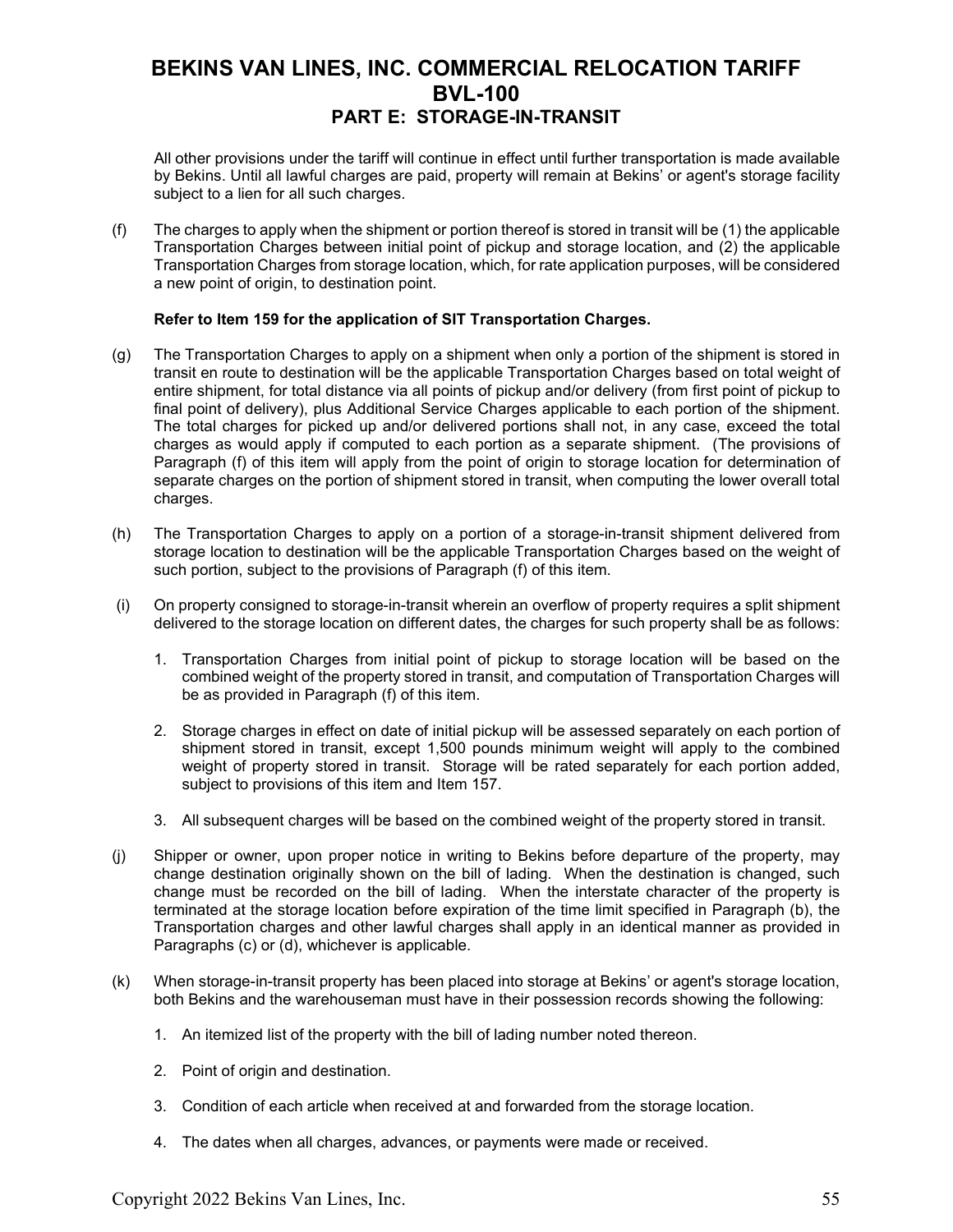- 5. Dates property was delivered to and forwarded from the storage location.
- (l) During storage-in-transit shipper may withdraw a portion of the property, provided that all accrued charges on the property are paid prior to such withdrawal, except as provided in Item 130. When the selection of items requires un-stacking and/or restacking of the shipment or a portion of the shipment, charges for such handling shall be assessed in accordance with Item 125. Charges for transportation furnished, if any, for portion selected for delivery shall be assessed on same basis as would apply to that portion as an individual shipment. With reference to the portion of the shipment which remains at the storage location, shipper may elect in writing to terminate the storage-in-transit service and place the remaining property in storage with the warehouseman in possession, in which event the warehouse will be considered the destination of the property. If the shipper elects to have the remaining portion remain in storage-in-transit, the following shall be applicable:
	- 1. Storage charges shall continue to apply on the weight of remainder of the property.
	- 2. Charges for Transportation furnished, if any, for the delivery of the remainder of the property shall be assessed on the same basis as would apply to that portion as an individual shipment.
- (m) During the storage-in-transit period shipper may add property to that already in storage-in-transit. Charges for such property added shall be as follows:
	- 1. Transportation Charges to apply on the addition, between initial point of pickup and storage location, will be as provided in Paragraph (f) of this item.
	- 2. Storage charges as provided in Item 157 will apply on the addition, subject to 1,500-pound minimum.
	- 3. All subsequent charges including storage-in-transit will be based on the total weight of the combined property.
- (n) If delivery cannot be made at the address specified on the bill of lading because of impractical operation as defined in Item 50 hereof, or for any other reason other than the fault of Bekins, and neither shipper, consignor, nor owner designates another address at which delivery can be made, Bekins will place the property under the storage-in-transit provision of this item.
- (o) When property is placed in storage-in-transit, Bekins' limitations on liability also apply to the party in possession of the property.
- (p) Bekins shall be entitled to be paid for all storage charges at the time of delivery of a shipment to residence.
- (q) The service charges applicable under Item 157 shall apply to charges for storage-in-transit.
- NOTE 1: Except as specifically provided for in Paragraph (i) herein, when property is placed in storage-intransit in segments on different dates:
	- (1) the Transportation Charges and Additional Service Charges in effect on the date of placement of the first segment will apply to that segment only, and
	- (2) the Transportation Charges and Additional Service Charges in effect on the date(s) that each subsequent segment is placed in storage-in-transit will apply to these subsequent segments.

NOTE 2: When property is removed from storage-in-transit and extra pickups are ordered: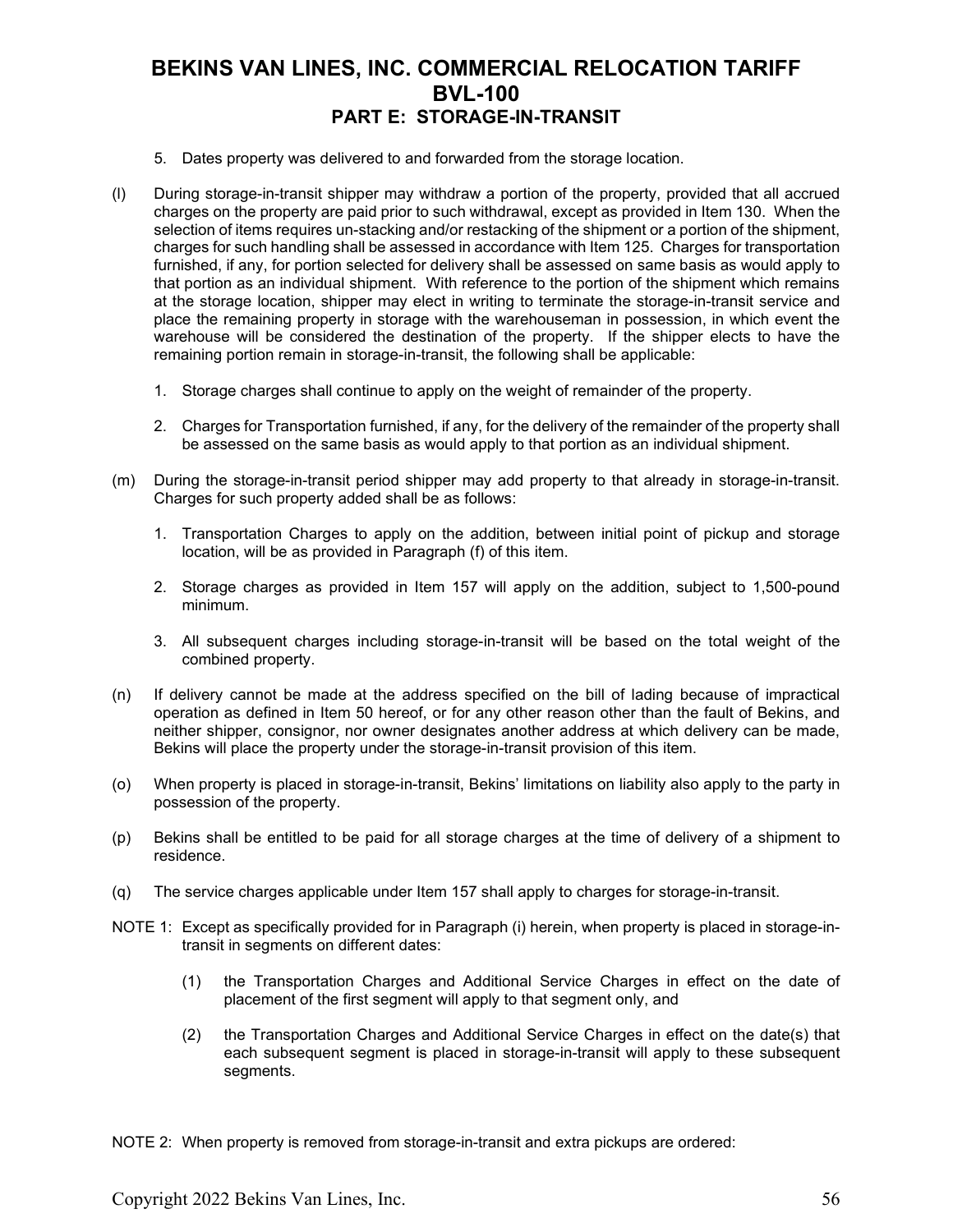- (1) the Transportation Charges and Additional Service Charges in effect on the date that the extra pickup is performed will apply to the entire weight of the extra pickup, and
- (2) the Transportation Charges and Additional Service Charges in effect on the date of pickup of the storage-in-transit portion will apply to the entire weight of that portion.
- NOTE 3: Except as specifically provided for in Paragraph (i) herein, each portion of the shipment will be rated at the applicable rate in effect on the date of pickup of each portion, based on the total weight of the entire shipment.
- NOTE 4: See ITEM 156 for provisions governing NOTIFICATION WHEN STATUS OF A STORAGE-IN-TRANSIT SHIPMENT CHANGES.
- NOTE 5: See Item 22 for provisions in bill of lading relating to limitations on liability.

#### **ITEM 153 ATTEMPTED DELIVERY TO RESIDENCE FROM SIT** (Effective: March 12, 2012)

Compensation to Bekins for attempted delivery to residence from storage-in-transit when failure to deliver is not the fault of Bekins, will be as follows:

- 1. **Round trip distance:** From the storage facility to residence and return: Item 159, Pickup and Delivery Transportation Charges on Storage-In-Transit Shipments, WILL APPLY. (Pursuant to the provisions of Item 159, Mileage Guide 19 shall be used to determine the distance-based charges when the storage facility and the residence have the same first three digits in their zip/postal codes.)
- 2. **Storage-In-Transit:** A second first day storage charge will apply when the shipment is returned to storage-in-transit at the warehouse location. Storage charges will continue to apply at the additional daily rate until shipment is removed or delivered from storage, except as provided in Item 151(e).
- 3. **Waiting Time:** The provisions of Item 125 WILL APPLY if Bekins is required to wait at residence.

#### **ITEM 156 NOTIFICATION WHEN STATUS OF A STORAGE-IN-TRANSIT SHIPMENT CHANGES** (Effective: March 12, 2012)

When rendering storage-in-transit (SIT), Bekins shall, no less than 10 days prior to the expiration of either the specified period of time during which the goods are to be held in such storage or the maximum period of time provided in Item 151 for storage-in-transit, notify the shipper in writing, (1) of the date of conversion to permanent storage, (2) of the existence of a 9-month period subsequent to the date of conversion to permanent storage during which shipper may file claims against Bekins for loss and/or damage which occurred to the goods in transit or during the SIT period, and, (3) of the fact that on the date of conversion, the liability of Bekins shall terminate and the property shall be subject to the rules, regulations, and charges of the warehouseman. Said notification shall be by facsimile transmission, e-mail, overnight courier, or certified mail, return receipt requested.

When Bekins holds goods for storage-in-transit for a period of time less than 10 days shall, no less than 1 day prior to the expiration of the specified time during which the goods are to be held in such storage, give notification to the shipper of the information specified in (1), (2), and (3) above, and maintain a record thereof as part of its record of the shipment.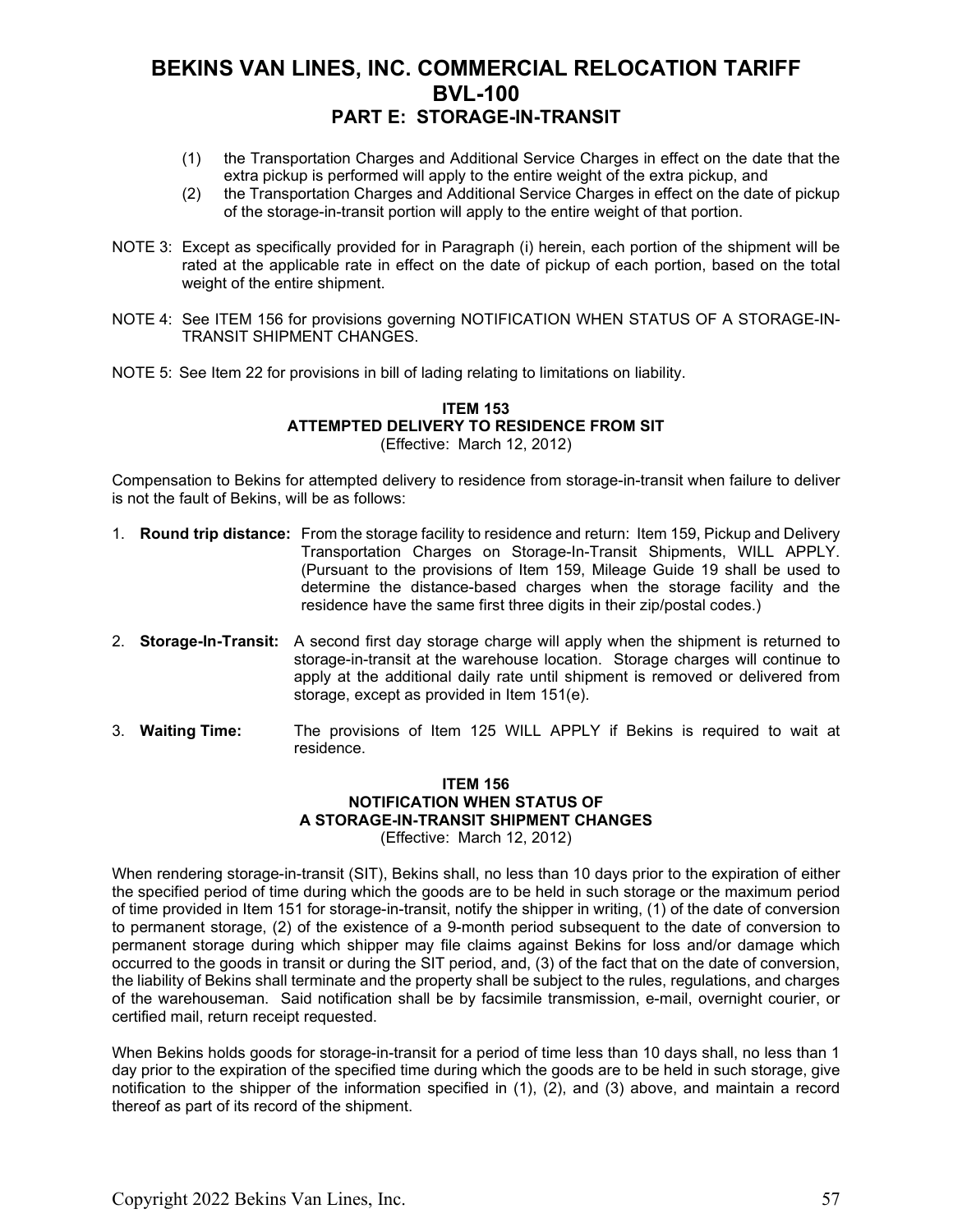Failure or refusal of Bekins to notify the shipper in accordance with the foregoing shall automatically effect a continuance of Bekins liability pursuant to the applicable tariff provisions with respect to SIT, until the end of the day following the date upon which notice is given.

NOTE: This item will take precedence over corresponding provisions of ITEM 151, Storage-In-Transit.

### **ITEM 157 STORAGE-IN-TRANSIT CHARGES**

(Effective: January 1, 2021)

#### **APPLICATION**

Storage-in-Transit charges are in dollars and cents per 100 pounds and apply based on location of facility where storage-in-transit service is provided, except as provided in Note 1 below. Charges for this service shall be based on actual weight of goods stored in transit, subject to a 1,500-pound minimum, except as provided in Note 2 below.

Storage charges apply for each day of storage, and apply each time storage-in-transit service is rendered. Storage days will include the day goods are placed in storage, and the day goods are removed from storage (except as otherwise provided in Paragraph (e) of Item 151). If the goods are removed from storage on the same day they are placed in storage, one-day storage will apply.

NOTE 1: Bekins will provide Storage-In-Transit service at the location requested by the shipper (normally the county of origin or destination).

> If storage facilities (Bekins or foreign warehouse location) as requested are not available, shipper will be advised, and storage will be effected at (a) the nearest available facility (Bekins or foreign warehouse location) OR (b) otherwise agreed facility. In which case, charges will be assessed based upon the location of such agreed upon storage facility.

> If Bekins elects, for its own convenience, to provide Storage-In-Transit service at a location that was not requested OR agreed to by the shipper, charges will be assessed based upon the location as requested or agreed to by the shipper.

- NOTE 2: The Storage-in-Transit charges on shipments or portions thereof moving under provision of Item 112, Weight Additives, will be based on the weight at which transportation rate is based.
- NOTE 3: An SIT valuation charge equal to ten (10%) percent of the applicable shipment valuation charge named in Item 25 of the tariff will apply for each storage period of 15 days or fraction thereof, in addition to the charges named in this item.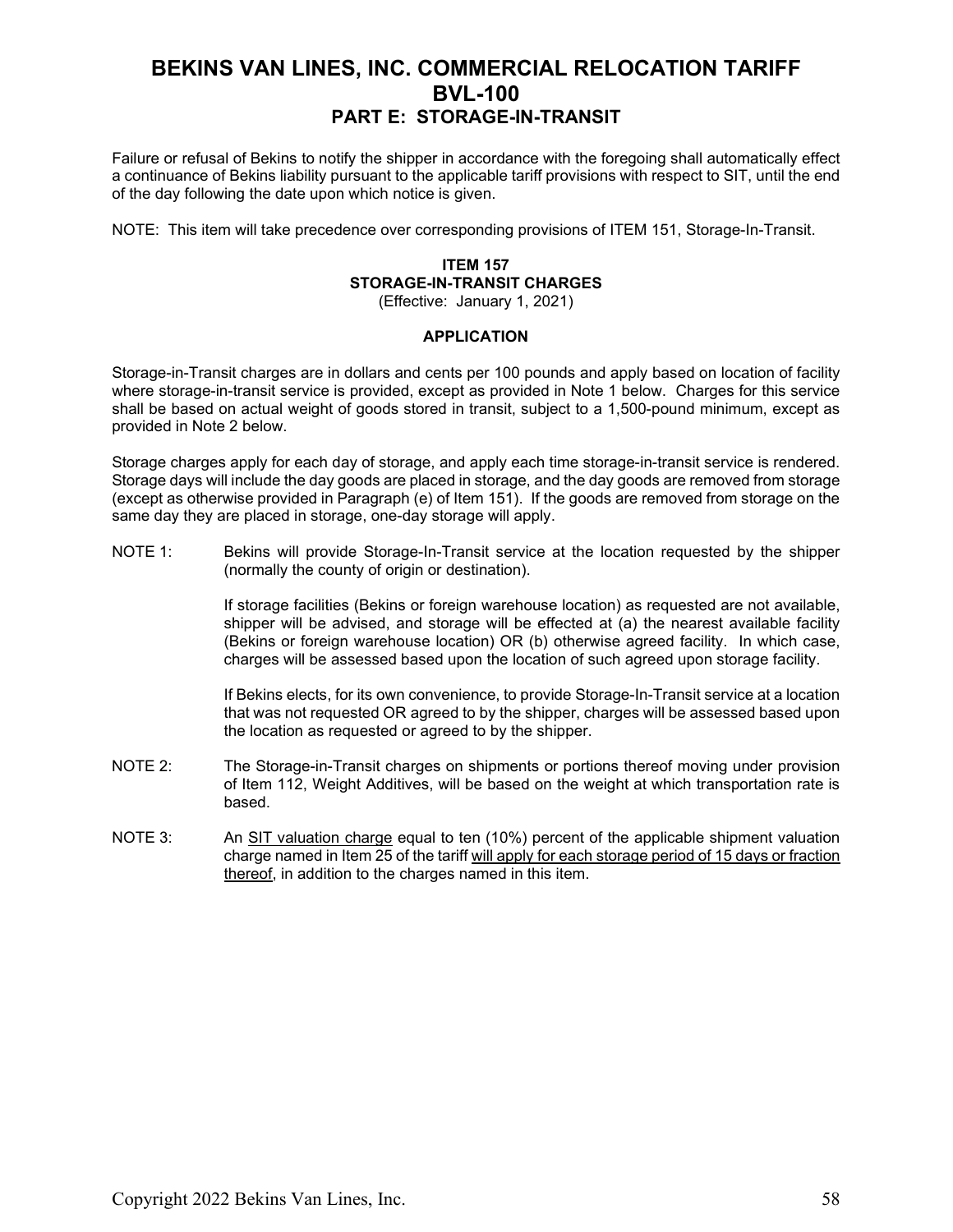#### **ITEM 159 PICKUP AND DELIVERY TRANSPORTATION CHARGES ON STORAGE-IN-TRANSIT (SIT) SHIPMENTS** (Effective: January 1, 2021)

SIT pickup and delivery transportation charges apply for shipments stored in transit based on the location of the storage facility where the storage service is provided (except when provided for Bekins convenience). The charges include pickup or delivery on storage-in-transit shipments, or portions thereof, as provided in Item 151.

| <b>When the Distance</b><br>Between the Storage Facility and the<br><b>Pickup or Delivery Location is:</b> | The Applicable Charges Are:                                                                                                                |
|------------------------------------------------------------------------------------------------------------|--------------------------------------------------------------------------------------------------------------------------------------------|
| Up to 50 Miles                                                                                             | The Pickup and Delivery<br><b>Transportation Charges provided</b><br>in the tariff software.                                               |
| Over 50 Miles                                                                                              | In lieu of the provisions of this item, the tariff<br><b>Transportation Charges Apply -</b><br>(the provisions of this item DO NOT APPLY). |

1. When shipper requests **Overtime SIT Pickup or Delivery Service**, the overtime charges provided herein apply when service is performed between 5:00 p.m. and 8:00 a.m., Monday through Friday, or at any time on Saturdays, Sundays and Holidays. Overtime charges will not apply when service is performed for Bekins' convenience.

The Overtime SIT Pickup or Delivery Service charges provided herein **do not apply** when the distance between the storage facility and the pickup or delivery location is over 50 miles; refer to Item 127 (Overtime Loading and Unloading Service) for overtime charges to apply.

- 2. SIT Pickup and Delivery charges are subject to the minimum weights as provided for in this tariff, except for pickup or delivery of portions of the shipment, which shall be subject to a minimum weight of 1,500 pounds if not otherwise specified.
- 3. SIT Pickup and Delivery charges apply without additional valuation charges when the shipment is released to a value not exceeding 60 cents per pound per article. If the shipment is declared or released at a higher amount of valuation, the Valuation Charges provided for in Item 25 apply in addition to the charges in this item.
- 4. SIT Pickup and Delivery charges apply based on the actual weight of the shipment, or portion thereof, that is placed into or removed from storage, PLUS any applicable weight additives as provided for in Item 112, subject to the minimum weight as provided for in the rules of this tariff.
- 5. The SIT Pickup and Delivery charges include the loading and unloading of the shipment and the transportation of the shipment from or to the storage facility, but do not include any other Additional Services named in the tariff.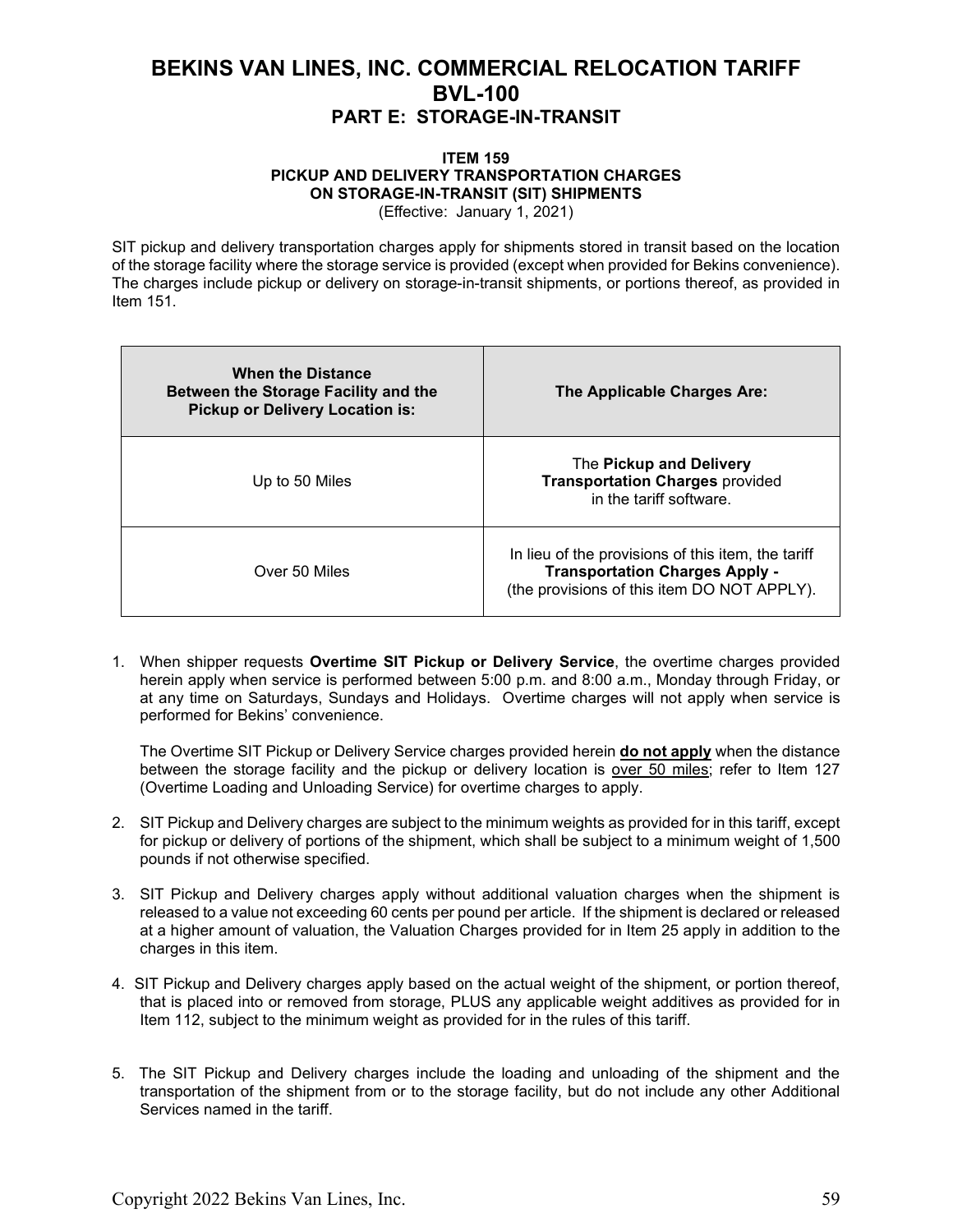- 6. Pursuant to Item 180 of the tariff, Mileage Guide 19 shall be used to determine the distance-based rates when the storage facility and the residence have the same first three digits in their zip/postal codes.
- 7. When the distance between the storage facility and the residence is more than 50 miles, the provisions of this item will not apply; in lieu thereof, the applicable Transportation Charges will apply.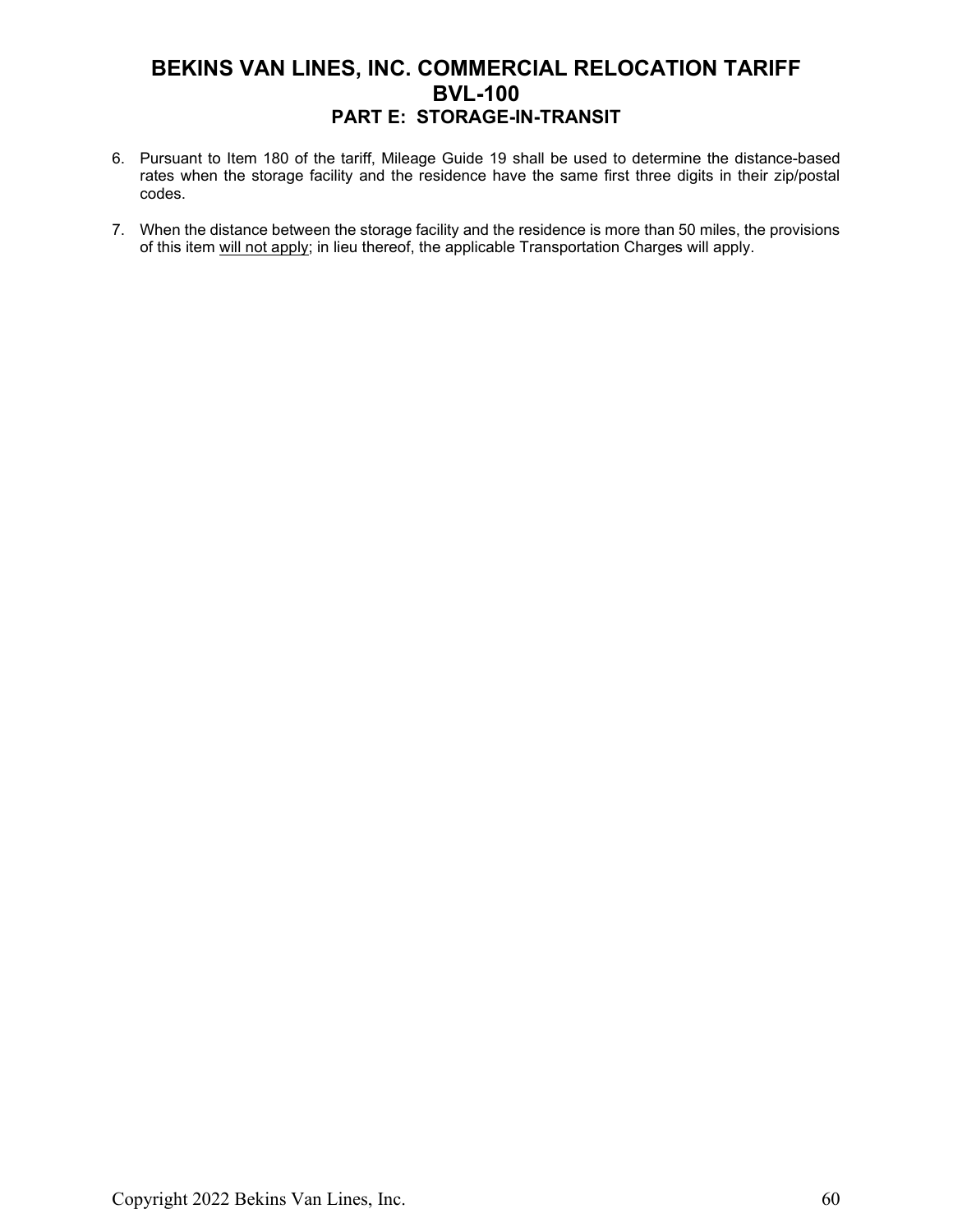#### **ITEM 171 CLAIMS, LOSS AND DAMAGE** (Effective: March 12, 2012)

#### (a) **Claims in Writing Required:**

A claim for loss, damage, injury, or delay will not be voluntarily paid by Bekins unless filed in writing as provided in subparagraph (b) below with Bekins, within the specified time limits applicable thereto and as otherwise may be required by law, the terms of the bill of lading or other contract of carriage, and all tariff provisions applicable thereto.

#### (b) **Minimum Filing Requirements**:

A communication in writing from a claimant filed with Bekins within the time limits specified in the bill of lading or contract of carriage or transportation, and

- (i) containing facts sufficient to identify the shipment (or shipments) of property involved,<br>(ii) asserting liability for alleged loss, damage, injury, or delay, and
- asserting liability for alleged loss, damage, injury, or delay, and
- (iii) making claim for the payment of a specified or determinable amount of money, will be considered as sufficient compliance with the provisions for filing claims embraced in the bill of lading or other contract of carriage.

#### (c) **Documents not constituting claims**:

Bad order reports, appraisal reports of damage, notations of shortage or damage, or both, on freight bills, delivery receipts, or other documents, or inspection reports issued by carriers or their inspection agencies, whether the extent of loss or damage is indicated in dollars and cents or otherwise will, standing alone, not be considered by Bekins as sufficient to comply with the minimum claim filing requirements specified in subparagraph (b) above.

#### (d) **Claims filed for uncertain amounts**:

Whenever a claim is presented against Bekins for an uncertain amount, such as \$100 more or less, Bekins will determine the condition of the shipment involved at the time of delivery by it, if it was delivered, and will ascertain as nearly as possible the extent, if any, of the loss or damage for which it may be responsible. It will not however, voluntarily pay a claim under such circumstances unless and until a formal claim in writing for a specified or determinable amount of money has been filed in accordance with the provision of subparagraph (b) above.

#### (e) **Other claims**:

If investigation of a claim develops that one or more other carriers has been presented with a similar claim on the same shipment, Bekins will communicate with each such other carrier and, prior to any agreement entered into between or among them as to the proper disposition of such claim or claims, will notify all claimants of the receipt of conflicting or overlapping claims and will require further substantiation, on the part of each claimant of his title to the property involved or his right with respect to such claim.

#### (f) **Concealed damage or shortage:**

Bekins must be promptly notified after discovery of concealed damage or shortage and given reasonable opportunity to inspect the shipment and packing. Bekins will promptly and thoroughly investigate the claim and will establish a claim file in connection therewith.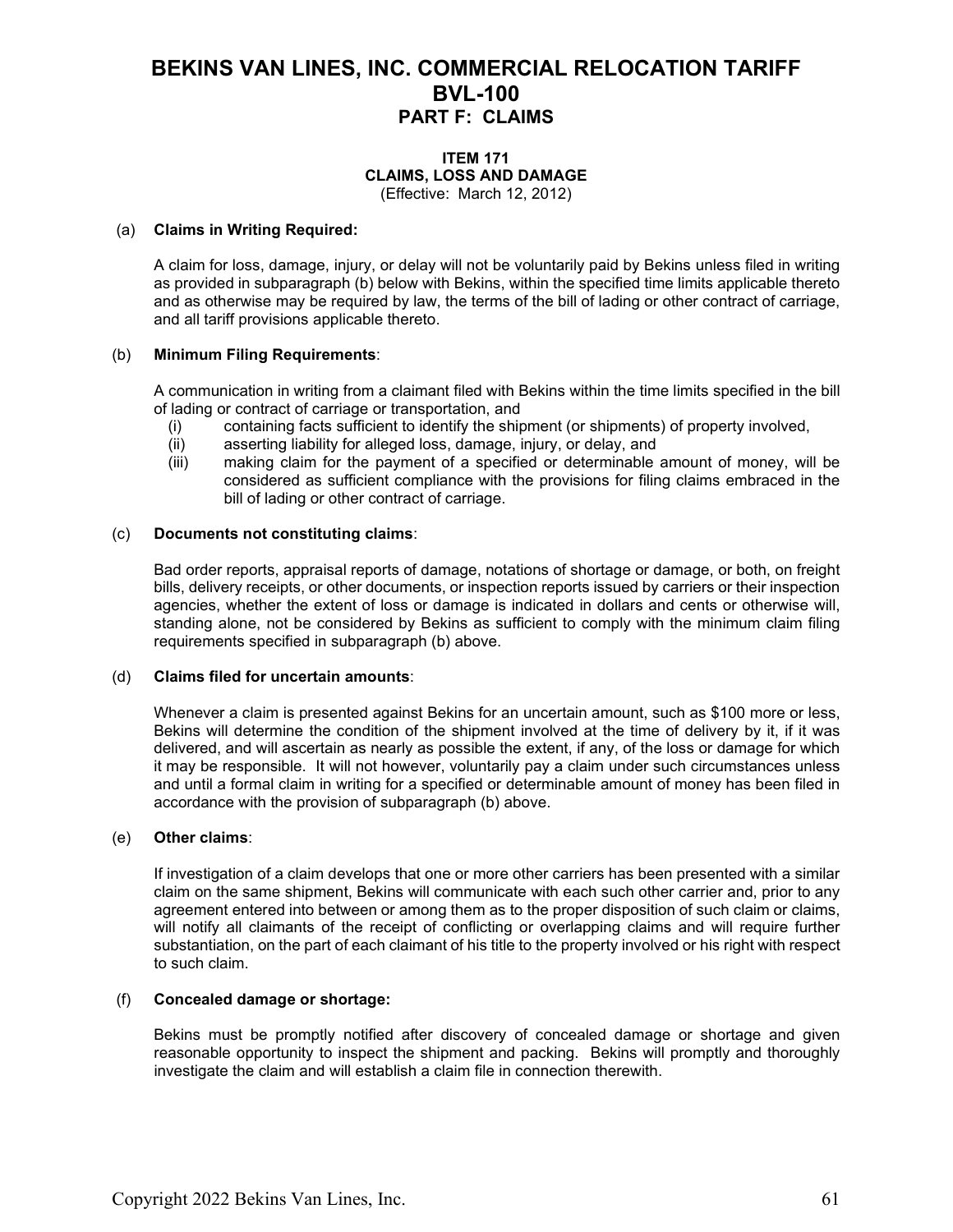### (g) **Supporting documents**:

For each article claimed, the following must be provided:

- the nature and extent of damage,
- the basis for the amount claimed, i.e., date article purchased, original cost, amount of depreciation, actual cash value at time of loss or damage and,
- in the case of damage, a repair estimate.

As a condition of any claim settlement, all outstanding transportation charges must be paid in full.

#### (h) **Verification of loss**:

When an asserted claim for loss of an entire package or an entire shipment cannot be otherwise authenticated upon investigation, Bekins will obtain from the consignee of the shipment involved a certified statement in writing that the property for which the claim is filed has not been received from any other source.

#### (i) **Satisfaction of claims:**

Bekins may satisfy a claim by cash settlement or by repairing or replacing the property lost or damaged with materials of like kind, quality and condition at time of acceptance by Bekins.

#### (j) **Constructive weight of packed interior shipping containers:**

When the liability of Bekins is to be measured by the weight of the article lost or damaged and such article is packed in an interior-shipping container, in the absence of specific evidence to the contrary, such interior-shipping container will be deemed to have the following weight:

#### **CONTAINER WEIGHT PER CONTAINER (In pounds)**

| DRUM, DISH-PACK                                         |                              | 60 |
|---------------------------------------------------------|------------------------------|----|
|                                                         | CARTONS: Less than 3 cu. ft. | 25 |
| 3                                                       | Less than $4-1/2$ cu. ft.    | 30 |
| $4 - 1/2$                                               | Less than 6 cu. ft.          | 35 |
| 6                                                       | Less than $6-1/2$ cu. ft.    | 45 |
| 6-1/2 cu. ft. and over                                  |                              | 50 |
| Wardrobe Carton                                         |                              | 50 |
| Mattress or Box Spring Carton (Not exceeding 39" X 80") |                              | 55 |
| Mattress or Box Spring Carton (Not exceeding 54" X 75") |                              | 60 |
| Mattress or Box Spring Carton (Exceeding 54" X 75")     |                              | 80 |
| <b>Crib Mattress Carton</b>                             |                              | 22 |

- NOTE 1: Cartons containing books or phonograph records will be deemed to weigh 50 pounds.
- NOTE 2: Cartons containing lampshades will be deemed to weigh 10 pounds.
- NOTE 3: Items not identified on the inventory as to contents will be settled for the heaviest weight on the schedule for the container.

#### (k) **Time limit for filing claims:**

As a condition precedent to recovery, a claim for any loss, damage, injury, or delay, must be filed in writing with Bekins within nine (9) months after delivery to shipper and/or consignee as shown on bill of lading, or in case of failure to make delivery, then within nine (9) months after a reasonable time for delivery has elapsed; and suit must be instituted against Bekins within two (2) years from the date of notice in writing is given by Bekins to the claimant that carrier has disallowed the claim or any part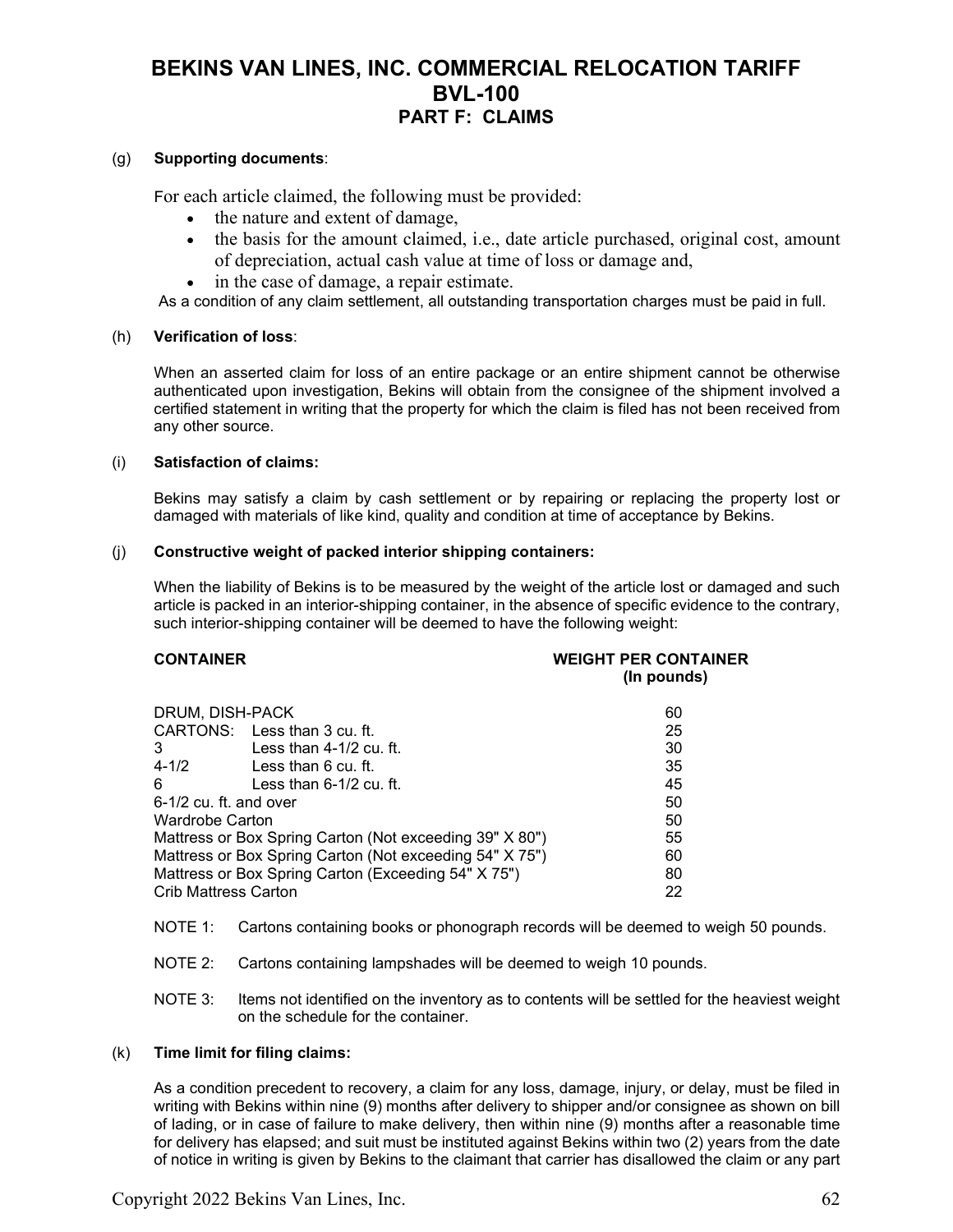or parts thereof specified in the notice. Where a claim is not filed or suit is not instituted thereon in accordance with the foregoing provisions, Bekins shall not be liable and such a claim will not be paid.

#### (l) **Acknowledgment and settlement by Bekins:**

Bekins will acknowledge receipt of each claim in writing to the claimant within 30 calendar days after its receipt by Bekins or Bekins' agent. Bekins will at the time such claim is received; cause the date of receipt to be recorded on the claim.

Bekins will pay, decline, or make a firm compromise settlement offer in writing to the claimant within 120 days after receipt of the claim by Bekins or its agent: Provided, that, if the claim cannot be processed and disposed of within 120 days after the receipt thereof, Bekins, will at that time and the expiration of each succeeding 60-day period while the claim remains pending, advise the claimant in writing of the status of the claim and the reasons for the delay in making final disposition thereof.

#### (m) **Salvage**:

Whenever property transported by Bekins is damaged or alleged to be damaged and is, as a consequence thereof, not delivered or is rejected or refused upon tender thereof to the owner, consignee, or person entitled to receive such property, Bekins, after giving due notice, whenever practicable to do so, to the owner and other parties that may have an interest therein, and unless advised to the contrary after giving such notice, will undertake to sell or dispose of such property directly or by the employment of a competent salvage agent. Bekins will only dispose of the property in a manner that will fairly and equally protect the best interests of all persons having an interest therein. Bekins will make an itemized record sufficient to identify the property involved so as to be able to correlate it to the shipment or transportation involved, and claim, if any filed thereon. Bekins also will assign to each lot of such property a successive lot number and note that lot number on its record of shipment and claim, if any claim is filed thereon.

Upon receipt of a claim on a shipment on which salvage has been processed in the manner herein before described, Bekins will record in its claim file thereon the lot number assigned, the amount of money recovered, if any, from the disposition of such property, and the date of transmittal of such money to the person or persons lawfully entitled to receive the same.

Whenever disposition of salvage material or goods shall be made directly to an agent or employee of Bekins or through a salvage agent or company in which Bekins or one or more of its directors, officers, or managers has any interest, financial or otherwise, that Bekins' salvage records shall fully reflect the particulars of each such transaction or relationship, or both as the case may be.

### (n) **Ready-to-Assemble Furniture of Particleboard Construction**:

Ready-to-assemble furniture of particleboard construction is generally not made to withstand the rigors of transportation. Bekins will not be responsible for any damage resulting from the inherent weakness of the construction of this type of furniture. It is solely the responsibility of the shipper, either personally or through the employment of third party services, to insure disassembly of this type of furniture prior to loading and assembly after shipment. Bekins will not prepare for shipment, nor ship, assembled ready-to-assemble particleboard furniture without signature of waiver of liability on Bekins' Particle Board Furniture form.

#### (o) **Front Load Washers**:

Please refer to Item 125, Paragraph (C), for provisions to apply.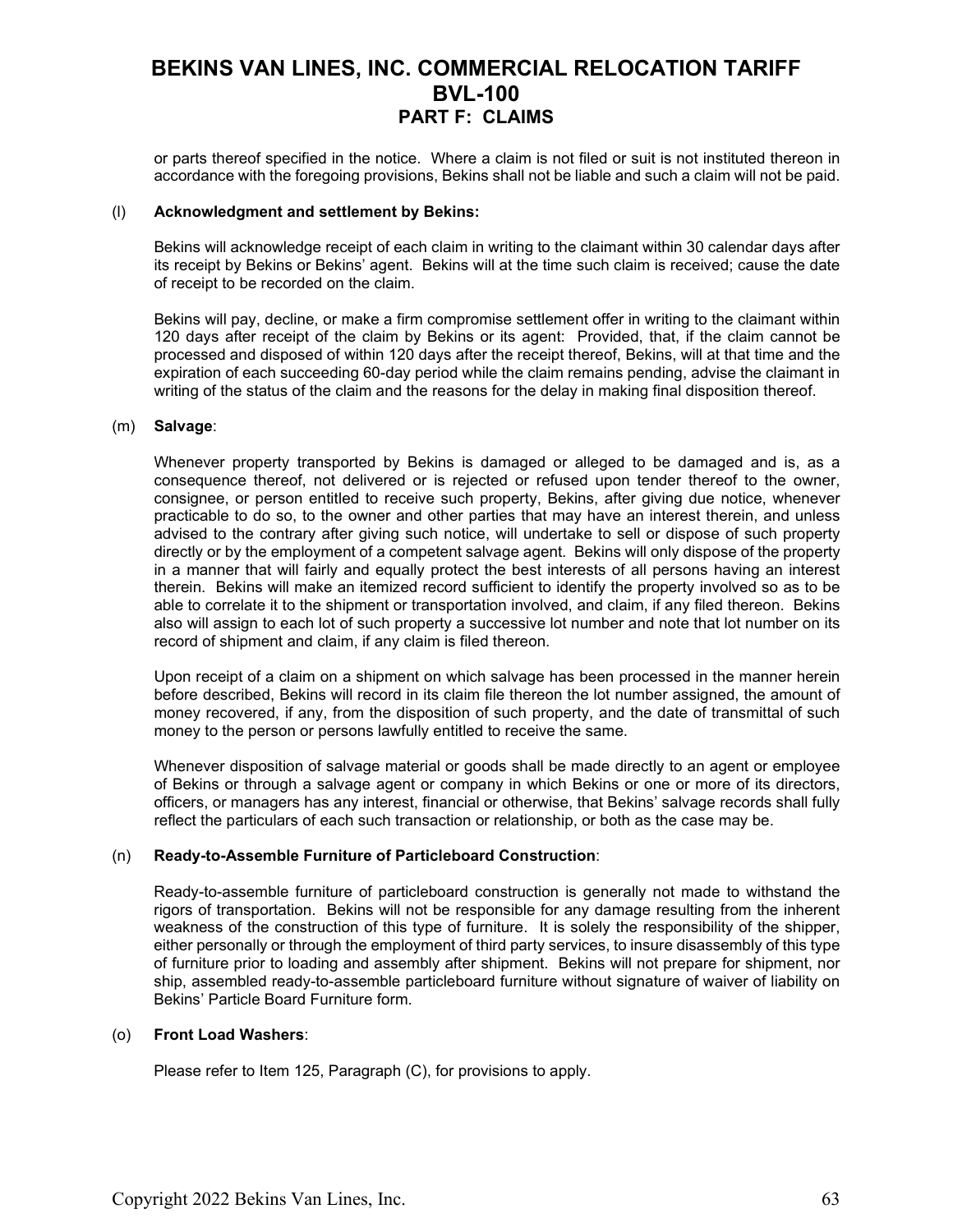#### **ITEM 180 GOVERNING PUBLICATIONS** (Effective: March 12, 2012)

This tariff is governed by the following described publications:

| <b>TITLE OF PUBLICATION</b>                                                                             | <b>ISSUING AGENT</b>                                         | <b>DESIGNATION</b>                             |
|---------------------------------------------------------------------------------------------------------|--------------------------------------------------------------|------------------------------------------------|
| NATIONAL ZIP CODE DIRECTORY<br>CANADIAN POSTAL SERVICE DIRECTORY<br>MILEAGE GUIDE NO. 19<br>(See Notes) | U.S. Postal Service (USPS)<br>Canadian Postal Service<br>HGB | <b>NONE</b><br><b>NONE</b><br><b>HGB 100-G</b> |

The application of this tariff is governed by the postal zip code (or Canadian postal code) of each area or place within the United States and Canada as assigned by the United States Postal Service as found in the National Zip Code Directory and the Canadian Postal Service as found in the Canadian Postal Service Directory. The first three (3) digits of the postal zip code or the Canadian postal code define the applicable geographical service area for rate application purposes.

If the United States or the Canadian Postal Service changes a three-digit code area of a postal zip code or Canadian Postal Code after the effective date of this tariff, the old 3-digit code area shall be used for shipment rating purposes until a new corresponding three-digit code area is provided for herein.

- Note 1: The application of specific distance-based items **(Item 51, Shuttle Service, and Items 153 and 159, relating to pickup and delivery transportation charges on storage-in-transit shipments [when storage facility and residence have the same first three digits in their zip/postal codes], and Alaska transportation charges)** is also governed by the Mileage Guide as provided herein.
- Note 2: Mileage Guide 19 DOES NOT APPLY for the determination of distance-based charges from and to points in the United States or between points in the United States and Canada that are rated on a USPS Zip Code or a Canadian postal code basis.
- Note 3: Where a mileage radius is named, such mileage radius shall include all points within the described number of highway mileage from the point that designates the mileage basing location of such named city as shown in the governing Mileage Guide. Where cities or points are partly within the described number of miles, such will be considered as wholly within the described number of miles.
- Note 4: References to Mileage Guide 19, as well as the other governing publications, also refers to subsequent reissues of these publications.

### **ITEM 182 CLASSIFICATION OF ARTICLES** (COMMODITY DESCRIPTION) (Effective: March 12, 2012)

The description of property to which rates, rules and regulations apply is that class of property defined by 49 U.S.C. Section 13102(10) under the following commodity description:

HOUSEHOLD GOODS**.** The term 'household goods', as used in connection with transportation, means PERSONAL EFFECTS AND PROPERTY USED OR TO BE USED IN A DWELLING**,** when a part of the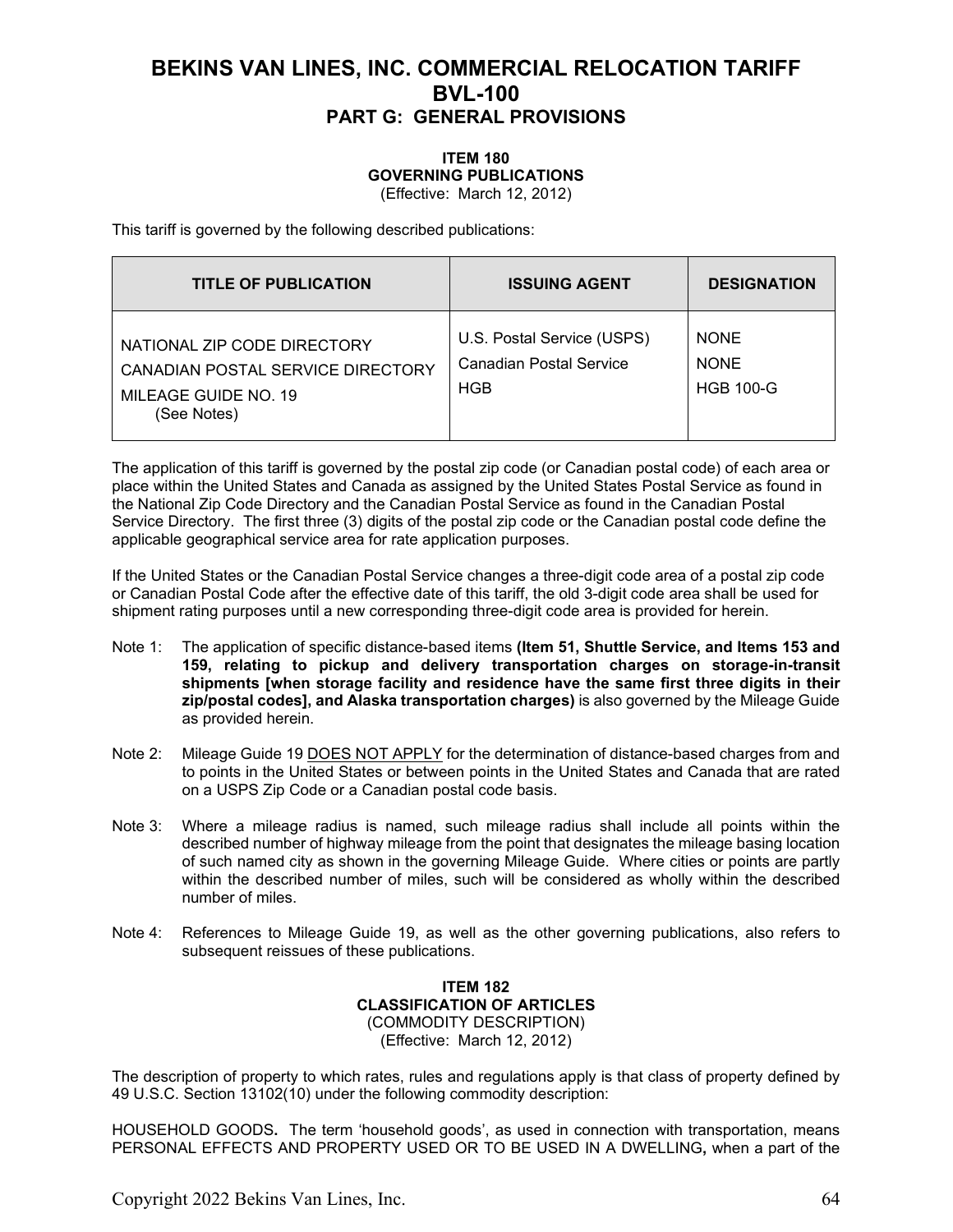equipment or supply of such dwelling, and similar property if the transportation of such effects or property is:

(A) arranged and paid for by the householder, except such term does not include property moving from a factory or store, other than property that the householder has purchased with the intent to use in his or her dwelling and is transported at the request of, and the transportation charges are paid to the carrier by, the householder, or

(B) arranged and paid for by another party.

### **ITEM 184 (RESERVED FOR FUTURE USE)**

#### **ITEM 187 DEFINITION OF HOLIDAYS** (Effective: March 12, 2012)

Except as otherwise specifically provided in this tariff, reference to the term "holiday" shall be the date such Canadian, U.S. National or officially declared State holidays are observed.

When a holiday falls on a Saturday, the holiday will be observed on the preceding Friday. When a holiday falls on a Sunday, the holiday will be observed on the following Monday.

Charges for holidays in this tariff shall apply only when service is rendered within a State on such observed holiday date.

For reference purpose only, U.S. NATIONAL HOLIDAYS ARE:

NEW YEAR'S DAY, January 1; MARTIN LUTHER KING, JR. DAY, the third Monday in January; WASHINGTON - LINCOLN DAY, the third Monday in February; MEMORIAL DAY, the last Monday in May; INDEPENDENCE DAY, July 4; LABOR DAY, the first Monday in September; COLUMBUS DAY, the second Monday in October; VETERANS DAY, November 11; THANKSGIVING DAY, the fourth Thursday in November; CHRISTMAS DAY, December 25; and January 20 of each fourth year after 1965, INAUGURATION DAY AT ANY POINT IN THE DISTRICT OF COLUMBIA ONLY.

For reference purpose only, CANADIAN HOLIDAYS ARE:

NEW YEAR'S DAY, January 1; GOOD FRIDAY, Friday before Easter; VICTORIA DAY, Monday before May 24; ST. JEAN BAPTISTE DAY, June 24 (Quebec Only); DOMINION DAY, July 1; CIVIC DAY, first Monday in August; LABOR DAY, first Monday in September; THANKSGIVING DAY, second Monday in October; ARMISTICE DAY, November 11; CHRISTMAS DAY, December 25; and BOXING DAY, December 26.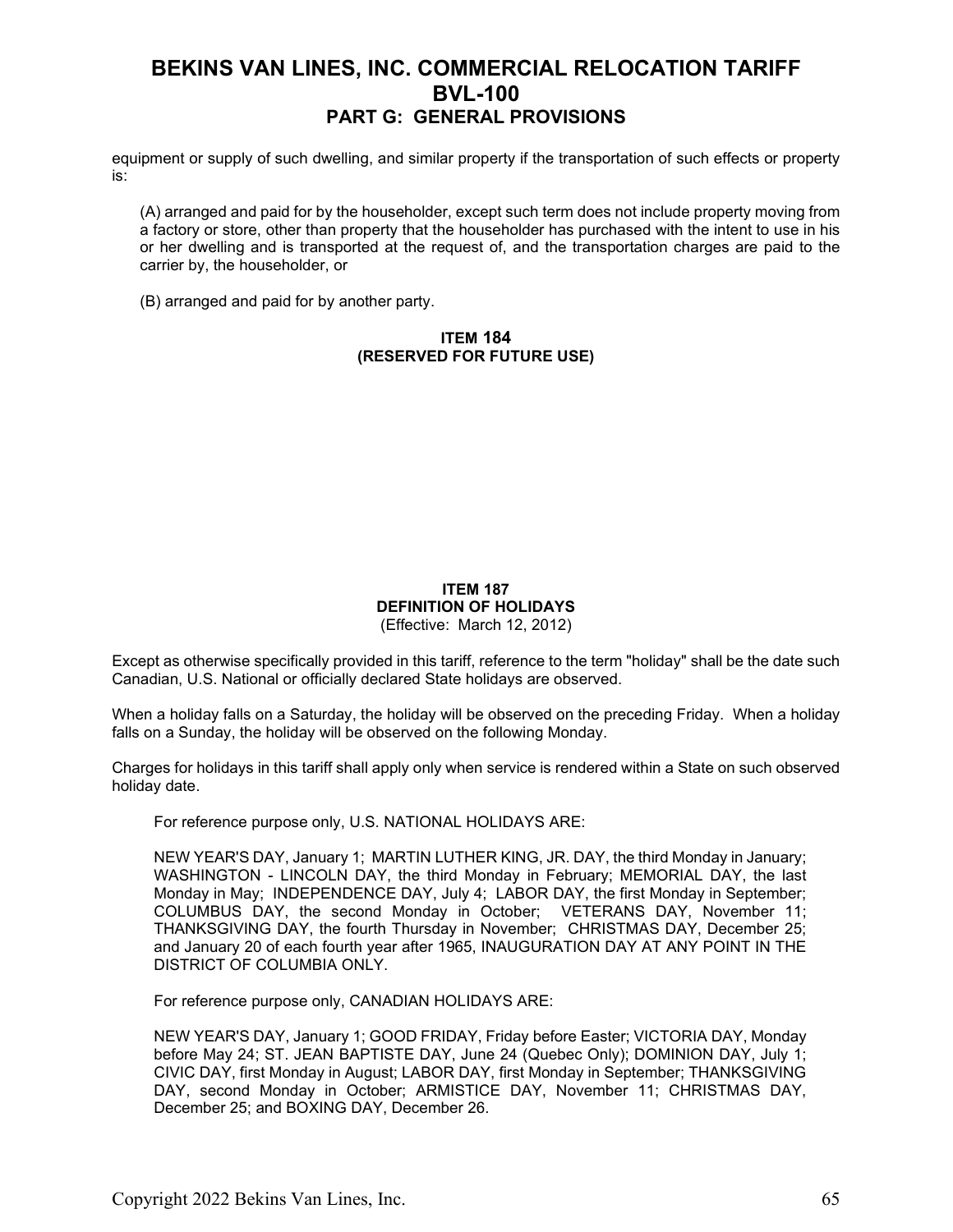#### **ITEM 189 EXPLANATION OF ABBREVIATIONS AND REFERENCE MARKS For Standard Use Throughout This Tariff** (Effective: March 12, 2012)

### **U.S. STATE ABBREVIATIONS**

| AL        | Alabama              | МT        | Montana        |
|-----------|----------------------|-----------|----------------|
| AK        | Alaska               | <b>NE</b> | Nebraska       |
| AZ        | Arizona              | <b>NV</b> | Nevada         |
| AR        | Arkansas             | <b>NH</b> | New Hampshire  |
| CA        | California           | ΝJ        | New Jersey     |
| CO        | Colorado             | <b>NM</b> | New Mexico     |
| <b>CT</b> | Connecticut          | NY.       | New York       |
| DC        | District of Columbia | <b>NC</b> | North Carolina |
| DE        | Delaware             | <b>ND</b> | North Dakota   |
| FL.       | Florida              | OH        | Ohio           |
| GA        | Georgia              | OK        | Oklahoma       |
| HI        | Hawaii               | 0R        | Oregon         |
| ID        | Idaho                | PA        | Pennsylvania   |
| IL        | Illinois             | RI        | Rhode Island   |
| IN        | Indiana              | <b>SC</b> | South Carolina |
| IA        | lowa                 | <b>SD</b> | South Dakota   |
| KS        | Kansas               | TN        | Tennessee      |
| <b>KY</b> | Kentucky             | <b>TX</b> | Texas          |
| LA        | Louisiana            | UT        | Utah           |
| ME        | Maine                | VT        | Vermont        |
| <b>MD</b> | Maryland             | VA        | Virginia       |
| МA        | Massachusetts        | <b>WA</b> | Washington     |
| MI        | Michigan             | WV        | West Virginia  |
| MN        | Minnesota            | WI        | Wisconsin      |
| <b>MS</b> | Mississippi          | <b>WY</b> | Wyoming        |
| <b>MO</b> | Missouri             |           |                |

### **CANADIAN PROVINCE AND TERRITORY ABBREVIATIONS**

| AB        | Alberta                      | <b>NU</b> | Nunavut                     |
|-----------|------------------------------|-----------|-----------------------------|
| BC        | <b>British Columbia</b>      | <b>ON</b> | Ontario                     |
| <b>MB</b> | Manitoba                     | <b>PE</b> | <b>Prince Edward Island</b> |
| <b>NB</b> | New Brunswick                | QC        | Quebec                      |
| <b>NL</b> | Newfoundland and<br>Labrador | <b>SK</b> | Saskatchewan                |
| <b>NS</b> | Nova Scotia                  | YT        | Yukon                       |
| <b>NT</b> | <b>Northwest Territory</b>   |           |                             |